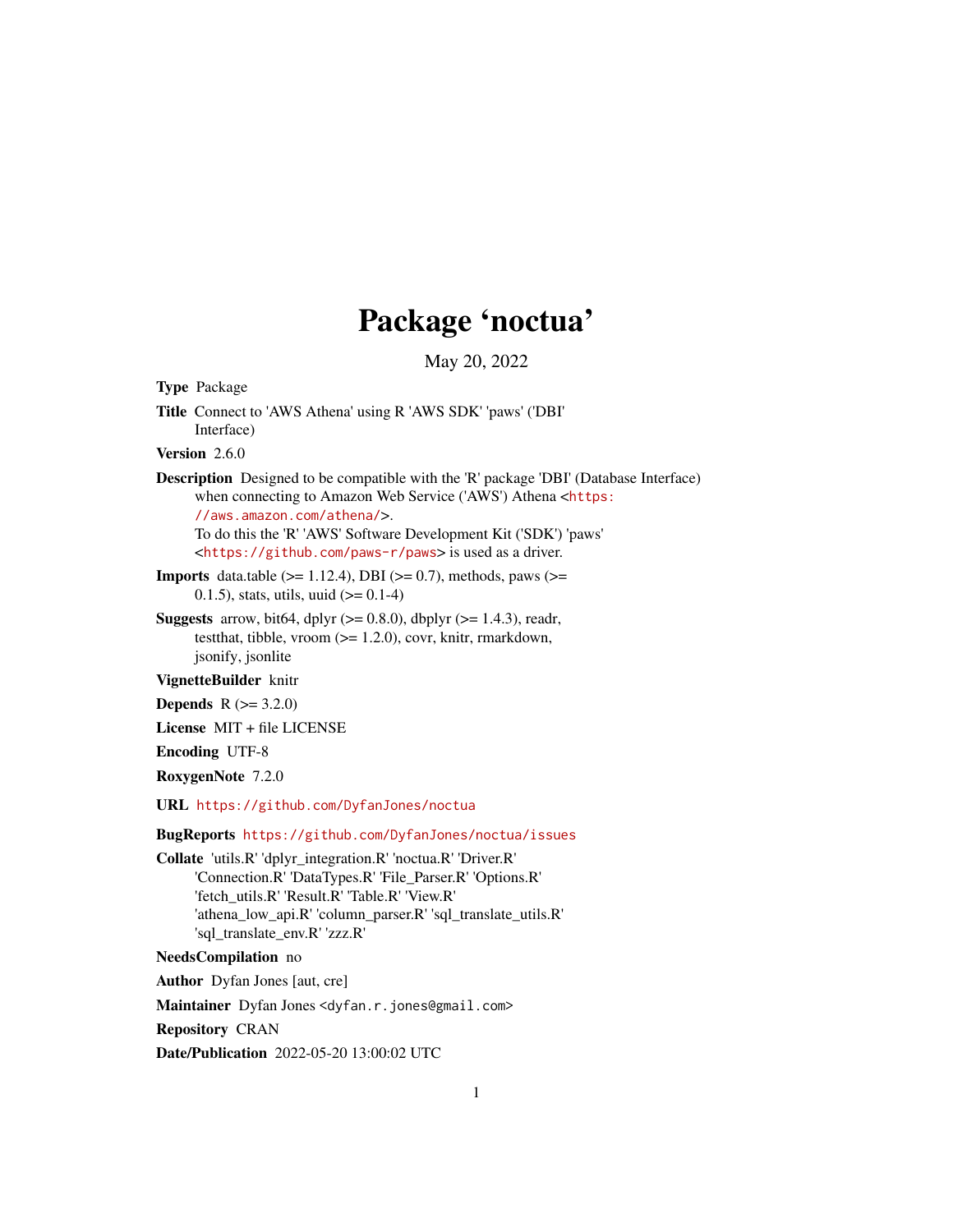## R topics documented:

|        | 3              |
|--------|----------------|
|        | $\overline{3}$ |
|        | 5              |
|        | 5              |
|        | 9              |
|        | 9              |
|        | 10             |
|        | 11             |
|        | 12             |
|        | 16             |
|        | 18             |
|        | 19             |
|        | 20             |
|        | 21             |
|        | 22             |
|        | 23             |
|        | 24             |
|        | 26             |
|        | 27             |
|        | 28             |
|        | 29             |
|        | 30             |
|        | 31             |
|        | 32             |
|        | 33             |
|        | 33             |
|        | 35             |
|        | 36             |
|        | 37             |
|        | 38             |
|        | 39             |
|        | 41             |
|        | 42             |
| Ouerv. | 43             |
|        | 44             |
|        | 46             |
|        | 48             |
|        | 49             |
|        | 49             |
|        |                |

**Index**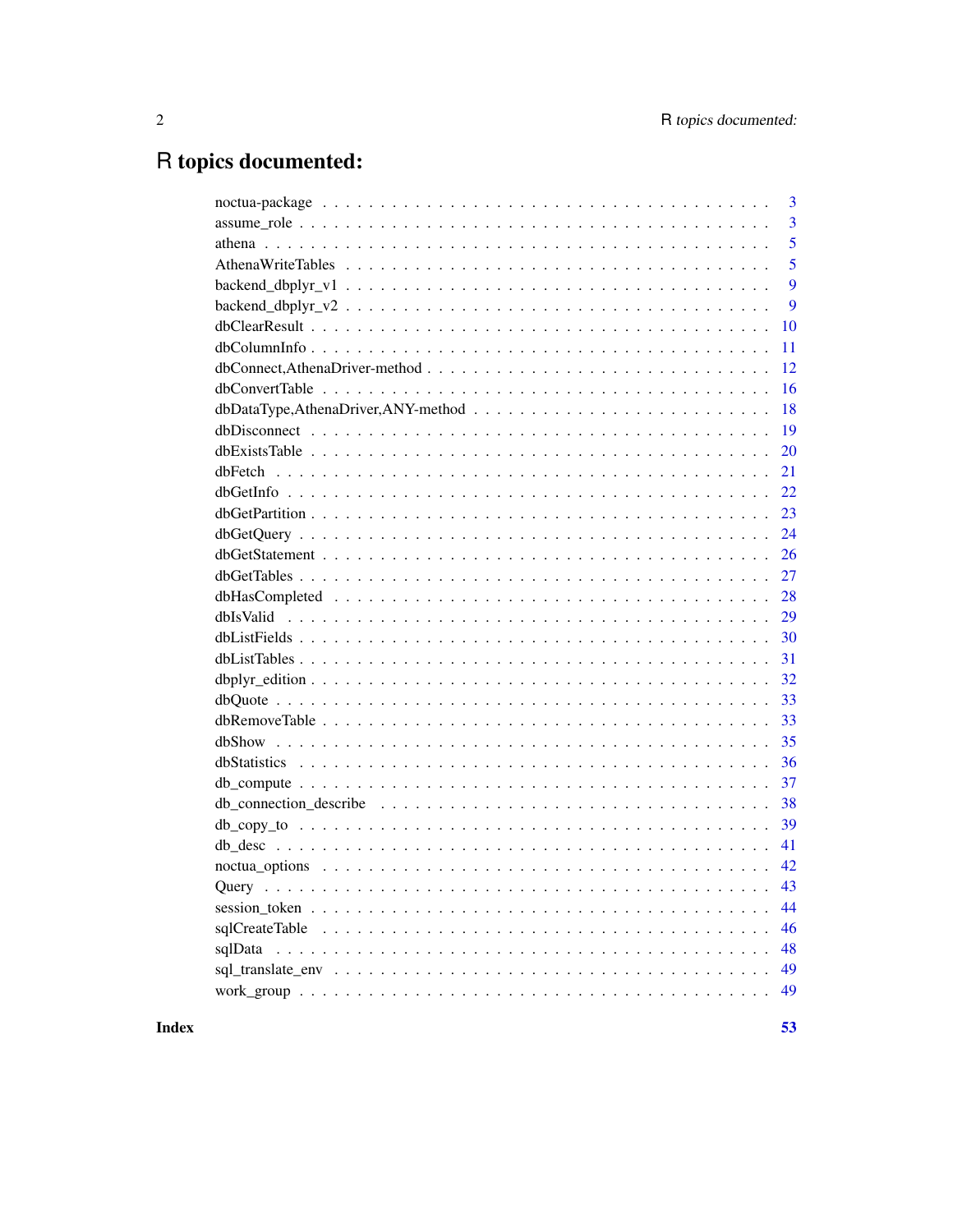<span id="page-2-0"></span>

## Description

noctua provides a seamless DBI interface into Athena using the R package [paws.](https://github.com/paws-r/paws)

#### Goal of Package

The goal of the noctua package is to provide a DBI-compliant interface to [Amazon's Athena](https://aws.amazon.com/athena/) using paws software development kit (SDK). This allows for an efficient, easy setup connection to Athena using the paws SDK as a driver.

## AWS Command Line Interface

As noctua is using paws as it's backend, [AWS Command Line Interface \(AWS CLI\)](https://aws.amazon.com/cli/) can be used to remove user credentials when interacting with Athena.

This allows AWS profile names to be set up so that noctua can connect to different accounts from the same machine, without needing hard code any credentials.

#### Author(s)

Maintainer: Dyfan Jones <dyfan.r.jones@gmail.com>

## See Also

Useful links:

- <https://github.com/DyfanJones/noctua>
- Report bugs at <https://github.com/DyfanJones/noctua/issues>

assume\_role *Assume AWS ARN Role*

## Description

Returns a set of temporary security credentials that you can use to access AWS resources that you might not normally have access to [\(link\)](https://paws-r.github.io/docs/sts/assume_role.html). These temporary credentials consist of an access key ID, a secret access key, and a security token. Typically, you use AssumeRole within your account or for cross-account access.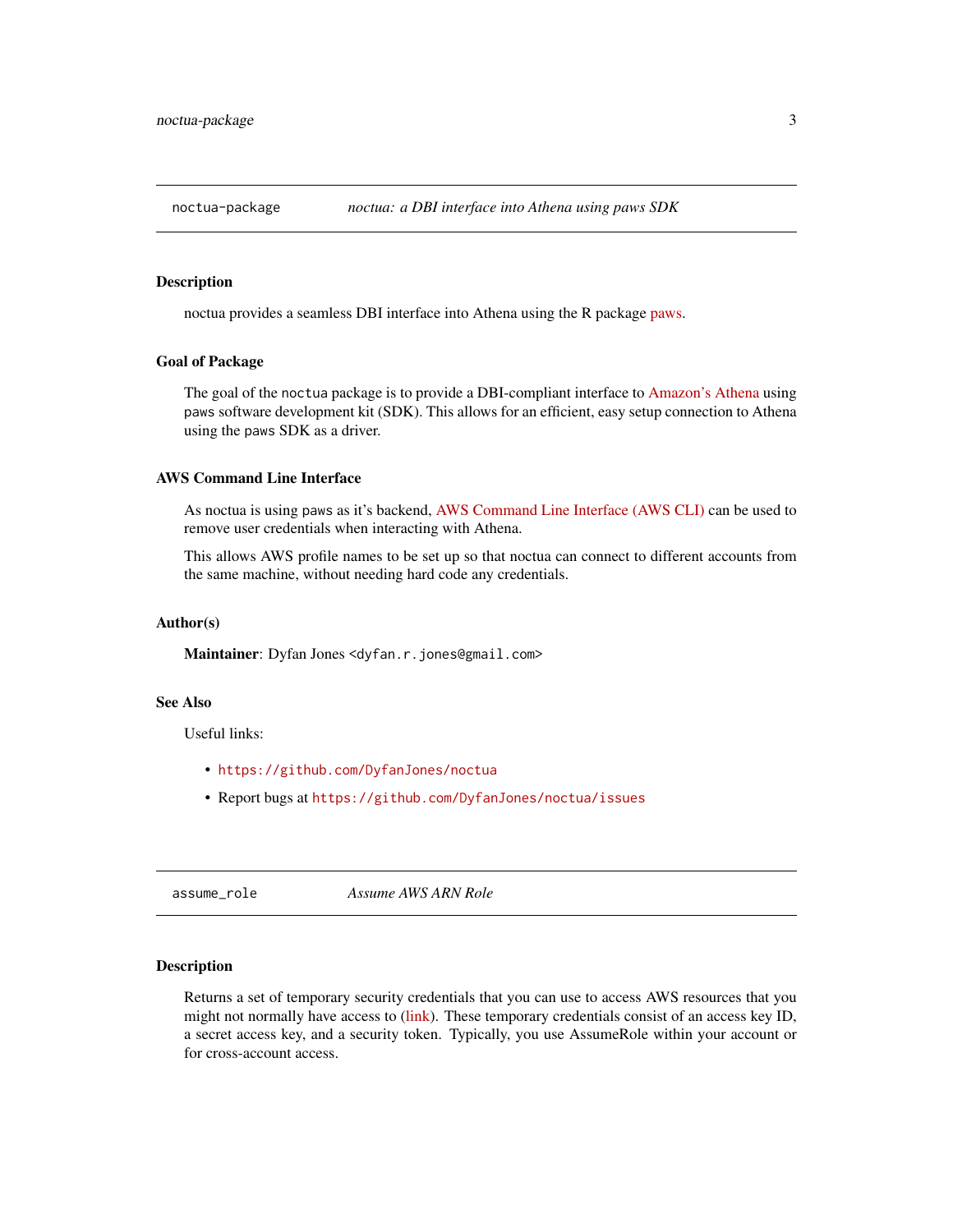## Usage

```
assume_role(
 profile_name = NULL,
 region_name = NULL,
 role_arn = NULL,
 role_session_name = sprintf("noctua-session-%s", as.integer(Sys.time())),
 duration_seconds = 3600L,
 set_env = FALSE
)
```
## Arguments

| profile_name      | The name of a profile to use. If not given, then the default profile is used. To<br>set profile name, the AWS Command Line Interface (AWS CLI) will need to be<br>configured. To configure AWS CLI please refer to: Configuring the AWS CLI.                                       |
|-------------------|------------------------------------------------------------------------------------------------------------------------------------------------------------------------------------------------------------------------------------------------------------------------------------|
| region_name       | Default region when creating new connections. Please refer to link for AWS re-<br>gion codes (region code example: Region = EU (Ireland) region_name = "eu-west-1")                                                                                                                |
| role_arn          | The Amazon Resource Name (ARN) of the role to assume (such as $arn:aws:sts::123456789012:assum$                                                                                                                                                                                    |
| role_session_name |                                                                                                                                                                                                                                                                                    |
|                   | An identifier for the assumed role session. By default 'noctua' creates a session<br>name sprintf("noctua-session-%s", as.integer(Sys.time()))                                                                                                                                     |
| duration_seconds  |                                                                                                                                                                                                                                                                                    |
|                   | The duration, in seconds, of the role session. The value can range from 900<br>seconds (15 minutes) up to the maximum session duration setting for the role.<br>This setting can have a value from 1 hour to 12 hours. By default duration is set<br>to $3600$ seconds $(1$ hour). |
| set_env           | If set to TRUE environmental variables AWS_ACCESS_KEY_ID, AWS_SECRET_ACCESS_KEY<br>and AWS_SESSION_TOKEN will be set.                                                                                                                                                              |
|                   |                                                                                                                                                                                                                                                                                    |

## Value

assume\_role() returns a list containing: "AccessKeyId", "SecretAccessKey", "SessionToken" and "Expiration"

## See Also

[dbConnect](#page-11-1)

## Examples

```
## Not run:
# Note:
# - Require AWS Account to run below example.
library(noctua)
library(DBI)
```
# Assuming demo ARN role

<span id="page-3-0"></span>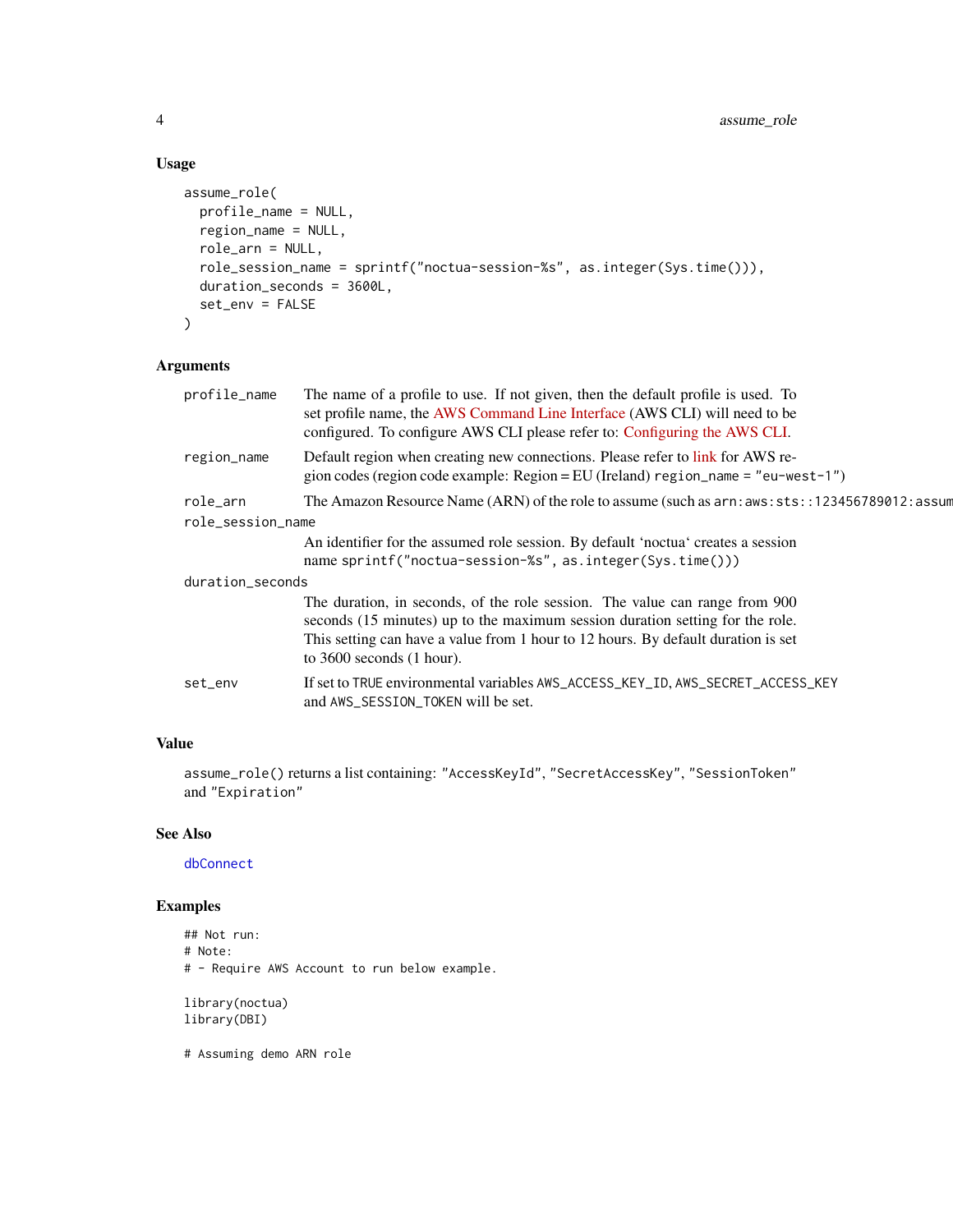#### <span id="page-4-0"></span>athena 5

```
assume_role(profile_name = "YOUR_PROFILE_NAME",
        role_arn = "arn:aws:sts::123456789012:assumed-role/role_name/role_session_name",
            set_env = TRUE)
# Connect to Athena using ARN Role
con <- dbConnect(noctua::athena())
## End(Not run)
```
athena *Athena Driver*

## Description

Driver for an Athena paws connection.

#### Usage

athena()

## Value

athena() returns a s4 class. This class is used active Athena method for [dbConnect](#page-11-1)

#### See Also

[dbConnect](#page-11-1)

<span id="page-4-1"></span>AthenaWriteTables *Convenience functions for reading/writing DBMS tables*

## Description

Convenience functions for reading/writing DBMS tables

## Usage

```
## S4 method for signature 'AthenaConnection,character,data.frame'
dbWriteTable(
 conn,
 name,
  value,
  overwrite = FALSE,
  append = FALSE,row.names = NA,
  field.types = NULL,
  partition = NULL,
```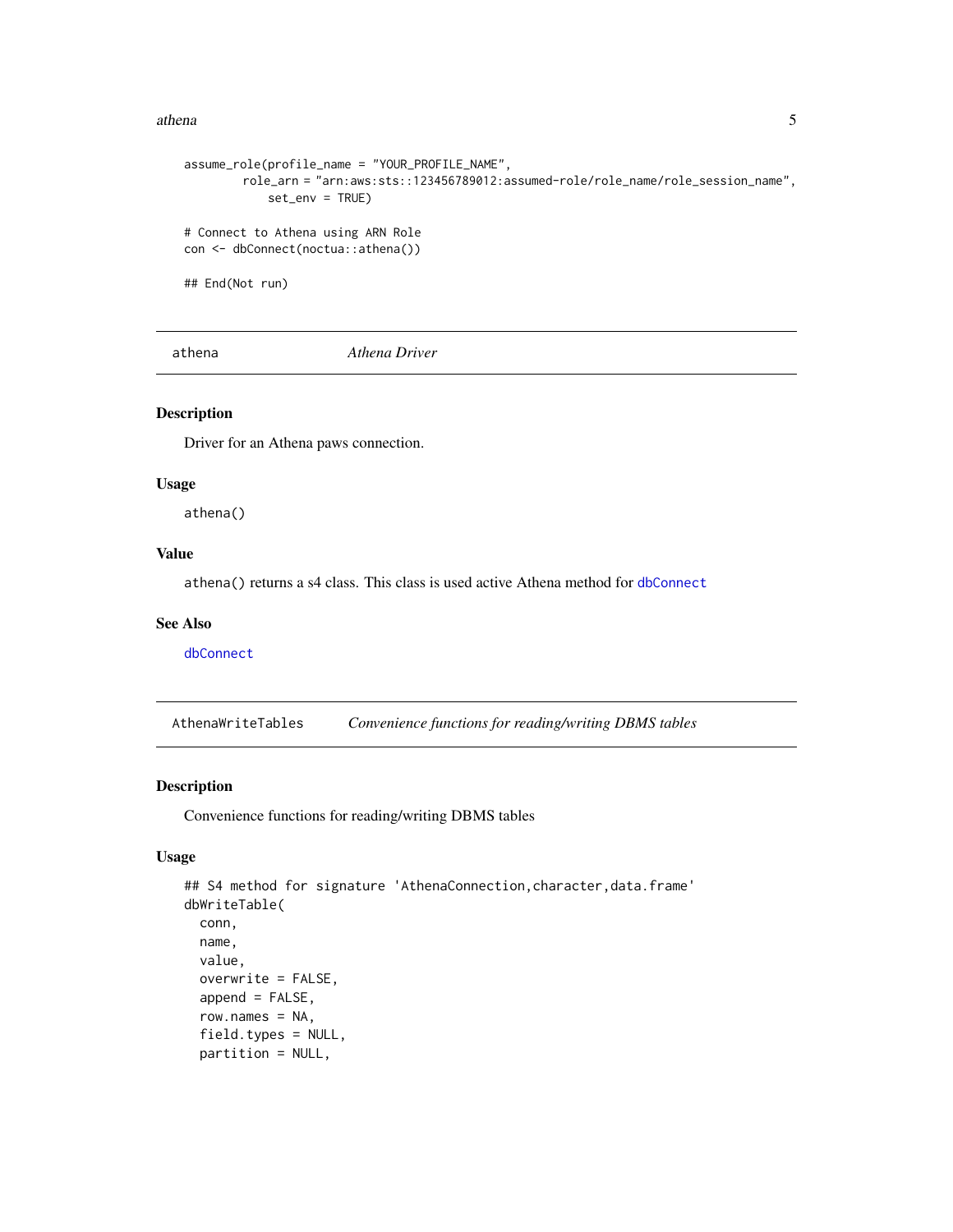```
s3.location = NULL,
  file.type = c("tsv", "csv", "parquet", "json"),
 compress = FALSE,
 max.batch = Inf,...
\mathcal{L}## S4 method for signature 'AthenaConnection, Id, data.frame'
dbWriteTable(
  conn,
 name,
  value,
 overwrite = FALSE,
  append = FALSE,row.names = NA,
  field.types = NULL,
 partition = NULL,
  s3.location = NULL,
 file.type = c("tsv", "csv", "parquet", "json"),
  compress = FALSE,
 max.batch = Inf,...
\mathcal{L}## S4 method for signature 'AthenaConnection, SQL, data.frame'
dbWriteTable(
  conn,
 name,
 value,
 overwrite = FALSE,
  append = FALSE,row.names = NA,
 field.types = NULL,
 partition = NULL,
  s3.location = NULL,
 file.type = c("tsv", "csv", "parquet", "json"),
 compress = FALSE,
 max.batch = Inf,...
\mathcal{L}
```
#### Arguments

| conn      | An AthenaConnection object, produced by [DBI::dbConnect()]                                                                                                       |  |
|-----------|------------------------------------------------------------------------------------------------------------------------------------------------------------------|--|
| name      | A character string specifying a table name. Names will be automatically quoted<br>so you can use any sequence of characters, not just any valid bare table name. |  |
| value     | A data frame to write to the database.                                                                                                                           |  |
| overwrite | Allows overwriting the destination table. Cannot be TRUE if append is also TRUE.                                                                                 |  |

<span id="page-5-0"></span>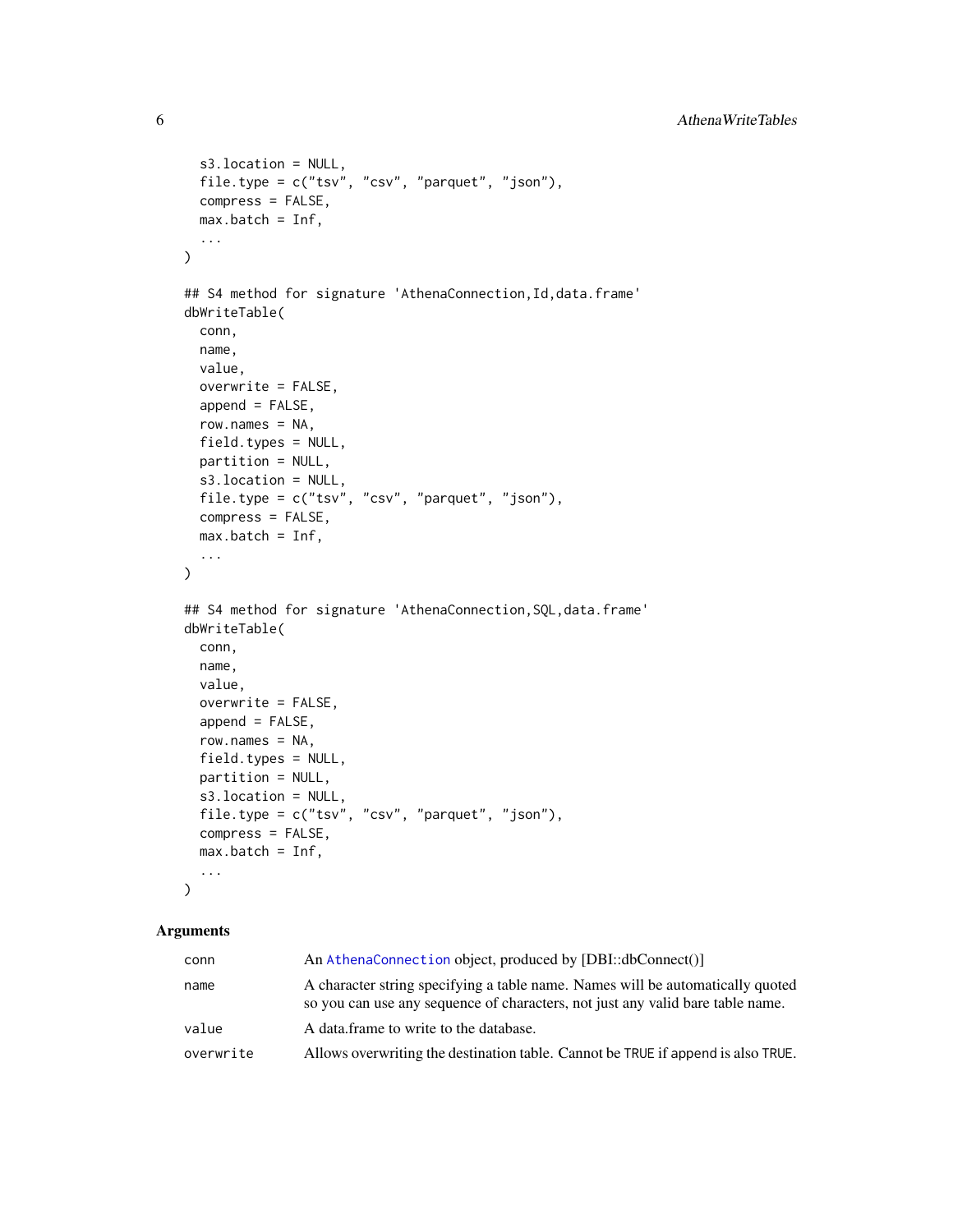<span id="page-6-0"></span>

| append      | Allow appending to the destination table. Cannot be TRUE if overwrite is also<br>TRUE. Existing Athena DDL file type will be retained and used when uploading<br>data to AWS Athena. If parameter file. type doesn't match AWS Athena DDL<br>file type a warning message will be created notifying user and noctua will use<br>the file type for the Athena DDL. When appending to an Athena DDL that has<br>been created outside of noctua. noctua can support the following SerDes and<br>Data Formats.                                                                                                                                                                              |
|-------------|----------------------------------------------------------------------------------------------------------------------------------------------------------------------------------------------------------------------------------------------------------------------------------------------------------------------------------------------------------------------------------------------------------------------------------------------------------------------------------------------------------------------------------------------------------------------------------------------------------------------------------------------------------------------------------------|
|             | • csv/tsv: LazySimpleSerDe                                                                                                                                                                                                                                                                                                                                                                                                                                                                                                                                                                                                                                                             |
|             | • parquet: Parquet SerDe                                                                                                                                                                                                                                                                                                                                                                                                                                                                                                                                                                                                                                                               |
|             | · json: JSON SerDe Libraries                                                                                                                                                                                                                                                                                                                                                                                                                                                                                                                                                                                                                                                           |
| row.names   | Either TRUE, FALSE, NA or a string.                                                                                                                                                                                                                                                                                                                                                                                                                                                                                                                                                                                                                                                    |
|             | If TRUE, always translate row names to a column called "row_names". If FALSE,<br>never translate row names. If NA, translate rownames only if they're a character<br>vector.                                                                                                                                                                                                                                                                                                                                                                                                                                                                                                           |
|             | A string is equivalent to TRUE, but allows you to override the default name.                                                                                                                                                                                                                                                                                                                                                                                                                                                                                                                                                                                                           |
|             | For backward compatibility, NULL is equivalent to FALSE.                                                                                                                                                                                                                                                                                                                                                                                                                                                                                                                                                                                                                               |
| field.types | Additional field types used to override derived types.                                                                                                                                                                                                                                                                                                                                                                                                                                                                                                                                                                                                                                 |
| partition   | Partition Athena table (needs to be a named list or vector) for example: c(var1<br>$=$ "2019-20-13")                                                                                                                                                                                                                                                                                                                                                                                                                                                                                                                                                                                   |
| s3.location | s3 bucket to store Athena table, must be set as a s3 uri for example ("s3://mybucket/data/").<br>By default, the s3.location is set to s3 staging directory from AthenaConnection<br>object. Note: When creating a table for the first time s3. location will be for-<br>matted from "s3://mybucket/data/" to the following syntax "s3://{mybucket/data}/{schema}/{ta<br>this is to support tables with the same name but existing in different schemas.<br>If schema isn't specified in name parameter then the schema from dbConnect is<br>used instead.                                                                                                                             |
| file.type   | What file type to store data.frame on s3, noctua currently supports ["tsv", "csv",<br>"parquet", "json"]. Default delimited file type is "tsv", in previous versions of<br>noctua $(=\langle 1.4.0 \rangle)$ file type "csv" was used as default. The reason for the<br>change is that columns containing Array/JSON format cannot be written to<br>Athena due to the separating value ",". This would cause issues with AWS<br>Athena. Note: "parquet" format is supported by the arrow package and it will<br>need to be installed to utilise the "parquet" format. "json" format is supported<br>by jsonlite package and it will need to be installed to utilise the "json" format. |
| compress    | FALSE   TRUE To determine if to compress file.type. If file type is ["csv", "tsv"]<br>then "gzip" compression is used, for file type "parquet" "snappy" compression<br>is used. Currently noctua doesn't support compression for "json" file type.                                                                                                                                                                                                                                                                                                                                                                                                                                     |
| max.batch   | Split the data frame by max number of rows i.e. 100,000 so that multiple files<br>can be uploaded into AWS S3. By default when compression is set to TRUE and<br>file.type is "csv" or "tsv" max.batch will split data.frame into 20 batches. This<br>is to help the performance of AWS Athena when working with files compressed<br>in "gzip" format. max.batch will not split the data.frame when loading file in<br>parquet format. For more information please go to link                                                                                                                                                                                                          |
|             | Other arguments used by individual methods.                                                                                                                                                                                                                                                                                                                                                                                                                                                                                                                                                                                                                                            |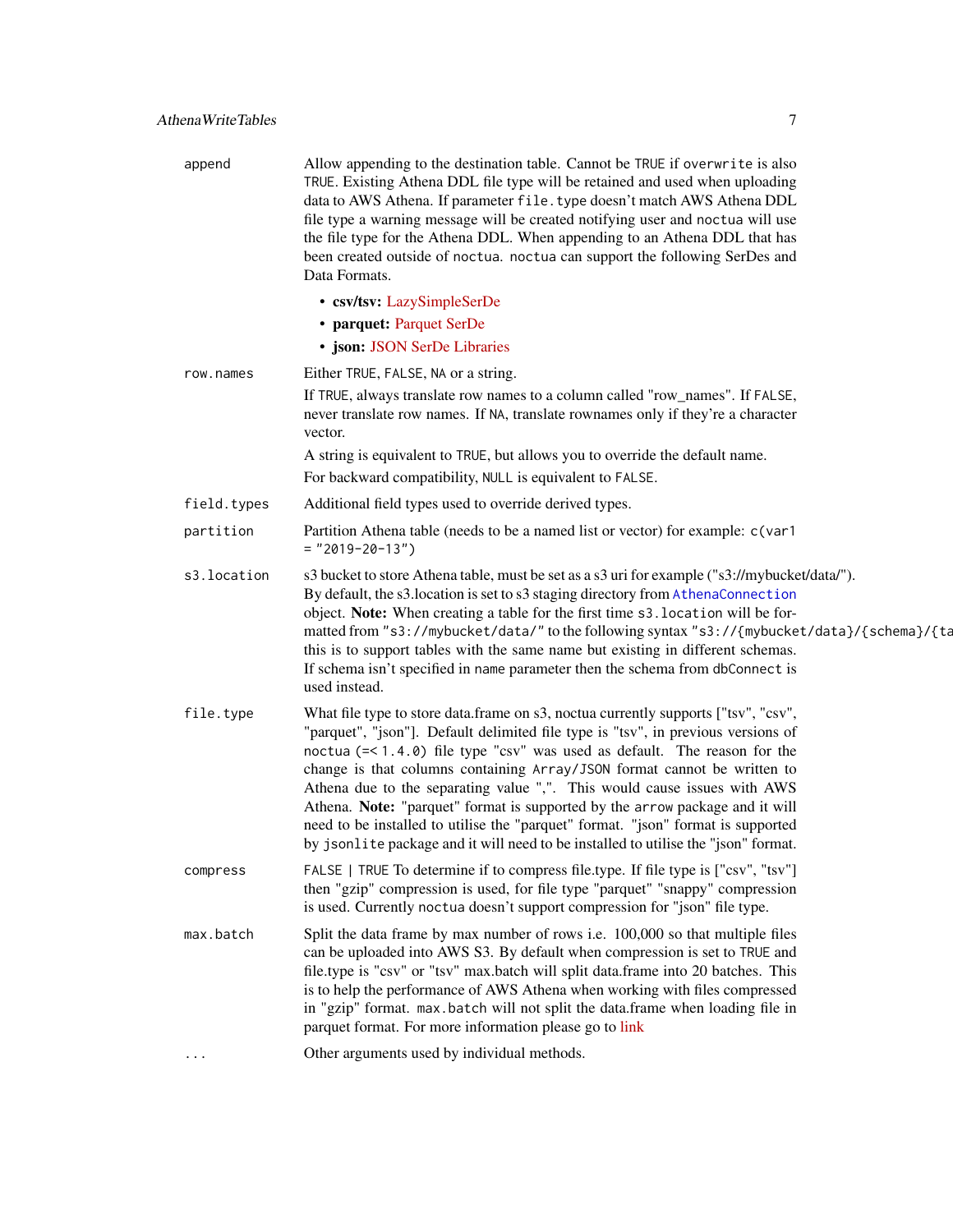#### <span id="page-7-0"></span>Value

dbWriteTable() returns TRUE, invisibly. If the table exists, and both append and overwrite arguments are unset, or append = TRUE and the data frame with the new data has different column names, an error is raised; the remote table remains unchanged.

## See Also

[dbWriteTable](#page-0-0)

```
## Not run:
# Note:
# - Require AWS Account to run below example.
# - Different connection methods can be used please see `noctua::dbConnect` documnentation
library(DBI)
# Demo connection to Athena using profile name
con <- dbConnect(noctua::athena())
# List existing tables in Athena
dbListTables(con)
# Write data.frame to Athena table
dbWriteTable(con, "mtcars", mtcars,
             partition=c("TIMESTAMP" = format(Sys.Date(), "%Y%m%d")),
             s3.location = "s3://mybucket/data/")
# Read entire table from Athena
dbReadTable(con, "mtcars")
# List all tables in Athena after uploading new table to Athena
dbListTables(con)
# Checking if uploaded table exists in Athena
dbExistsTable(con, "mtcars")
# using default s3.location
dbWriteTable(con, "iris", iris)
# Read entire table from Athena
dbReadTable(con, "iris")
# List all tables in Athena after uploading new table to Athena
dbListTables(con)
# Checking if uploaded table exists in Athena
dbExistsTable(con, "iris")
# Disconnect from Athena
dbDisconnect(con)
```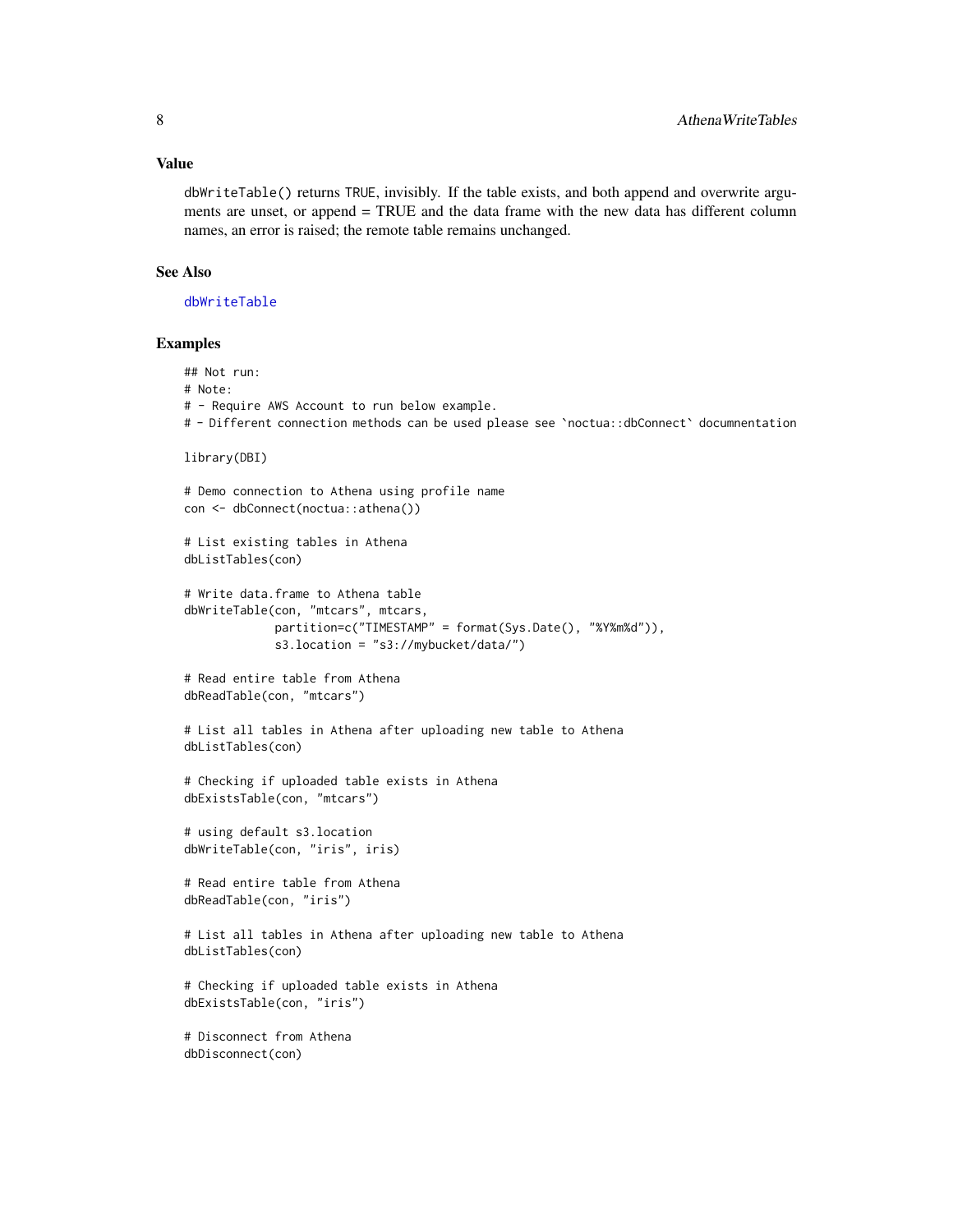<span id="page-8-0"></span>## End(Not run)

<span id="page-8-2"></span>backend\_dbplyr\_v1 *Athena S3 implementation of dbplyr backend functions (api version 1).*

#### Description

These functions are used to build the different types of SQL queries. The AWS Athena implementation give extra parameters to allow access the to standard DBI Athena methods. They also utilise AWS Glue to speed up sql query execution.

## Usage

```
db_explain.AthenaConnection(con, sql, ...)
```
db\_query\_fields.AthenaConnection(con, sql, ...)

#### Arguments

| con                     | A dbConnect object, as returned by dbConnect() |
|-------------------------|------------------------------------------------|
| sql                     | SOL code to be sent to AWS Athena              |
| $\cdot$ $\cdot$ $\cdot$ | other parameters, currently not implemented    |

#### Value

db\_explain Returns [AWS Athena explain statement](https://docs.aws.amazon.com/athena/latest/ug/athena-explain-statement.html) db\_query\_fields Returns sql query column names

<span id="page-8-1"></span>backend\_dbplyr\_v2 *Athena S3 implementation of dbplyr backend functions (api version 2).*

#### Description

These functions are used to build the different types of SQL queries. The AWS Athena implementation give extra parameters to allow access the to standard DBI Athena methods. They also utilise AWS Glue to speed up sql query execution.

#### Usage

```
sql_query_explain.AthenaConnection(con, sql, format = "text", type = NULL, ...)
```

```
sql_query_fields.AthenaConnection(con, sql, ...)
```
sql\_escape\_date.AthenaConnection(con, x)

sql\_escape\_datetime.AthenaConnection(con, x)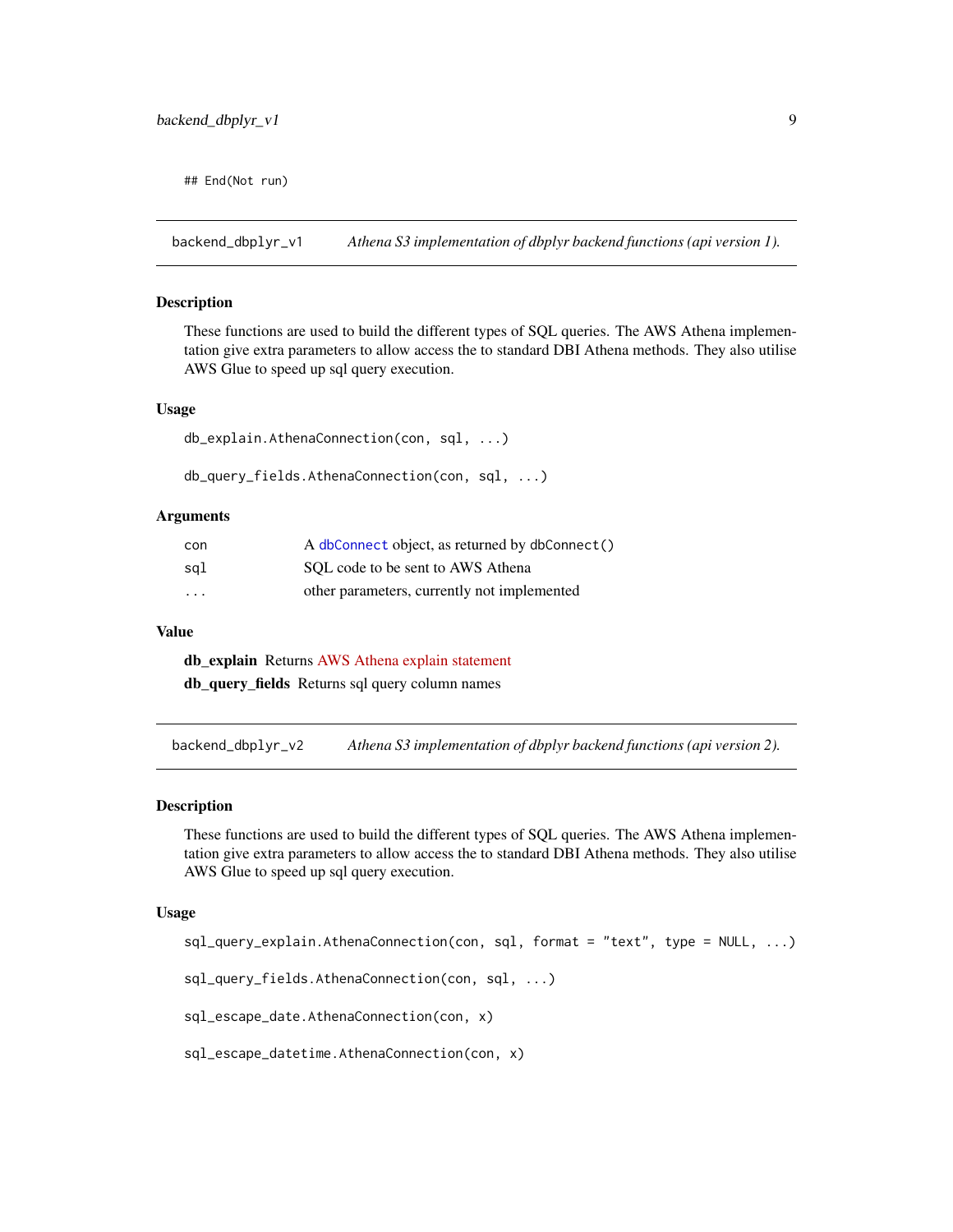## <span id="page-9-0"></span>Arguments

| con     | A dbConnect object, as returned by dbConnect()                                                                                                                             |
|---------|----------------------------------------------------------------------------------------------------------------------------------------------------------------------------|
| sql     | SOL code to be sent to AWS Athena                                                                                                                                          |
| format  | returning format for explain queries, default set to "text". Other formats can be<br>found: https://docs.aws.amazon.com/athena/latest/ug/athena-explain-statement.<br>html |
| type    | return plan for explain queries, default set to 'NULL'. Other type can be found:<br>https://docs.aws.amazon.com/athena/latest/ug/athena-explain-statement.<br>html         |
| $\cdot$ | other parameters, currently not implemented                                                                                                                                |
| X       | R object to be transformed into athena equivalent                                                                                                                          |

## Value

sql\_query\_explain Returns sql query for [AWS Athena explain statement](https://docs.aws.amazon.com/athena/latest/ug/athena-explain-statement.html)

sql\_query\_fields Returns sql query column names

sql\_escape\_date Returns sql escaping from dates

sql\_escape\_datetime Returns sql escaping from date times

dbClearResult *Clear Results*

## Description

Frees all resources (local and Athena) associated with result set. It does this by removing query output in AWS S3 Bucket, stopping query execution if still running and removed the connection resource locally.

#### Usage

```
## S4 method for signature 'AthenaResult'
dbClearResult(res, ...)
```
#### Arguments

| res      | An object inheriting from DBIResult.  |
|----------|---------------------------------------|
| $\cdots$ | Other arguments passed on to methods. |

## Value

dbClearResult() returns TRUE, invisibly.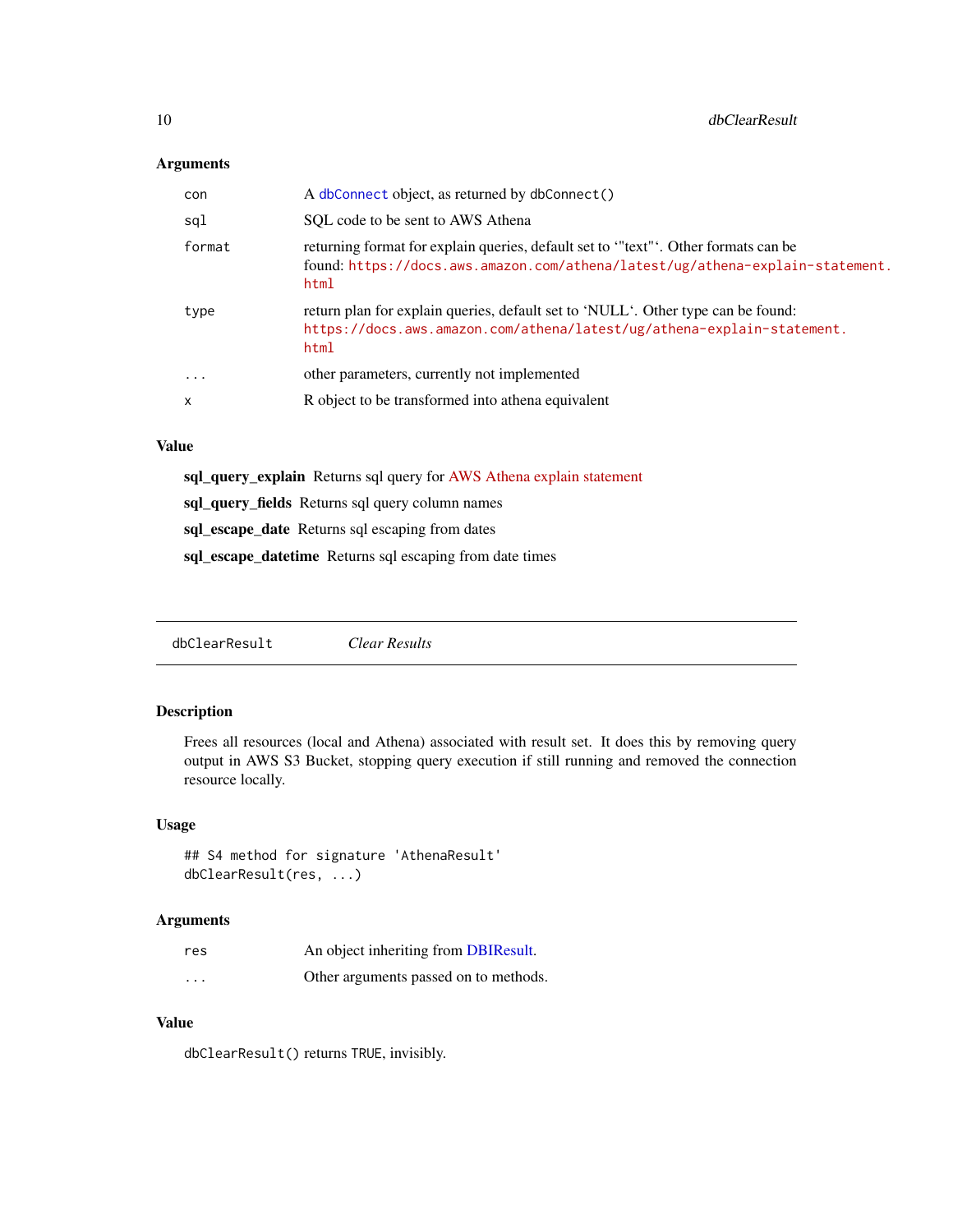## <span id="page-10-0"></span>dbColumnInfo 11

## Note

If a user does not have permission to remove AWS S3 resource from AWS Athena output location, then an AWS warning will be returned. For example AccessDenied (HTTP 403). Access Denied. It is better use query caching or optionally prevent clear AWS S3 resource using [noctua\\_options](#page-41-1) so that the warning doesn't repeatedly show.

## See Also

[dbIsValid](#page-28-1)

## Examples

## Not run: # Note:

- # Require AWS Account to run below example.
- # Different connection methods can be used please see `noctua::dbConnect` documnentation

```
library(DBI)
```
# Demo connection to Athena using profile name con <- dbConnect(noctua::athena())

res <- dbSendQuery(con, "show databases") dbClearResult(res)

# Check if connection if valid after closing connection dbDisconnect(con)

## End(Not run)

dbColumnInfo *Information about result types*

#### Description

Produces a data.frame that describes the output of a query.

#### Usage

```
## S4 method for signature 'AthenaResult'
dbColumnInfo(res, ...)
```
#### Arguments

| res      | An object inheriting from DBIResult.  |
|----------|---------------------------------------|
| $\cdots$ | Other arguments passed on to methods. |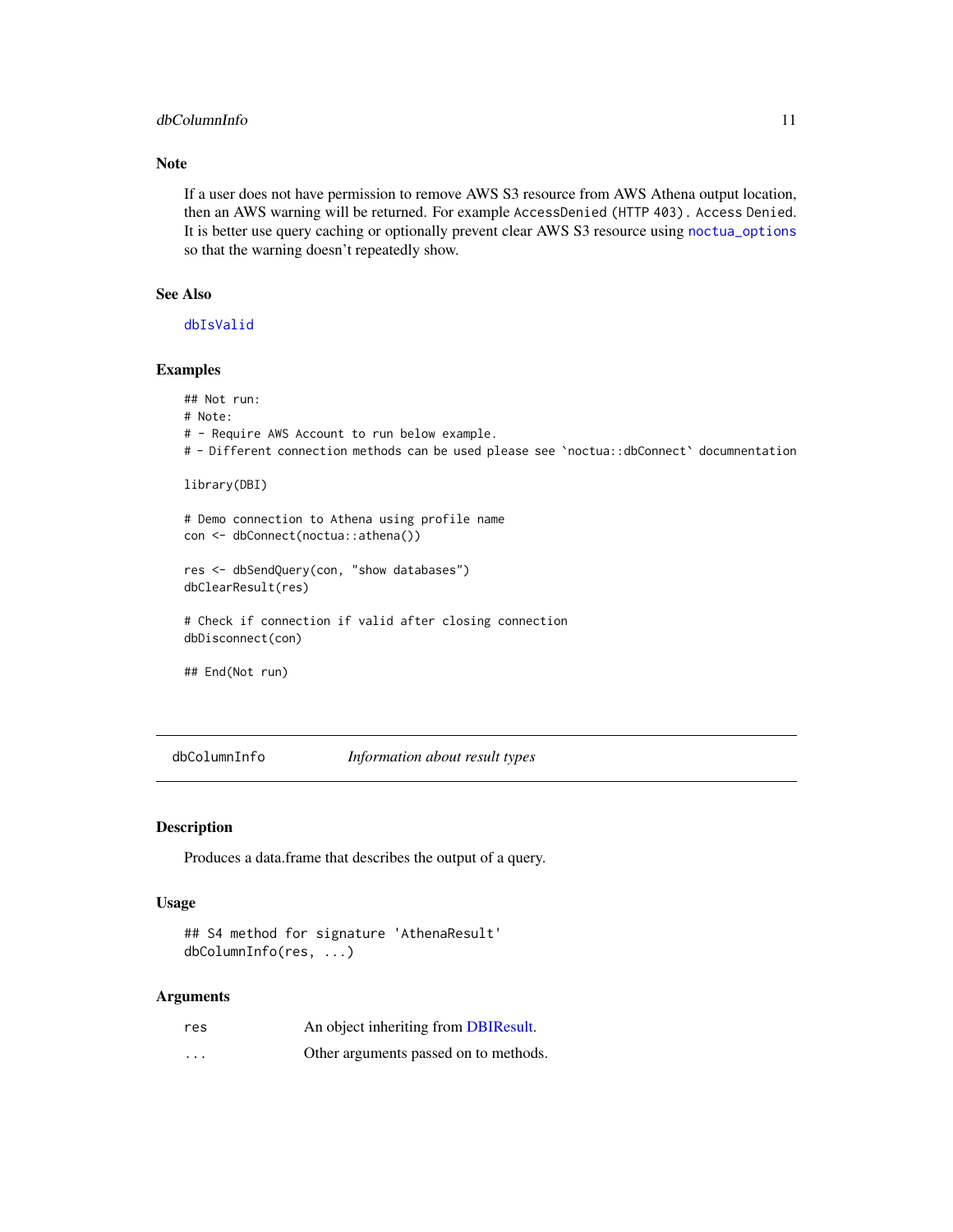#### <span id="page-11-0"></span>Value

dbColumnInfo() returns a data.frame with as many rows as there are output fields in the result. The data.frame has two columns (field\_name, type).

#### See Also

[dbHasCompleted](#page-27-1)

#### Examples

## Not run: # Note:

# - Require AWS Account to run below example.

# - Different connection methods can be used please see `RAthena::dbConnect` documnentation

```
library(DBI)
```

```
# Demo connection to Athena using profile name
con <- dbConnect(noctua::athena())
```

```
# Get Column information from query
res <- dbSendQuery(con, "select * from information_schema.tables")
dbColumnInfo(res)
dbClearResult(res)
```

```
# Disconnect from Athena
dbDisconnect(con)
```
## End(Not run)

dbConnect,AthenaDriver-method

*Connect to Athena using R's sdk paws*

## <span id="page-11-1"></span>**Description**

It is never advised to hard-code credentials when making a connection to Athena (even though the option is there). Instead it is advised to use profile\_name (set up by [AWS Command Line](https://aws.amazon.com/cli/) [Interface\)](https://aws.amazon.com/cli/), [Amazon Resource Name roles](https://docs.aws.amazon.com/general/latest/gr/aws-arns-and-namespaces.html) or environmental variables. Here is a list of supported environment variables:

- AWS\_ACCESS\_KEY\_ID: is equivalent to the dbConnect parameter aws\_access\_key\_id
- AWS\_SECRET\_ACCESS\_KEY: is equivalent to the dbConnect parameter aws\_secret\_access\_key
- AWS\_SESSION\_TOKEN: is equivalent to the dbConnect parameter aws\_session\_token
- AWS\_ROLE\_ARN: is equivalent to the dbConnect parameter role\_arn
- AWS EXPIRATION: is equivalent to the dbConnect parameter duration\_seconds
- AWS\_ATHENA\_S3\_STAGING\_DIR: is equivalent to the dbConnect parameter s3\_staging\_dir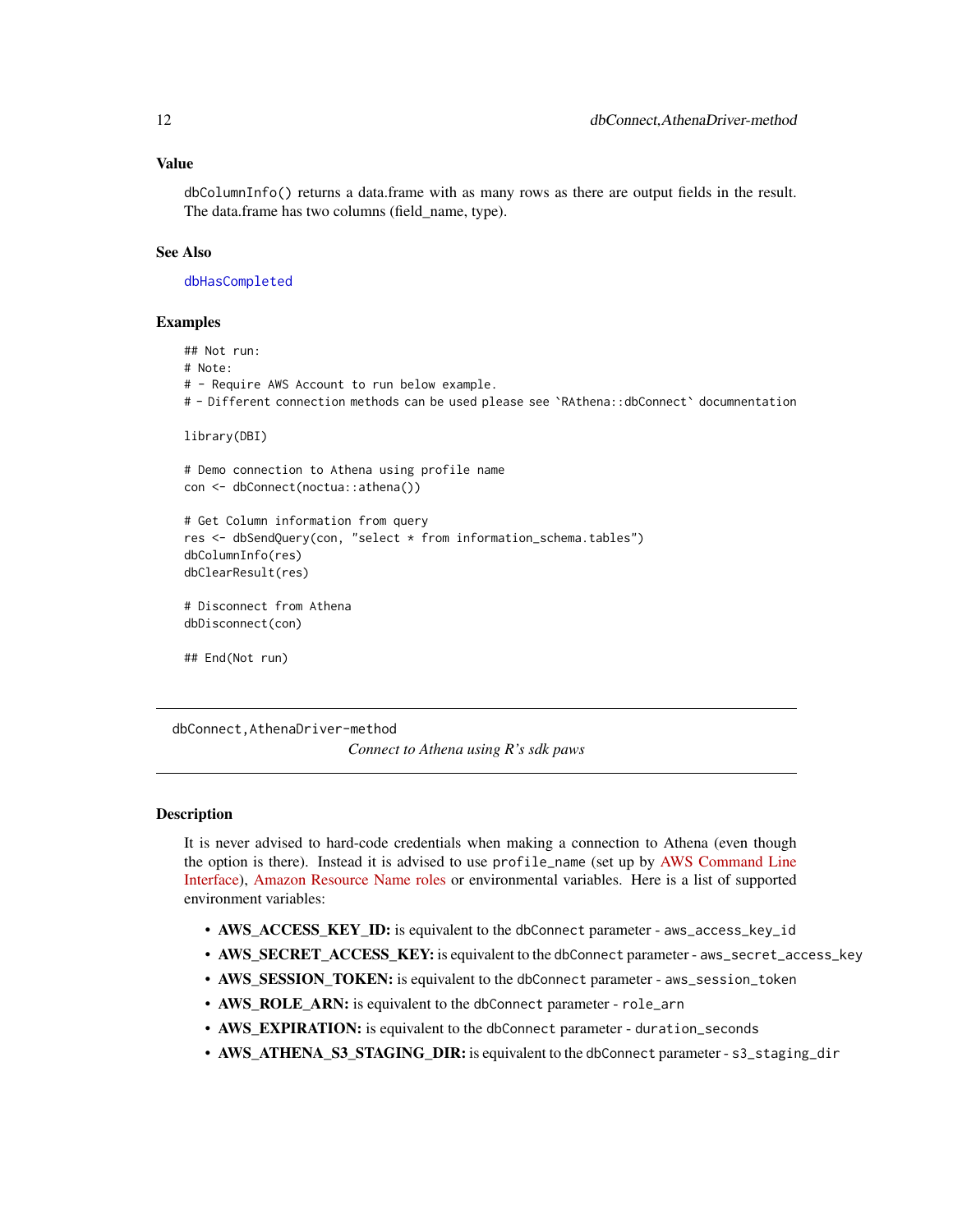- <span id="page-12-0"></span>• AWS\_ATHENA\_WORK\_GROUP: is equivalent to dbConnect parameter - work\_group
- AWS\_REGION: is equivalent to dbConnect parameter region\_name

NOTE: If you have set any environmental variables in . Renviron please restart your R in order for the changes to take affect.

## Usage

```
## S4 method for signature 'AthenaDriver'
dbConnect(
 drv,
  aws_access_key_id = NULL,
  aws_secret_access_key = NULL,
  aws_session_token = NULL,
  schema_name = "default",
 work_group = NULL,
 poll_interval = NULL,
  encryption_option = c("NULL", "SSE_S3", "SSE_KMS", "CSE_KMS"),
  kms_key = NULL,
 profile_name = NULL,
  role_arn = NULL,
  role_session_name = sprintf("noctua-session-%s", as.integer(Sys.time())),
 duration_seconds = 3600L,
  s3_staging_dir = NULL,
  region_name = NULL,
  bigint = c("integer64", "integer", "numeric", "character"),
 binary = c("raw", "character"),json = c("auto", "character"),
  timezone = "UTC",
  keyboard_interrupt = TRUE,
  rstudio_conn_tab = TRUE,
  endpoint_override = NULL,
  ...
\lambda
```
#### **Arguments**

| drv                   | an object that inherits from DBIDriver, or an existing DBIConnection object (in<br>order to clone an existing connection). |  |
|-----------------------|----------------------------------------------------------------------------------------------------------------------------|--|
| aws_access_key_id     |                                                                                                                            |  |
|                       | AWS access key ID                                                                                                          |  |
| aws_secret_access_key |                                                                                                                            |  |
|                       | AWS secret access key                                                                                                      |  |
| aws_session_token     |                                                                                                                            |  |
|                       | AWS temporary session token                                                                                                |  |
| schema_name           | The schema name to which the connection belongs                                                                            |  |
| work_group            | The name of the work group to run Athena queries, Currently defaulted to NULL.                                             |  |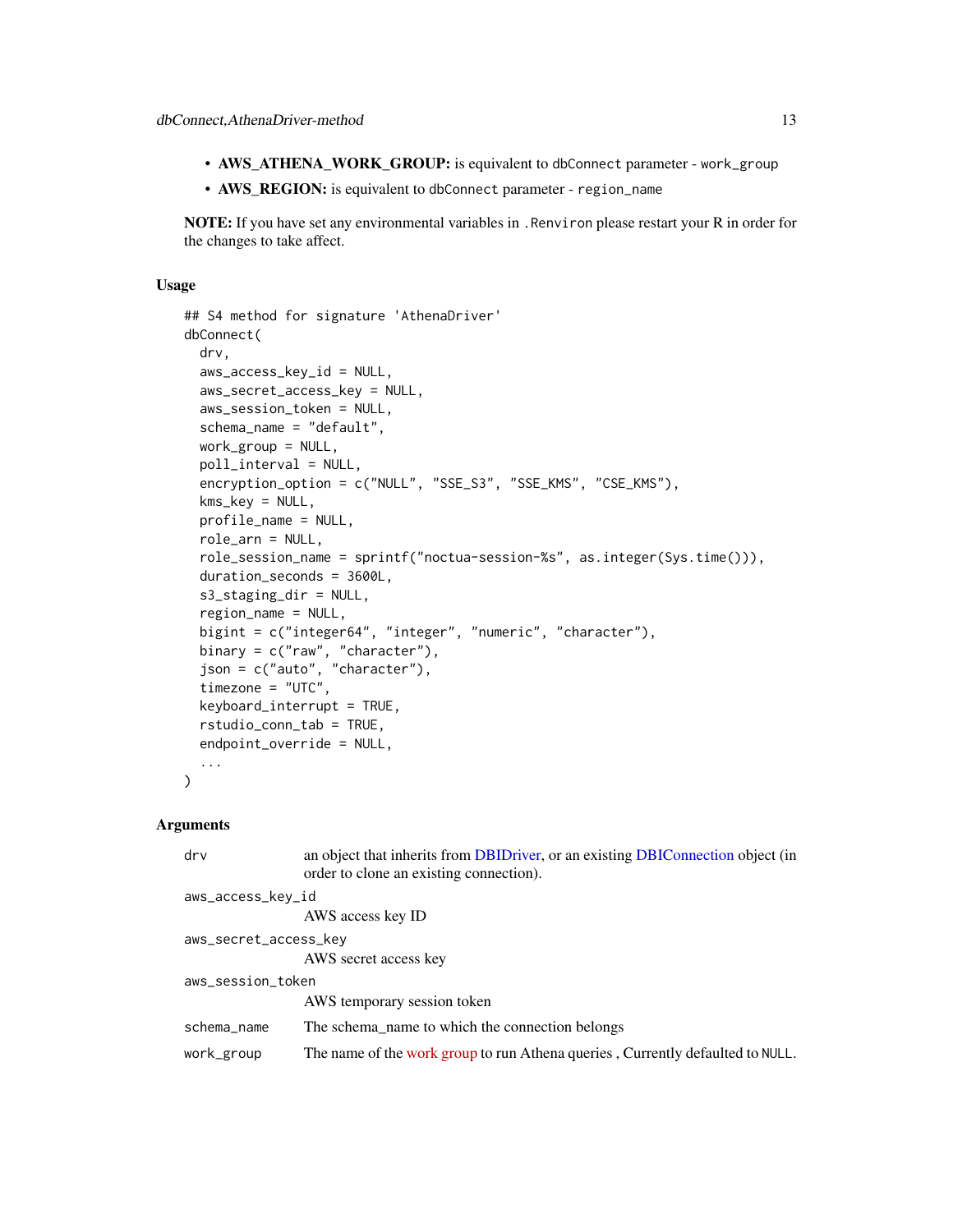|                    | poll_interval Amount of time took when checking query execution status. Default set to a<br>random interval between 0.5 - 1 seconds.                                                                                                                                                         |
|--------------------|----------------------------------------------------------------------------------------------------------------------------------------------------------------------------------------------------------------------------------------------------------------------------------------------|
| encryption_option  |                                                                                                                                                                                                                                                                                              |
|                    | Athena encryption at rest link. Supported Amazon S3 Encryption Options ["NULL",<br>"SSE_S3", "SSE_KMS", "CSE_KMS"]. Connection will default to NULL, usu-<br>ally changing this option is not required.                                                                                      |
| kms_key            | AWS Key Management Service, please refer to link for more information around<br>the concept.                                                                                                                                                                                                 |
| profile_name       | The name of a profile to use. If not given, then the default profile is used. To<br>set profile name, the AWS Command Line Interface (AWS CLI) will need to be<br>configured. To configure AWS CLI please refer to: Configuring the AWS CLI.                                                 |
| role_arn           | The Amazon Resource Name (ARN) of the role to assume (such as $arn: aws:sts::123456789012: assum$                                                                                                                                                                                            |
| role_session_name  |                                                                                                                                                                                                                                                                                              |
|                    | An identifier for the assumed role session. By default 'noctua' creates a session<br>name sprintf("noctua-session-%s", as.integer(Sys.time()))                                                                                                                                               |
| duration_seconds   |                                                                                                                                                                                                                                                                                              |
|                    | The duration, in seconds, of the role session. The value can range from 900<br>seconds (15 minutes) up to the maximum session duration setting for the role.<br>This setting can have a value from 1 hour to 12 hours. By default duration is set<br>to 3600 seconds (1 hour).               |
| s3_staging_dir     | The location in Amazon S3 where your query results are stored, such as s3://path/to/query/bucket/                                                                                                                                                                                            |
| region_name        | Default region when creating new connections. Please refer to link for AWS re-<br>gion codes (region code example: Region = EU (Ireland) region_name = "eu-west-1")                                                                                                                          |
| bigint             | The R type that 64-bit integer types should be mapped to, default is [bit64::integer64],<br>which allows the full range of 64 bit integers.                                                                                                                                                  |
| binary             | The R type that [binary/varbinary] types should be mapped to, default is [raw].<br>If the mapping fails R will resort to [character] type. To ignore data type con-<br>version set to ["character"].                                                                                         |
| json               | Attempt to converts AWS Athena data types [arrays, json] using jsonlite: parse_json.<br>If the mapping fails R will resort to [character] type. Custom Json parsers can<br>be provide by using a function with data frame parameter. To ignore data type<br>conversion set to ["character"]. |
| timezone           | Sets the timezone for the connection. The default is 'UTC'. If 'NULL' then<br>no timezone is set, which defaults to the server's time zone. 'AWS Athena'<br>accepted time zones: https://docs.aws.amazon.com/athena/latest/ug/<br>athena-supported-time-zones.html.                          |
| keyboard_interrupt |                                                                                                                                                                                                                                                                                              |
|                    | Stops AWS Athena process when R gets a keyboard interrupt, currently defaults<br>to TRUE                                                                                                                                                                                                     |
| rstudio_conn_tab   |                                                                                                                                                                                                                                                                                              |
|                    | Optional to get AWS Athena Schema from AWS Glue Catalogue and display<br>it in RStudio's Connections Tab. Default set to TRUE. For large 'AWS Glue<br>Catalogue' it is recommended to set 'rstudio_conn_tab=FALSE' to ensure a fast<br>connection.                                           |
|                    |                                                                                                                                                                                                                                                                                              |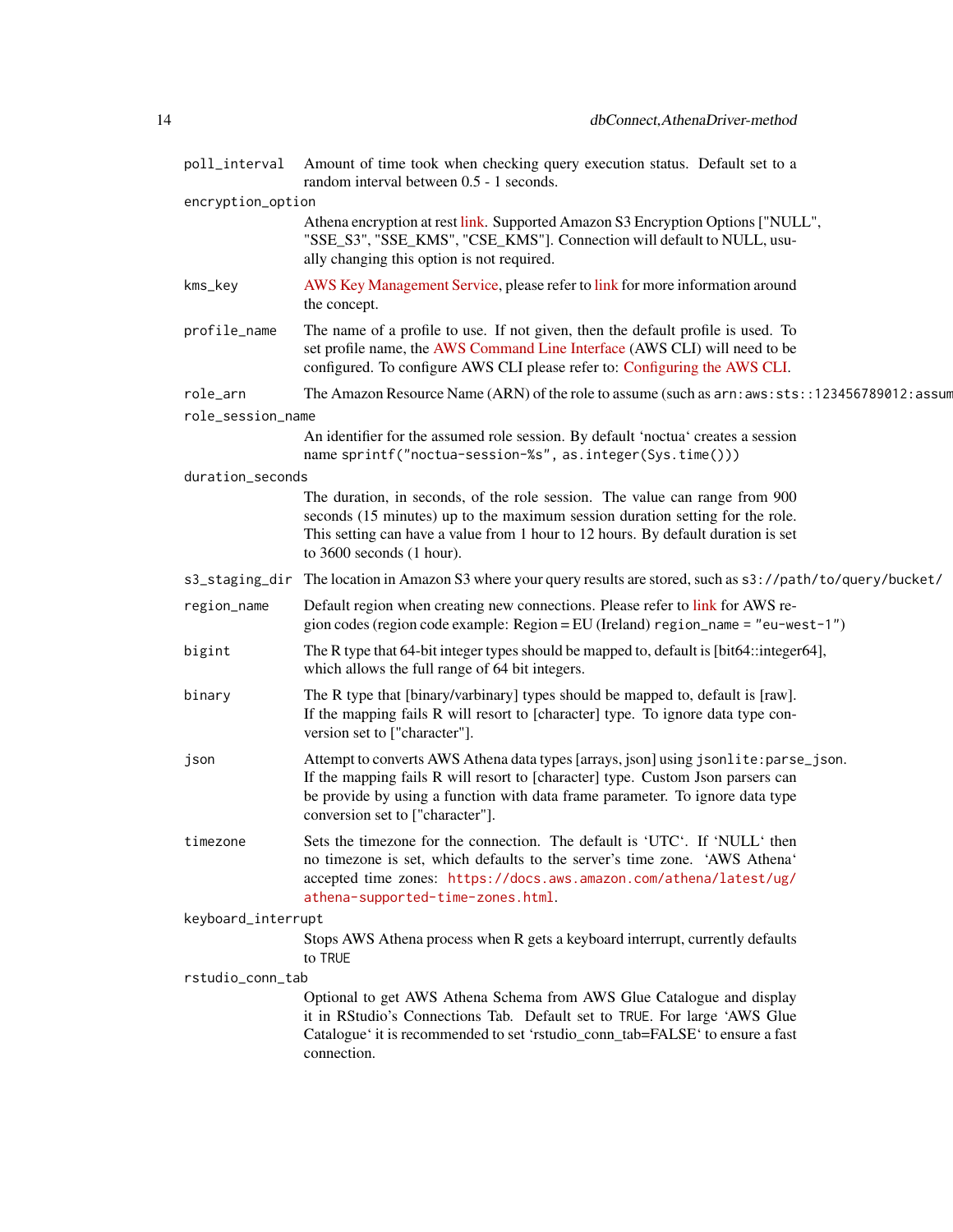#### <span id="page-14-0"></span>endpoint\_override

(character/list) The complete URL to use for the constructed client. Normally, paws will automatically construct the appropriate URL to use when communicating with a service. You can specify a complete URL (including the "http/https" scheme) to override this behaviour. If this value is provided, then disable\_ssl is ignored. If endpoint\_override is a character then AWS Athena endpoint is overridden. To override AWS S3 or AWS Glue endpoints a named list needs to be provided. The list can only have the following names ['athena', 's3', glue'] for example list(glue = "https://glue.eu-west-1.amazonaws.com")

other parameters for paws session.

- disable\_ssl (boolean) Whether or not to use SSL. By default, SSL is used. Note that not all services support non-ssl connections.
- timeout (numeric) The time in seconds till a timeout exception is thrown when attempting to make a connection. The default is 60 seconds.
- disable param validation (bool) Whether parameter validation should occur when serializing requests. The default is FALSE You can disable parameter validation for performance reasons. Otherwise, it's recommended to leave parameter validation enabled.
- s3\_force\_path\_style Addressing style is always by path. Endpoints will be addressed as such: s3.amazonaws.com/mybucket
- s3\_use\_accelerate Refers to whether to use the S3 Accelerate endpoint. The value must be a boolean. If True, the client will use the S3 Accelerate endpoint. If the S3 Accelerate endpoint is being used then the addressing style will always be virtual.
- use dual stack Setting to TRUE enables dual stack endpoint resolution.

#### Value

dbConnect() returns a s4 class. This object is used to communicate with AWS Athena.

#### See Also

#### [dbConnect](#page-11-1)

#### Examples

```
## Not run:
# Connect to Athena using your aws access keys
library(DBI)
con <- dbConnect(noctua::athena(),
                  aws_access_key_id='YOUR_ACCESS_KEY_ID', #
                  aws_secret_access_key='YOUR_SECRET_ACCESS_KEY',
                  s3_staging_dir='s3://path/to/query/bucket/',
                  region_name='us-west-2')
dbDisconnect(con)
```
# Connect to Athena using your profile name # Profile name can be created by using AWS CLI con <- dbConnect(noctua::athena(),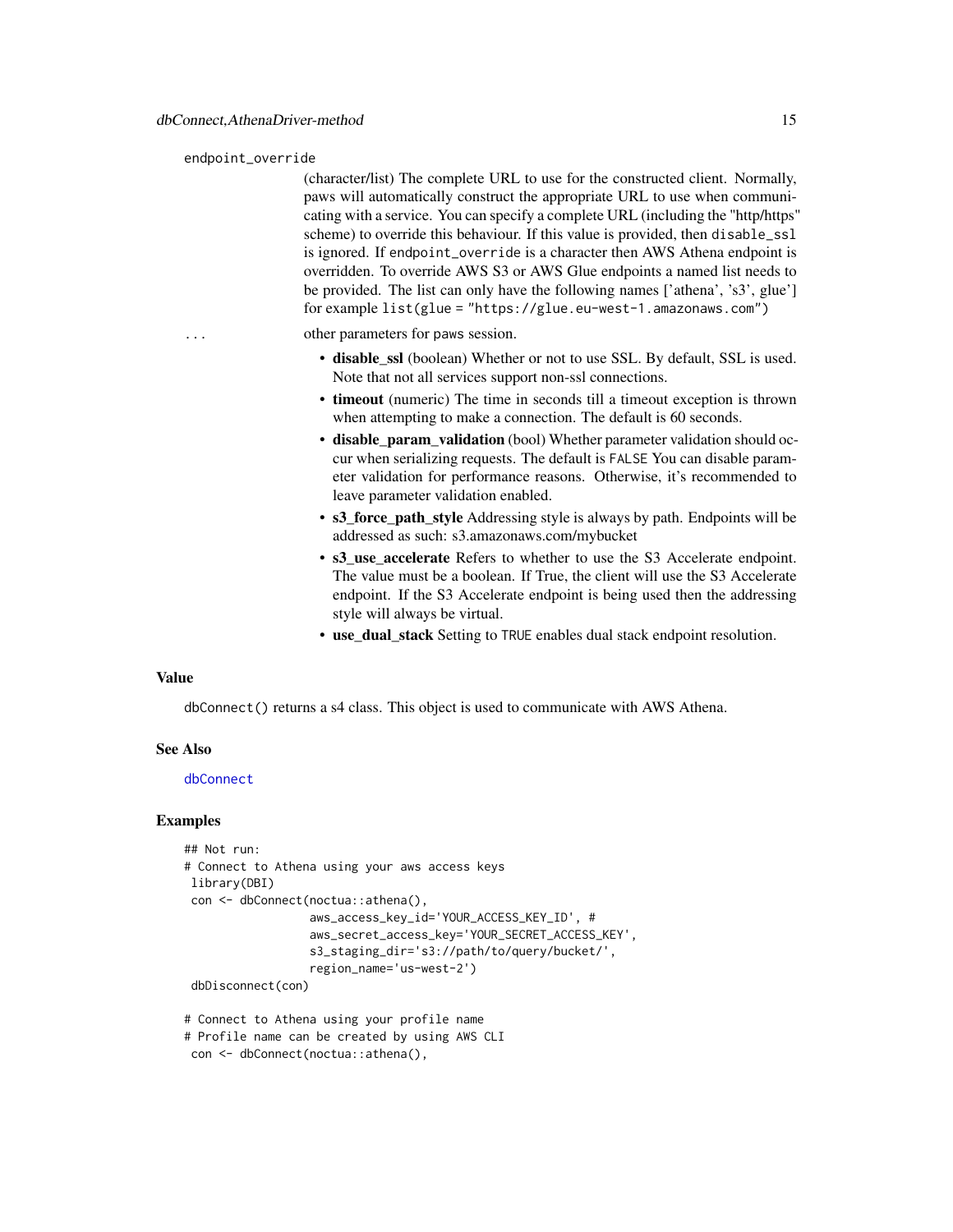```
profile_name = "YOUR_PROFILE_NAME",
                  s3_staging_dir = 's3://path/to/query/bucket/')
dbDisconnect(con)
# Connect to Athena using ARN role
con <- dbConnect(noctua::athena(),
                 profile_name = "YOUR_PROFILE_NAME",
           role_arn = "arn:aws:sts::123456789012:assumed-role/role_name/role_session_name",
                  s3_staging_dir = 's3://path/to/query/bucket/')
dbDisconnect(con)
## End(Not run)
```
dbConvertTable *Simple wrapper to convert Athena backend file types*

## Description

Utilises AWS Athena to convert AWS S3 backend file types. It also also to create more efficient file types i.e. "parquet" and "orc" from SQL queries.

#### Usage

```
dbConvertTable(conn, obj, name, ...)
## S4 method for signature 'AthenaConnection'
dbConvertTable(
  conn,
  obj,
 name,
 partition = NULL,
  s3.location = NULL,
  file.type = c("NULL", "csv", "tsv", "parquet", "json", "orc"),
  compress = TRUE,
  data = TRUE,...
)
```
# Arguments

## conn An [AthenaConnection](#page-0-0) object, produced by [DBI::dbConnect()] obj Athena table or SQL DML query to be converted. For SQL, the query need to be wrapped with DBI:: SQL() and follow AWS Athena DML format [link](https://docs.aws.amazon.com/athena/latest/ug/select.html) name Name of destination table ... Extra parameters, currently not used partition Partition Athena table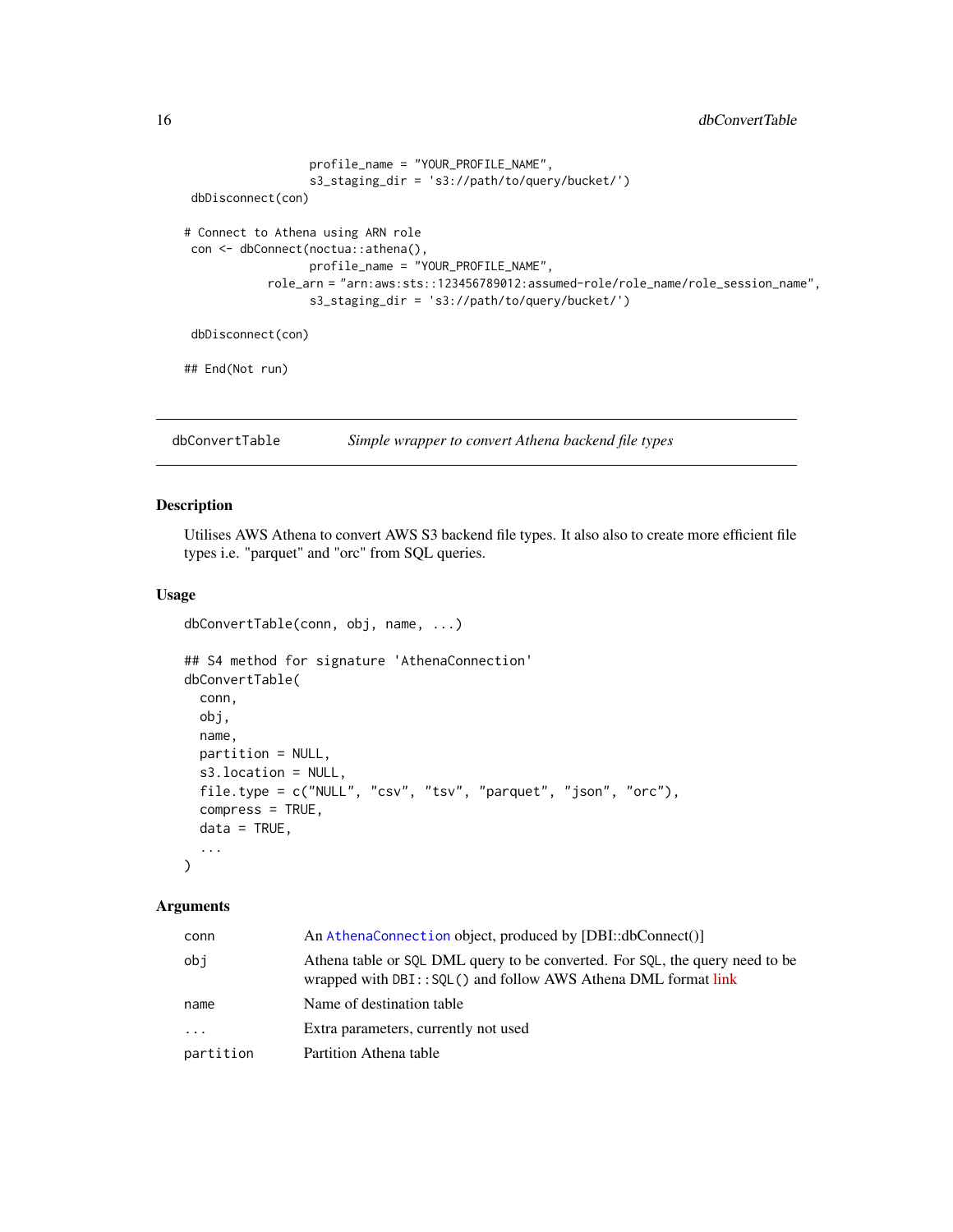## dbConvertTable 17

| s3.location | location to store output file, must be in s3 uri format for example ("s3://mybucket/data/").                                                |
|-------------|---------------------------------------------------------------------------------------------------------------------------------------------|
| file.type   | File type for name, currently support ["NULL","csv", "tsv", "parquet", "json",<br>"orc"]. "NULL" will let Athena set the file type for you. |
| compress    | Compress name, currently can only compress ["parquet", "orc"] (AWS Athena<br>CTAS)                                                          |
| data        | If name should be created with data or not.                                                                                                 |

#### Value

dbConvertTable() returns TRUE but invisible.

```
## Not run:
# Note:
# - Require AWS Account to run below example.
# - Different connection methods can be used please see `RAthena::dbConnect` documnentation
library(DBI)
library(noctua)
# Demo connection to Athena using profile name
con <- dbConnect(athena())
# write iris table to Athena in defualt delimited format
dbWriteTable(con, "iris", iris)
# convert delimited table to parquet
dbConvertTable(con,
              obj = "iris",
              name = "iris_parquet",
              file.type = "parquet")
# Create partitioned table from non-partitioned
# iris table using SQL DML query
dbConvertTable(con,
               obj = SQL("select
                            iris.*,
                            date_format(current_date, '%Y%m%d') as time_stamp
                          from iris"),
               name = "iris_orc_partitioned",
               file.type = "orc",
               partition = "time_stamp")
# disconnect from Athena
dbDisconnect(con)
## End(Not run)
```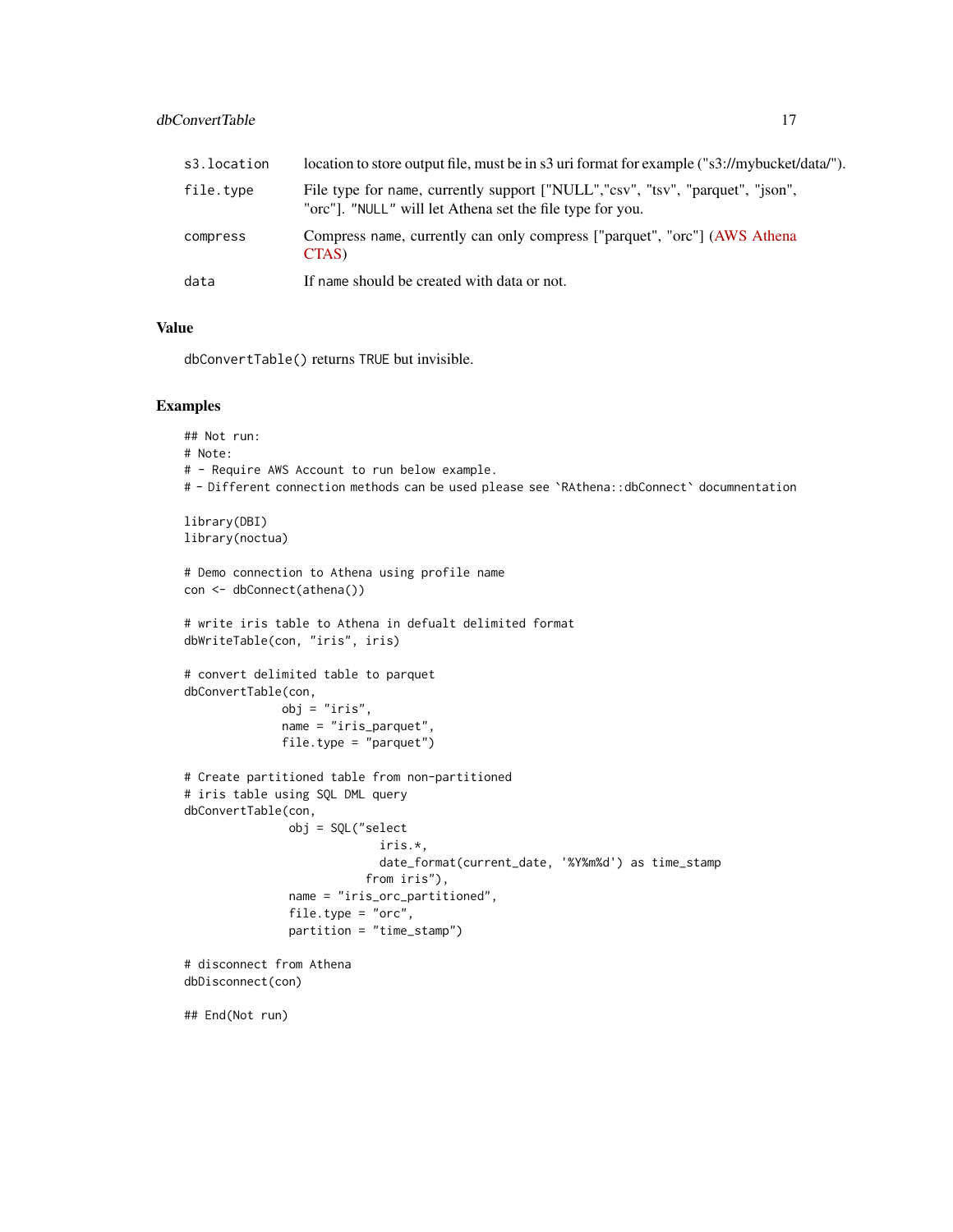<span id="page-17-0"></span>dbDataType,AthenaDriver,ANY-method *Determine SQL data type of object*

## <span id="page-17-1"></span>Description

Returns a character string that describes the Athena SQL data type for the obj object.

## Usage

```
## S4 method for signature 'AthenaDriver,ANY'
dbDataType(dbObj, obj, ...)
## S4 method for signature 'AthenaDriver, list'
dbDataType(dbObj, obj, ...)
## S4 method for signature 'AthenaConnection,ANY'
dbDataType(dbObj, obj, ...)
## S4 method for signature 'AthenaConnection, data.frame'
dbDataType(dbObj, obj, ...)
```
## Arguments

| dbObi    | A object inheriting from DBIDriver or DBIConnection |
|----------|-----------------------------------------------------|
| obi      | An R object whose SQL type we want to determine.    |
| $\cdots$ | Other arguments passed on to methods.               |

#### Value

dbDataType returns the Athena type that correspond to the obj argument as an non-empty character string.

## See Also

[dbDataType](#page-17-1)

```
library(noctua)
dbDataType(athena(), 1:5)
dbDataType(athena(), 1)
dbDataType(athena(), TRUE)
dbDataType(athena(), Sys.Date())
dbDataType(athena(), Sys.time())
dbDataType(athena(), c("x", "abc"))
dbDataType(athena(), list(raw(10), raw(20)))
```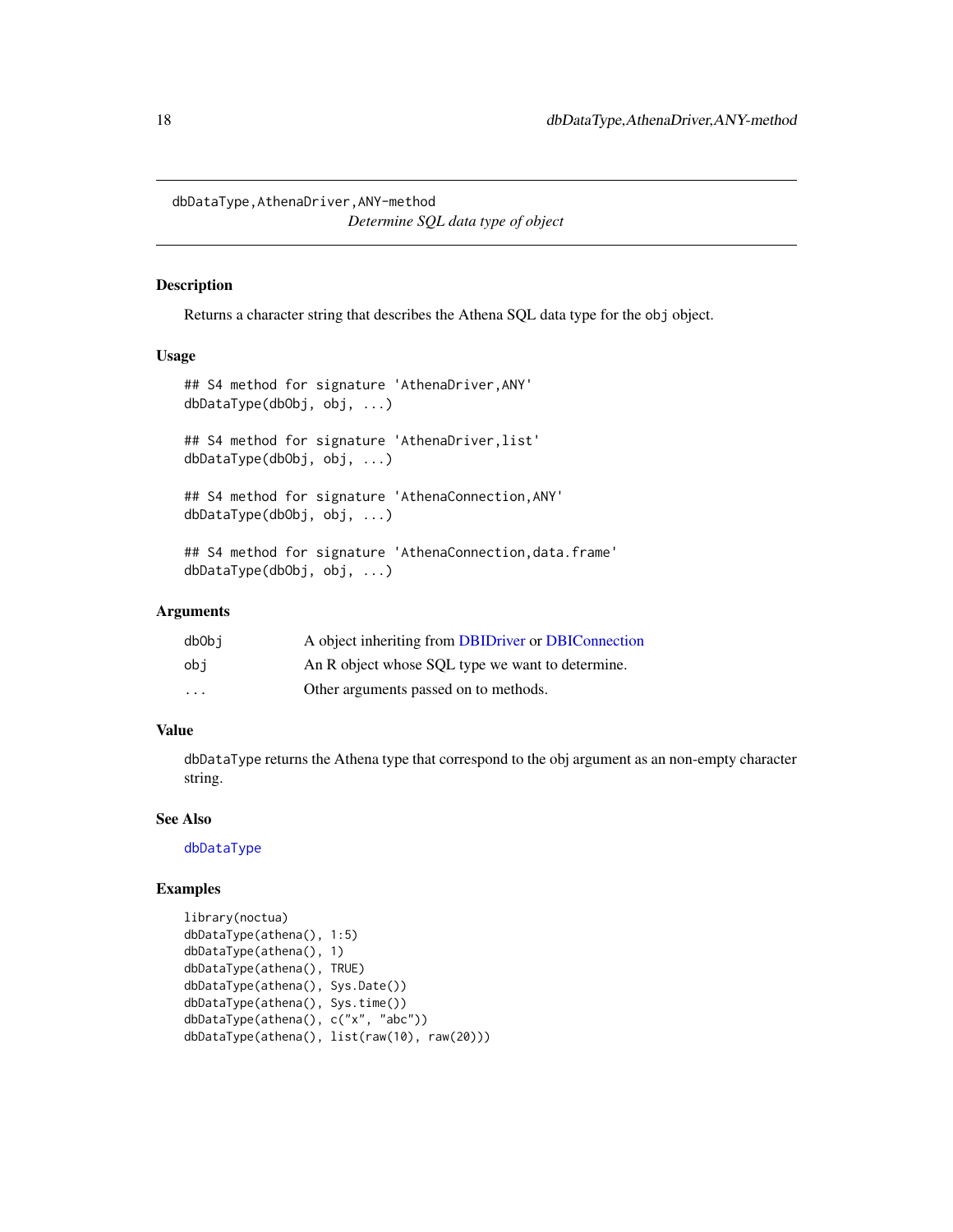## <span id="page-18-0"></span>dbDisconnect 19

```
vapply(iris, function(x) dbDataType(noctua::athena(), x),
       FUN.VALUE = character(1), USE.NAMES = TRUE)
## Not run:
# Note:
# - Require AWS Account to run below example.
# - Different connection methods can be used please see `noctua::dbConnect` documnentation
library(DBI)
# Demo connection to Athena using profile name
con <- dbConnect(noctua::athena())
# Sending Queries to Athena
dbDataType(con, iris)
# Disconnect conenction
dbDisconnect(con)
## End(Not run)
```
<span id="page-18-1"></span>dbDisconnect *Disconnect (close) an Athena connection*

## Description

This closes the connection to Athena.

## Usage

## S4 method for signature 'AthenaConnection' dbDisconnect(conn, ...)

#### Arguments

| conn              | A DBIConnection object, as returned by dbConnect(). |
|-------------------|-----------------------------------------------------|
| $\cdot\cdot\cdot$ | Other parameters passed on to methods.              |

## Value

dbDisconnect() returns TRUE, invisibly.

## See Also

[dbDisconnect](#page-18-1)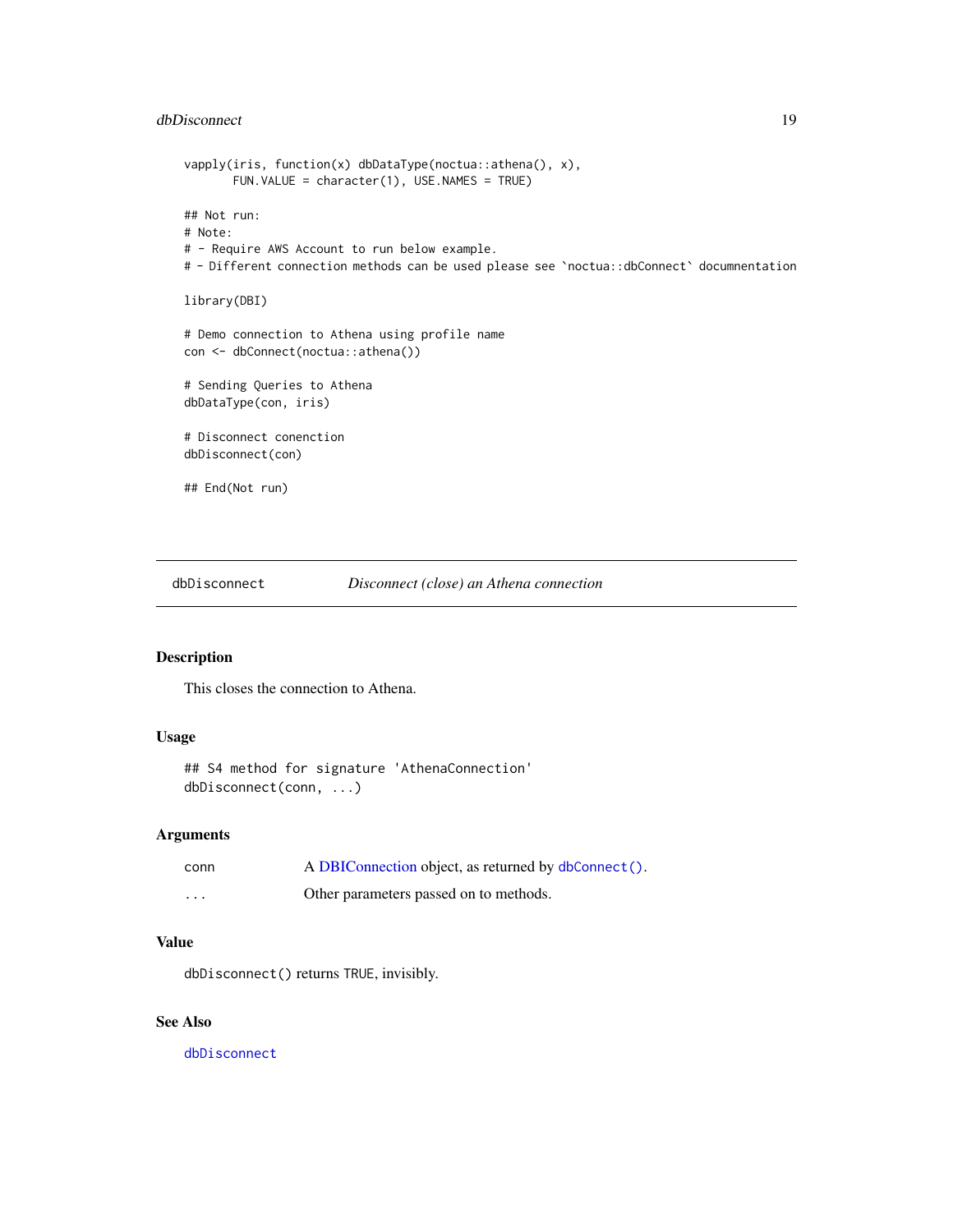## Examples

```
## Not run:
# Note:
# - Require AWS Account to run below example.
# - Different connection methods can be used please see `noctua::dbConnect` documnentation
library(DBI)
# Demo connection to Athena using profile name
con <- dbConnect(noctua::athena())
# Disconnect conenction
dbDisconnect(con)
## End(Not run)
```
<span id="page-19-1"></span>dbExistsTable *Does Athena table exist?*

## Description

Returns logical scalar if the table exists or not. TRUE if the table exists, FALSE otherwise.

## Usage

```
## S4 method for signature 'AthenaConnection, character'
dbExistsTable(conn, name, ...)
```
## Arguments

| conn                    | A DBIConnection object, as returned by dbConnect().                                                                               |
|-------------------------|-----------------------------------------------------------------------------------------------------------------------------------|
| name                    | The table name, passed on to dbQuoteIdentifier(). Options are:                                                                    |
|                         | • a character string with the unquoted DBMS table name, e.g. "table_name",                                                        |
|                         | • a call to Id() with components to the fully qualified table name, e.g. Id(schema<br>$=$ "my_schema", table = "table_name")      |
|                         | • a call to SQL() with the quoted and fully qualified table name given verba-<br>$\lim, e.g.$ SQL('"my_schema"." $table_name$ "') |
| $\cdot$ $\cdot$ $\cdot$ | Other parameters passed on to methods.                                                                                            |

## Value

dbExistsTable() returns logical scalar. TRUE if the table exists, FALSE otherwise.

## See Also

[dbExistsTable](#page-19-1)

<span id="page-19-0"></span>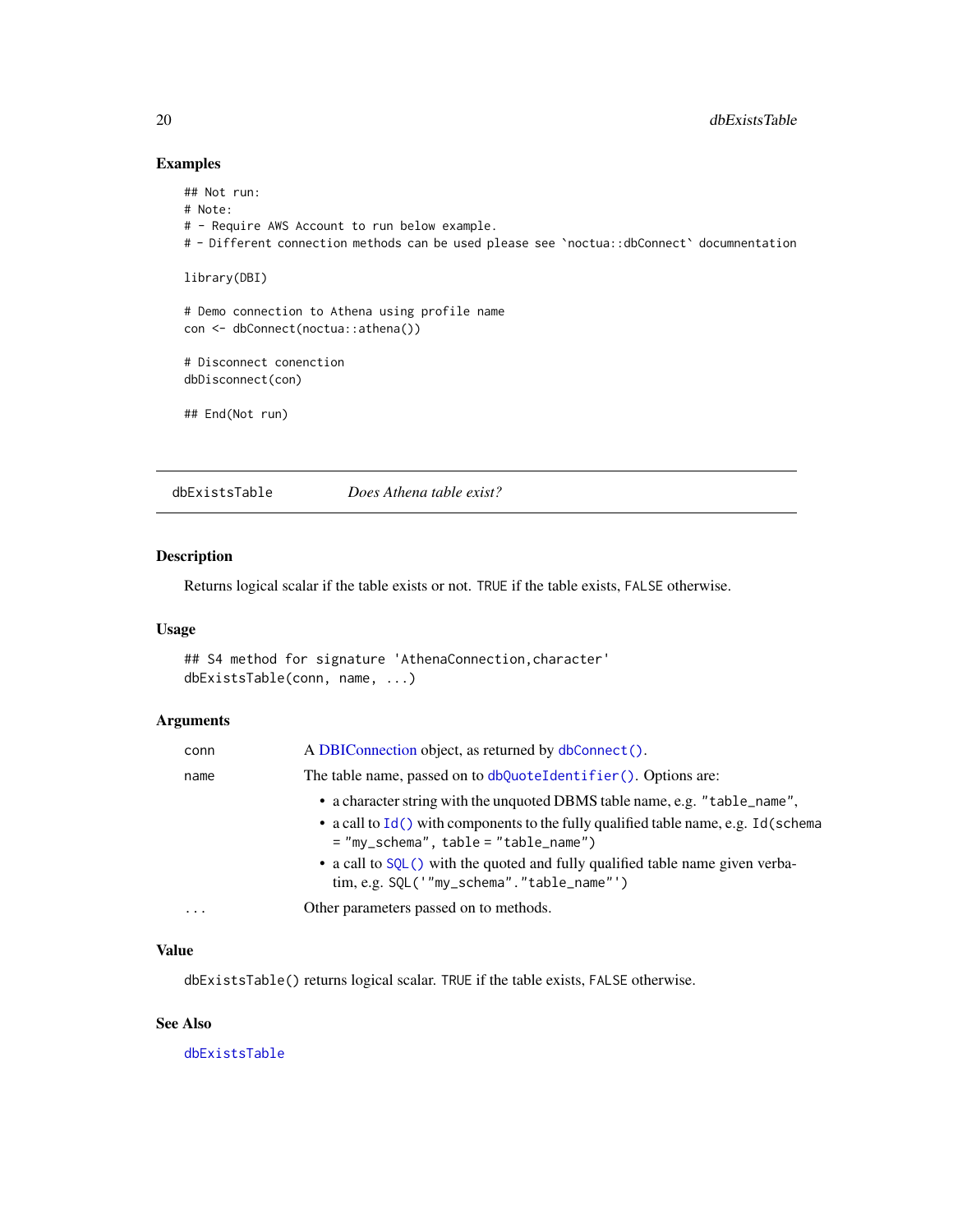#### <span id="page-20-0"></span>dbFetch 21

## Examples

```
## Not run:
# Note:
# - Require AWS Account to run below example.
# - Different connection methods can be used please see `noctua::dbConnect` documnentation
library(DBI)
# Demo connection to Athena using profile name
con <- dbConnect(noctua::athena())
# Write data.frame to Athena table
dbWriteTable(con, "mtcars", mtcars,
             partition=c("TIMESTAMP" = format(Sys.Date(), "%Y%m%d")),
             s3.location = "s3://mybucket/data/")
# Check if table exists from Athena
dbExistsTable(con, "mtcars")
# Disconnect conenction
dbDisconnect(con)
## End(Not run)
```
<span id="page-20-1"></span>

## dbFetch *Fetch records from previously executed query*

#### Description

Currently returns the top n elements (rows) from result set or returns entire table from Athena.

## Usage

```
## S4 method for signature 'AthenaResult'
dbFetch(res, n = -1, ...)
```
#### Arguments

| res      | An object inheriting from DBIR esult, created by $db$ SendQuery().                                                                                                                                                                                    |
|----------|-------------------------------------------------------------------------------------------------------------------------------------------------------------------------------------------------------------------------------------------------------|
| n        | maximum number of records to retrieve per fetch. Use $n = -1$ or $n = \text{Inf}$ to<br>retrieve all pending records. Some implementations may recognize other special<br>values. If entire data frame is required use $n = -1$ or $n = \text{Inf}$ . |
| $\cdots$ | Other arguments passed on to methods.                                                                                                                                                                                                                 |

## Value

dbFetch() returns a data frame.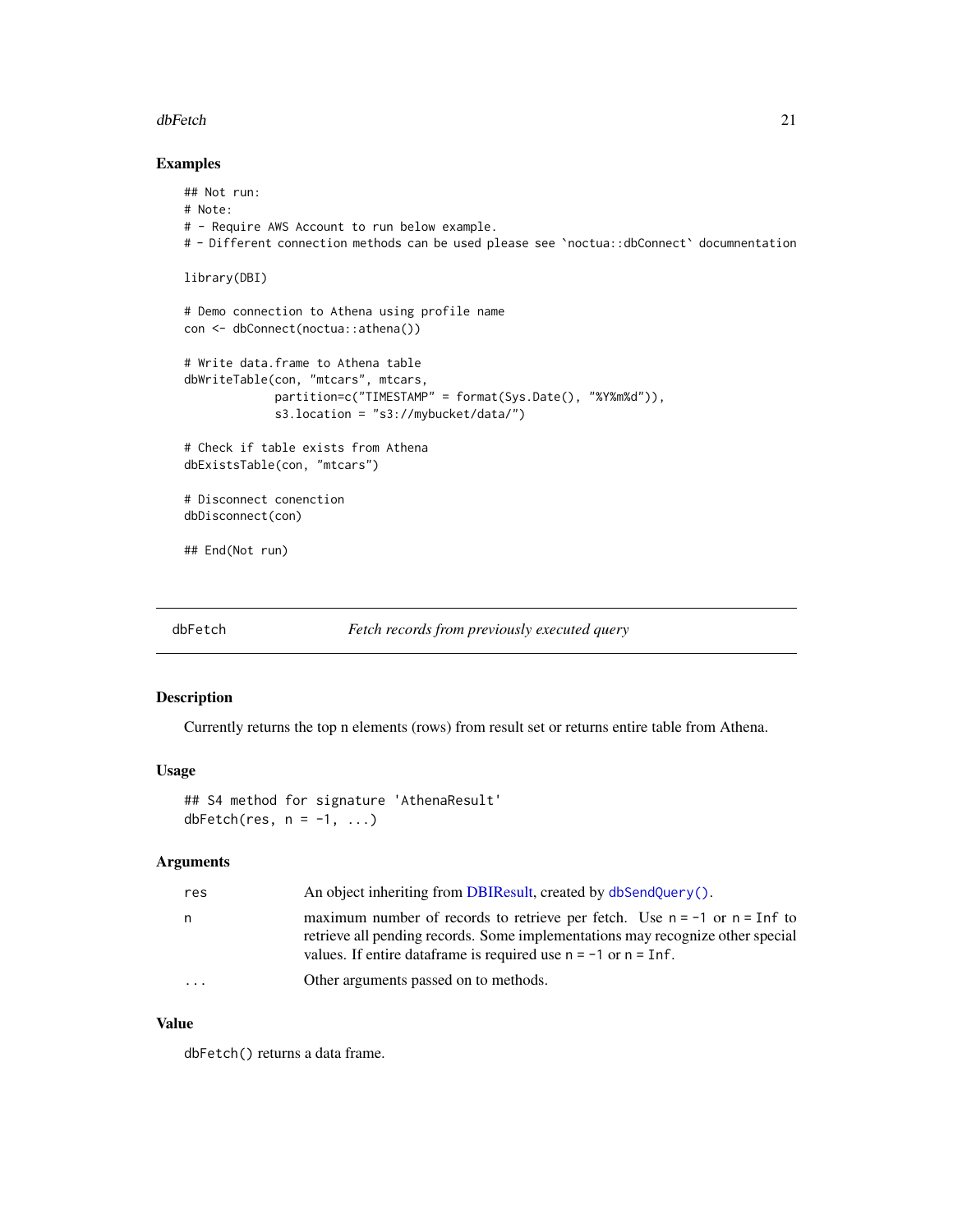## <span id="page-21-0"></span>See Also

[dbFetch](#page-20-1)

## Examples

## Not run: # Note: # - Require AWS Account to run below example. # - Different connection methods can be used please see `noctua::dbConnect` documnentation library(DBI) # Demo connection to Athena using profile name con <- dbConnect(noctua::athena()) res <- dbSendQuery(con, "show databases") dbFetch(res) dbClearResult(res) # Disconnect from Athena dbDisconnect(con) ## End(Not run)

<span id="page-21-1"></span>dbGetInfo *Get DBMS metadata*

## Description

Get DBMS metadata

## Usage

```
## S4 method for signature 'AthenaConnection'
dbGetInfo(dbObj, ...)
```
## S4 method for signature 'AthenaResult' dbGetInfo(dbObj, ...)

## Arguments

| dbObi    | An object inheriting from DBIObject, i.e. DBIDriver, DBIConnection, or a |  |  |
|----------|--------------------------------------------------------------------------|--|--|
|          | <b>DBIResult</b>                                                         |  |  |
| $\cdots$ | Other arguments to methods.                                              |  |  |

## Value

a named list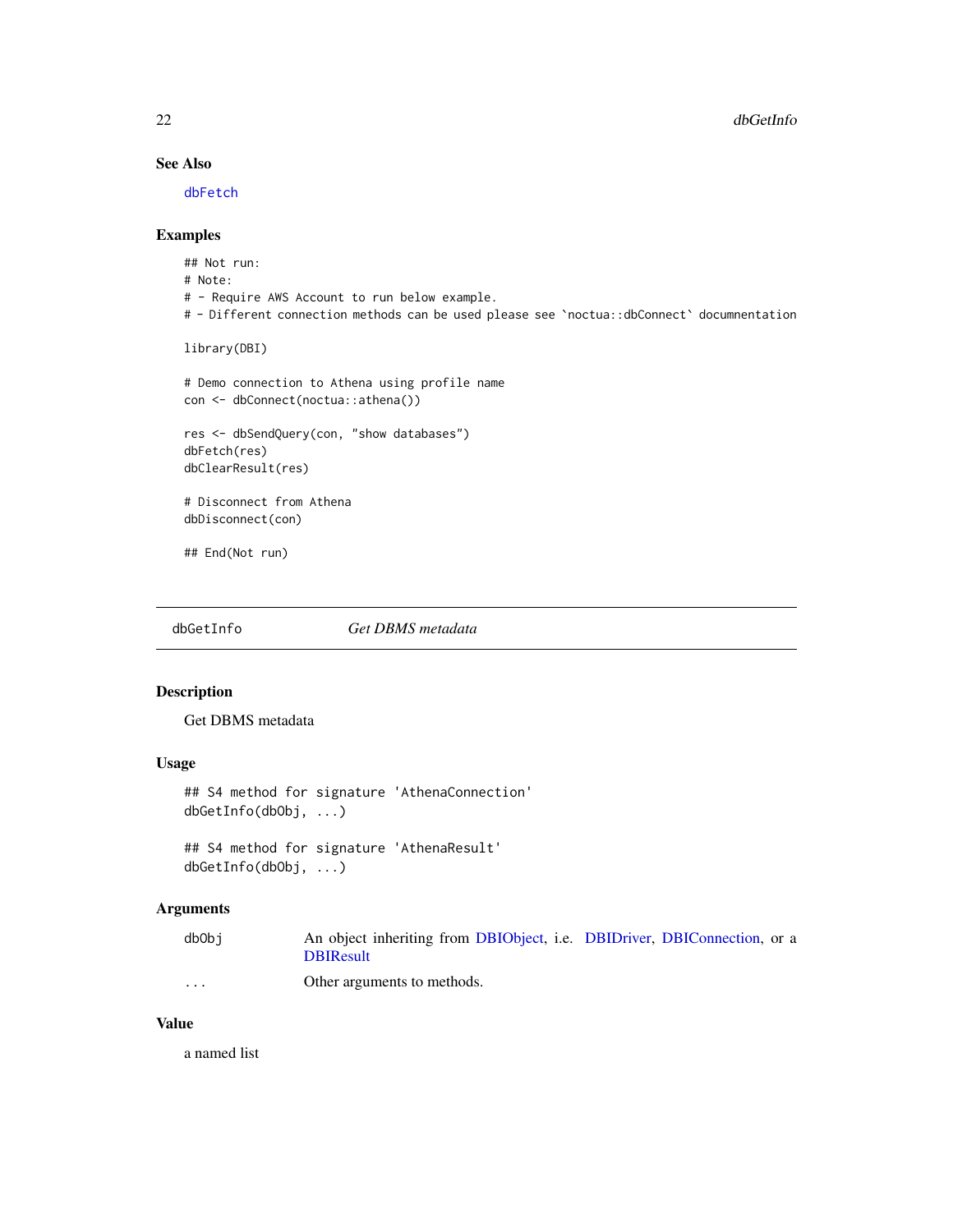## <span id="page-22-0"></span>dbGetPartition 23

## See Also

[dbGetInfo](#page-21-1)

## Examples

```
## Not run:
# Note:
# - Require AWS Account to run below example.
# - Different connection methods can be used please see `noctua::dbConnect` documnentation
library(DBI)
# Demo connection to Athena using profile name
con <- dbConnect(noctua::athena())
# Returns metadata from connnection object
metadata <- dbGetInfo(con)
# Return metadata from Athena query object
res <- dbSendQuery(con, "show databases")
dbGetInfo(res)
# Clear result
dbClearResult(res)
# disconnect from Athena
dbDisconnect(con)
## End(Not run)
```
dbGetPartition *Athena table partitions*

#### Description

This method returns all partitions from Athena table.

#### Usage

```
dbGetPartition(conn, name, ..., .format = FALSE)
```

```
## S4 method for signature 'AthenaConnection'
dbGetPartition(conn, name, ..., .format = FALSE)
```
#### Arguments

| conn | A DBIConnection object, as returned by dbConnect().            |
|------|----------------------------------------------------------------|
| name | The table name, passed on to dbQuoteIdentifier(). Options are: |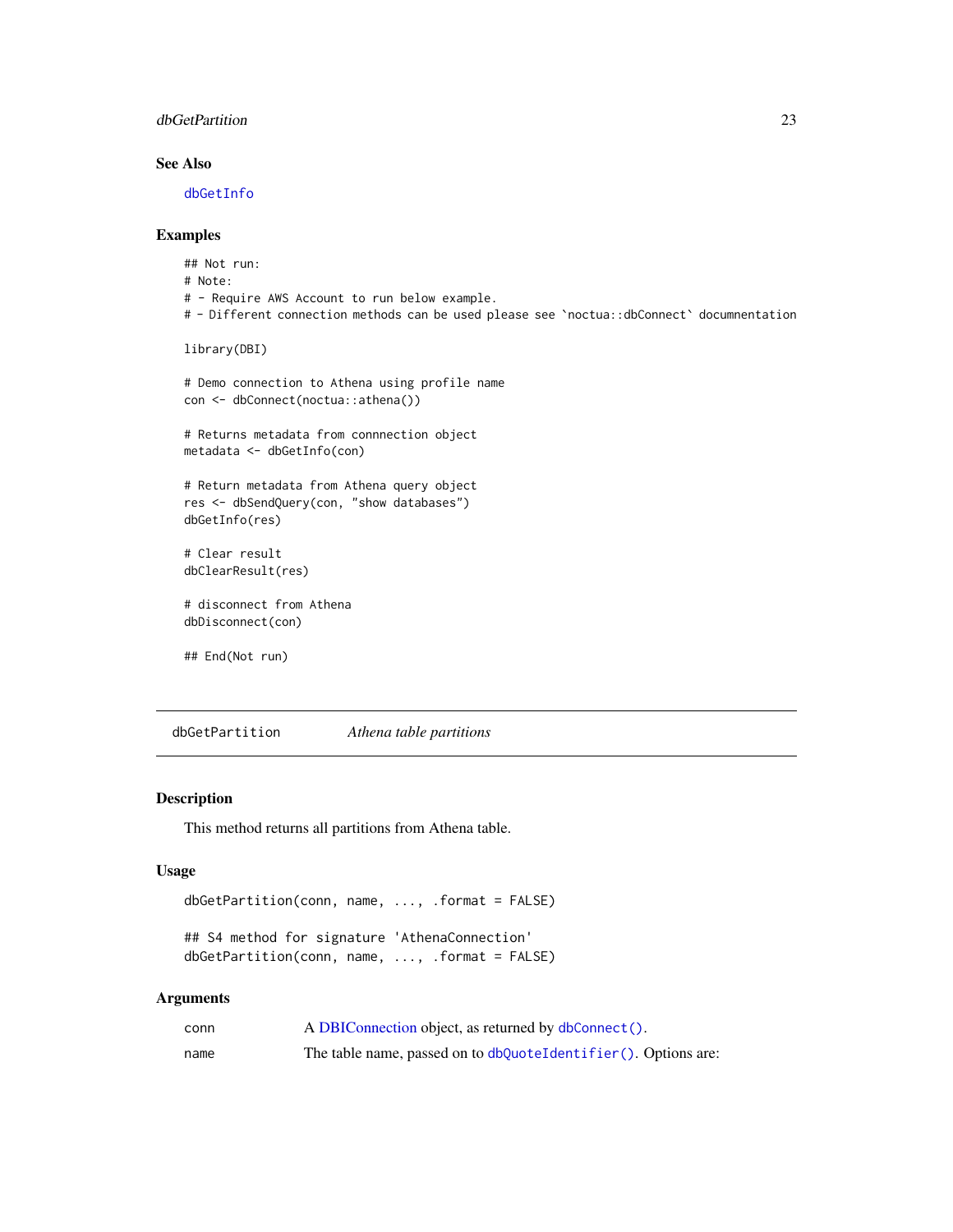<span id="page-23-0"></span>

|         | • a character string with the unquoted DBMS table name, e.g. "table_name",                                                                                                                |
|---------|-------------------------------------------------------------------------------------------------------------------------------------------------------------------------------------------|
|         | • a call to Id() with components to the fully qualified table name, e.g. Id(schema<br>$=$ "my_schema", table = "table_name")                                                              |
|         | • a call to SQL() with the quoted and fully qualified table name given verba-<br>$\lim, e.g.$ SQL('"my_schema"." $table_name$ "')                                                         |
| .       | Other parameters passed on to methods.                                                                                                                                                    |
| .format | re-formats AWS Athena partitions format. So that each column represents a<br>partition from the AWS Athena table. Default set to FALSE to prevent breaking<br>previous package behaviour. |

## Value

data.frame that returns all partitions in table, if no partitions in Athena table then function will return error from Athena.

## Examples

## Not run: # Note: # - Require AWS Account to run below example. # - Different connection methods can be used please see `noctua::dbConnect` documnentation library(DBI) # Demo connection to Athena using profile name con <- dbConnect(noctua::athena()) # write iris table to Athena dbWriteTable(con, "iris", iris, partition = c("timestamp" = format(Sys.Date(), "%Y%m%d")), s3.location = "s3://path/to/store/athena/table/") # return table partitions noctua::dbGetPartition(con, "iris") # disconnect from Athena dbDisconnect(con) ## End(Not run)

<span id="page-23-1"></span>dbGetQuery *Send query, retrieve results and then clear result set*

#### Description

Send query, retrieve results and then clear result set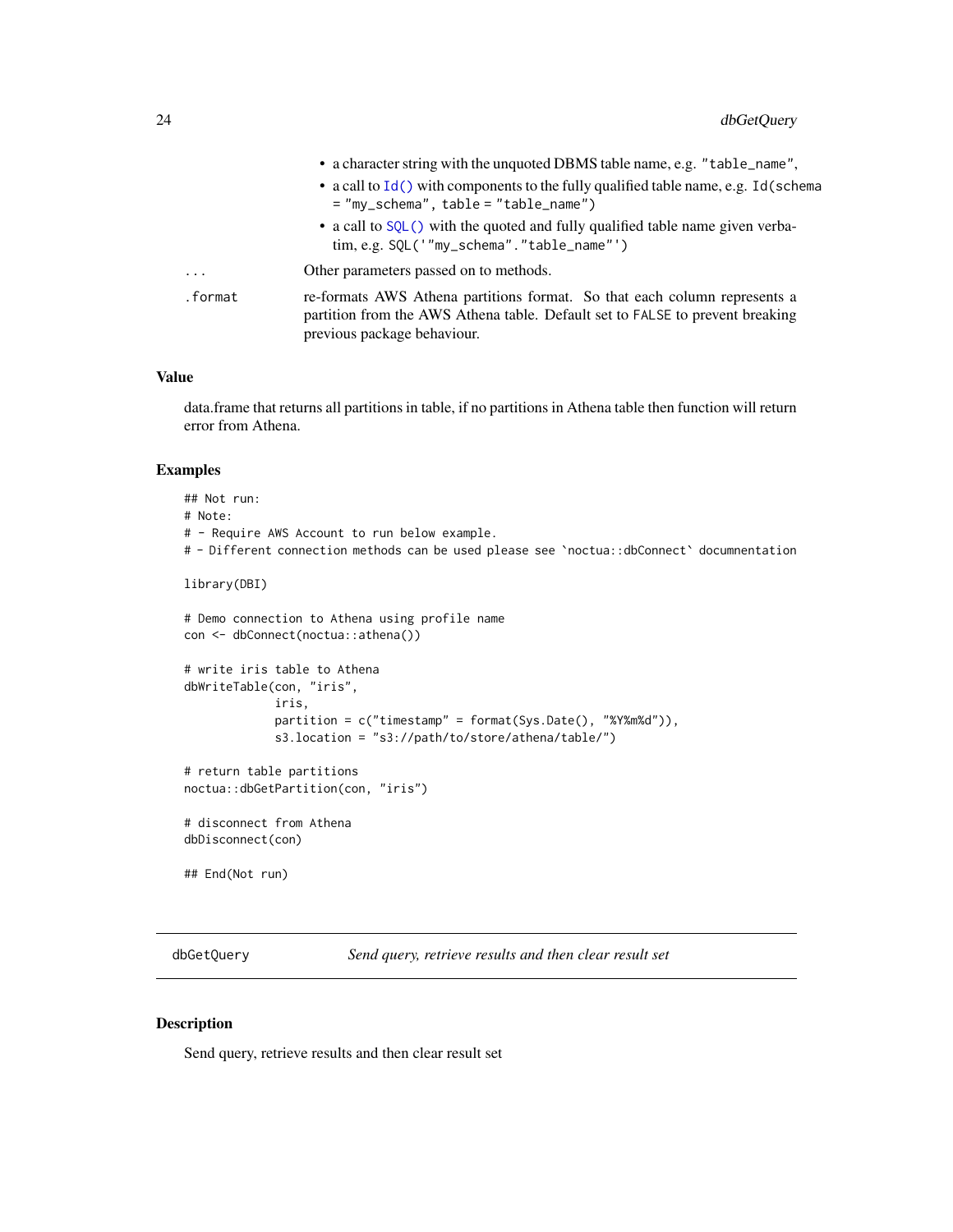## <span id="page-24-0"></span>dbGetQuery 25

#### Usage

```
## S4 method for signature 'AthenaConnection, character'
dbGetQuery(conn, statement, statistics = FALSE, unload = athena_unload(), ...)
```
## Arguments

| conn       | A DBIConnection object, as returned by dbConnect().                                                |
|------------|----------------------------------------------------------------------------------------------------|
| statement  | a character string containing SQL.                                                                 |
| statistics | If set to TRUE will print out AWS Athena statistics of query.                                      |
| unload     | boolean input to modify 'statement' to align with AWS Athena UNLOAD, de-<br>fault is set to FALSE. |
| .          | Other parameters passed on to methods.                                                             |

## Value

dbGetQuery() returns a dataframe.

## Note

If the user does not have permission to remove AWS S3 resource from AWS Athena output location, then an AWS warning will be returned. For example AccessDenied (HTTP 403). Access Denied. It is better use query caching or optionally prevent clear AWS S3 resource using [noctua\\_options](#page-41-1) so that the warning doesn't repeatedly show.

## See Also

[dbGetQuery](#page-23-1)

#### Examples

## Not run:

# Note:

# - Require AWS Account to run below example.

# - Different connection methods can be used please see `noctua::dbConnect` documnentation

```
library(DBI)
```

```
# Demo connection to Athena using profile name
con <- dbConnect(noctua::athena())
```

```
# Sending Queries to Athena
dbGetQuery(con, "show databases")
```

```
# Disconnect conenction
dbDisconnect(con)
```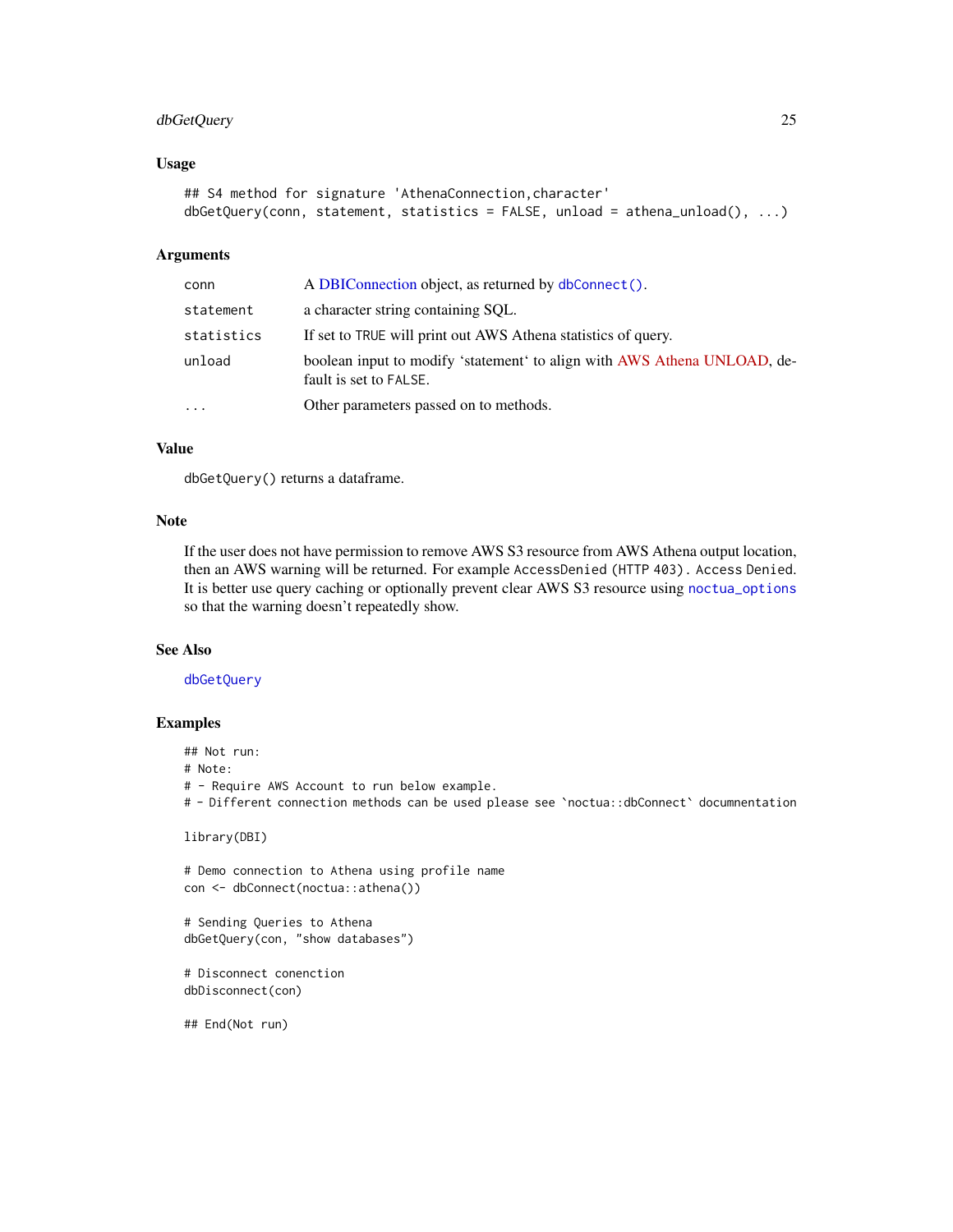<span id="page-25-1"></span><span id="page-25-0"></span>

#### Description

Returns the statement that was passed to [dbSendQuery()] or [dbSendStatement()].

## Usage

```
## S4 method for signature 'AthenaResult'
dbGetStatement(res, ...)
```
## Arguments

| res      | An object inheriting from DBIResult.  |
|----------|---------------------------------------|
| $\cdots$ | Other arguments passed on to methods. |

## Value

dbGetStatement() returns a character.

## See Also

[dbGetStatement](#page-25-1)

## Examples

## Not run:

# Note:

# - Require AWS Account to run below example.

# - Different connection methods can be used please see `noctua::dbConnect` documnentation

```
library(DBI)
```

```
# Demo connection to Athena using profile name
con <- dbConnect(noctua::athena())
```

```
rs <- dbSendQuery(con, "SHOW TABLES in default")
dbGetStatement(rs)
```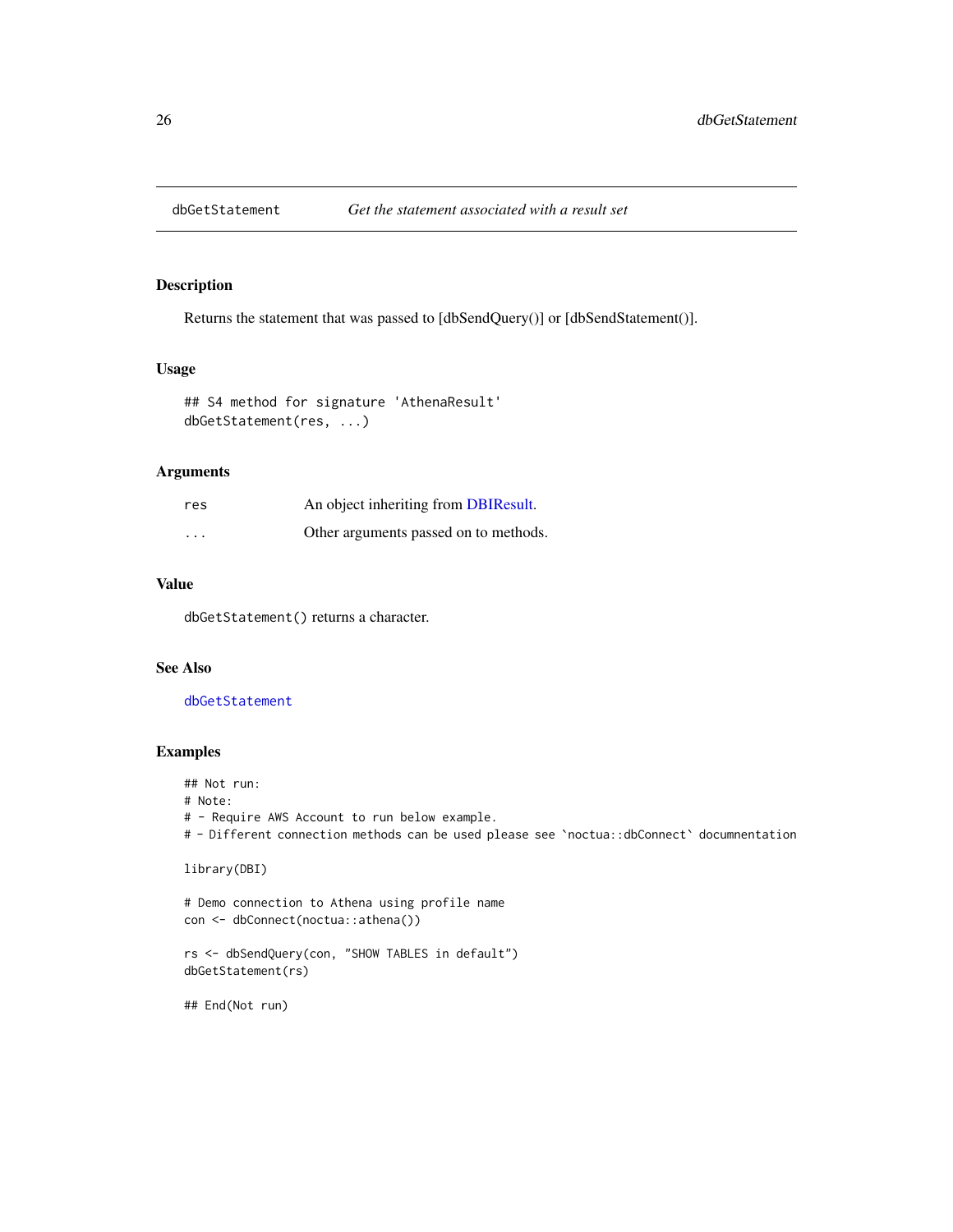<span id="page-26-0"></span>

## Description

Method to get Athena schema, tables and table types return as a data.frame

## Usage

```
dbGetTables(conn, ...)
```
## S4 method for signature 'AthenaConnection' dbGetTables(conn, schema = NULL, ...)

## Arguments

| conn                    | A DBIConnection object, as returned by dbConnect().                              |
|-------------------------|----------------------------------------------------------------------------------|
| $\cdot$ $\cdot$ $\cdot$ | Other parameters passed on to methods.                                           |
| schema                  | Athena schema, default set to NULL to return all tables from all Athena schemas. |
|                         | Note: The use of DATABASE and SCHEMA is interchangeable within Athena.           |

## Value

dbGetTables() returns a data.frame.

## Examples

```
## Not run:
# Note:
# - Require AWS Account to run below example.
# - Different connection methods can be used please see `noctua::dbConnect` documnentation
library(DBI)
library(noctua)
# Demo connection to Athena using profile name
con <- dbConnect(noctua::athena())
# Return hierarchy of tables in Athena
dbGetTables(con)
```

```
# Disconnect conenction
dbDisconnect(con)
```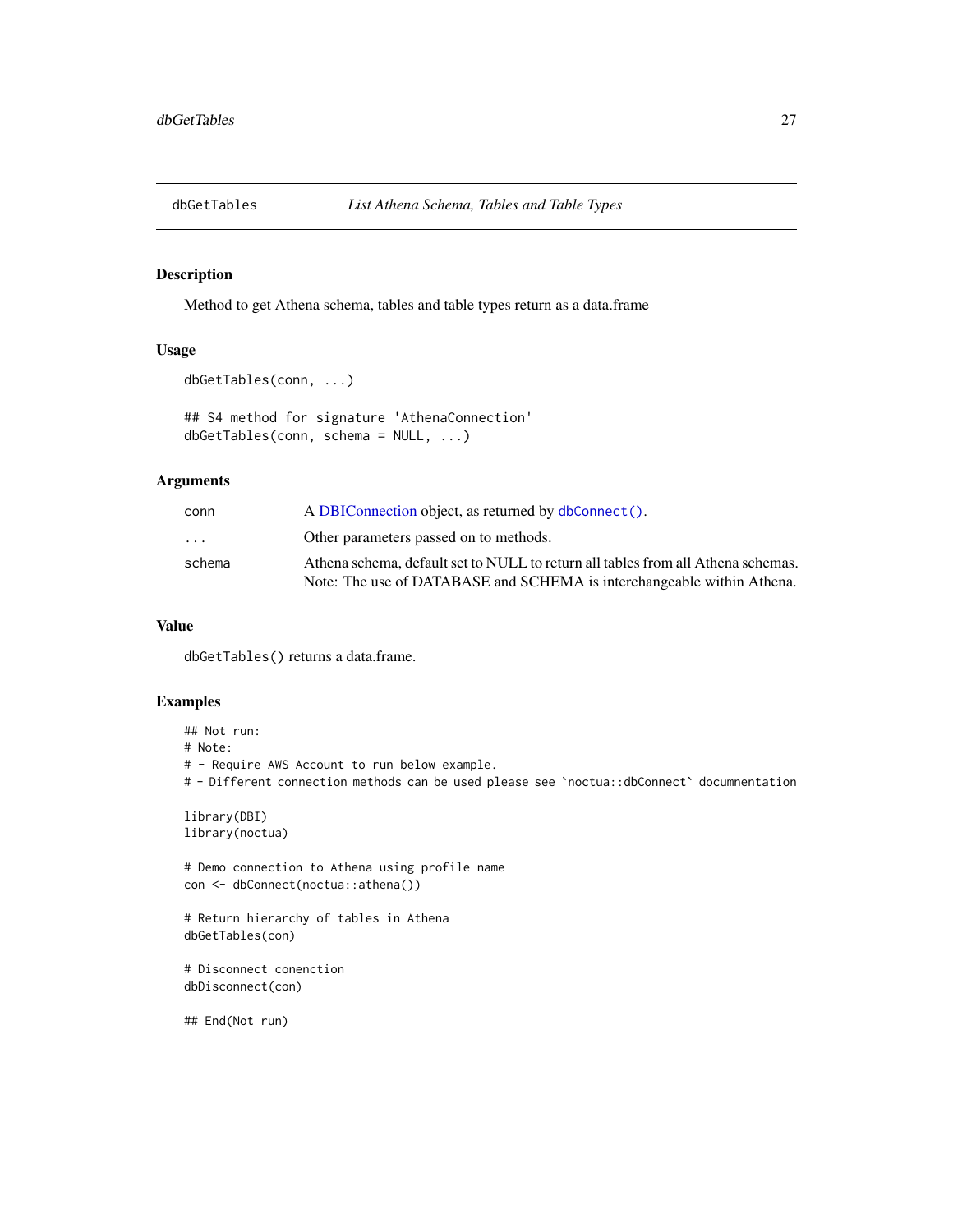<span id="page-27-1"></span><span id="page-27-0"></span>dbHasCompleted *Completion status*

#### Description

This method returns if the query has completed.

## Usage

## S4 method for signature 'AthenaResult' dbHasCompleted(res, ...)

#### Arguments

| res      | An object inheriting from DBIResult.  |
|----------|---------------------------------------|
| $\cdots$ | Other arguments passed on to methods. |

## Value

dbHasCompleted() returns a logical scalar. TRUE if the query has completed, FALSE otherwise.

## See Also

[dbHasCompleted](#page-27-1)

#### Examples

## Not run:

# Note:

# - Require AWS Account to run below example.

# - Different connection methods can be used please see `noctua::dbConnect` documnentation

library(DBI)

# Demo connection to Athena using profile name con <- dbConnect(noctua::athena())

```
# Check if query has completed
res <- dbSendQuery(con, "show databases")
dbHasCompleted(res)
```

```
dbClearResult(res)
```
# Disconnect from Athena dbDisconnect(con)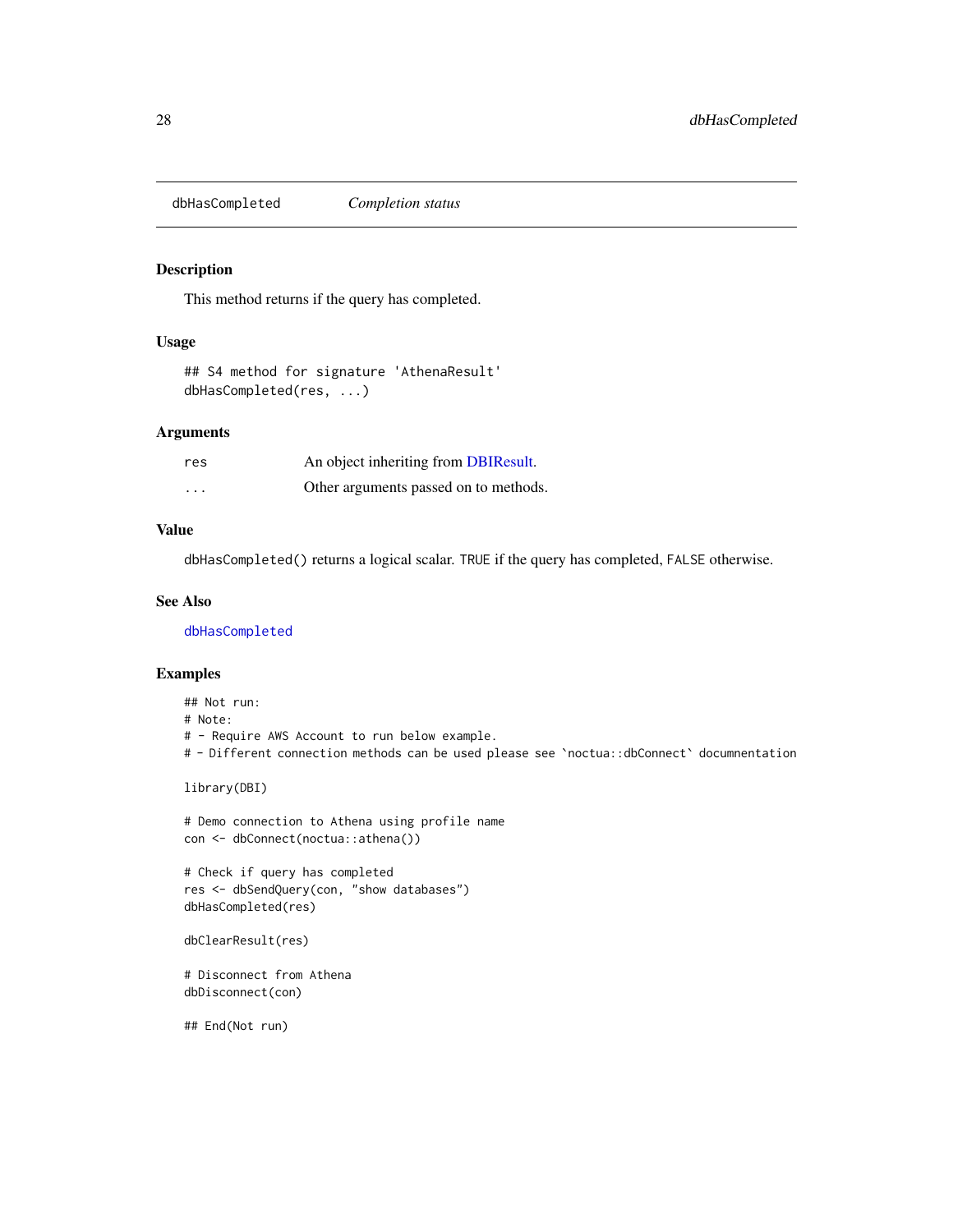<span id="page-28-1"></span><span id="page-28-0"></span>

#### Description

This method tests whether the dbObj is still valid.

#### Usage

```
## S4 method for signature 'AthenaConnection'
dbIsValid(dbObj, ...)
```

```
## S4 method for signature 'AthenaResult'
dbIsValid(dbObj, ...)
```
## Arguments

| dbObi    | An object inheriting from DBIObject, i.e. DBIDriver, DBIConnection, or a |  |  |
|----------|--------------------------------------------------------------------------|--|--|
|          | <b>DBIResult</b>                                                         |  |  |
| $\cdots$ | Other arguments to methods.                                              |  |  |

## Value

dbIsValid() returns logical scalar, TRUE if the object (dbObj) is valid, FALSE otherwise.

#### See Also

## [dbIsValid](#page-28-1)

## Examples

## Not run: # Note: # - Require AWS Account to run below example. # - Different connection methods can be used please see `noctua::dbConnect` documnentation

```
library(DBI)
```
# Demo connection to Athena using profile name con <- dbConnect(noctua::athena())

```
# Check is connection is valid
dbIsValid(con)
```

```
# Check is query is valid
res <- dbSendQuery(con, "show databases")
dbIsValid(res)
```
# Check if query is valid after clearing result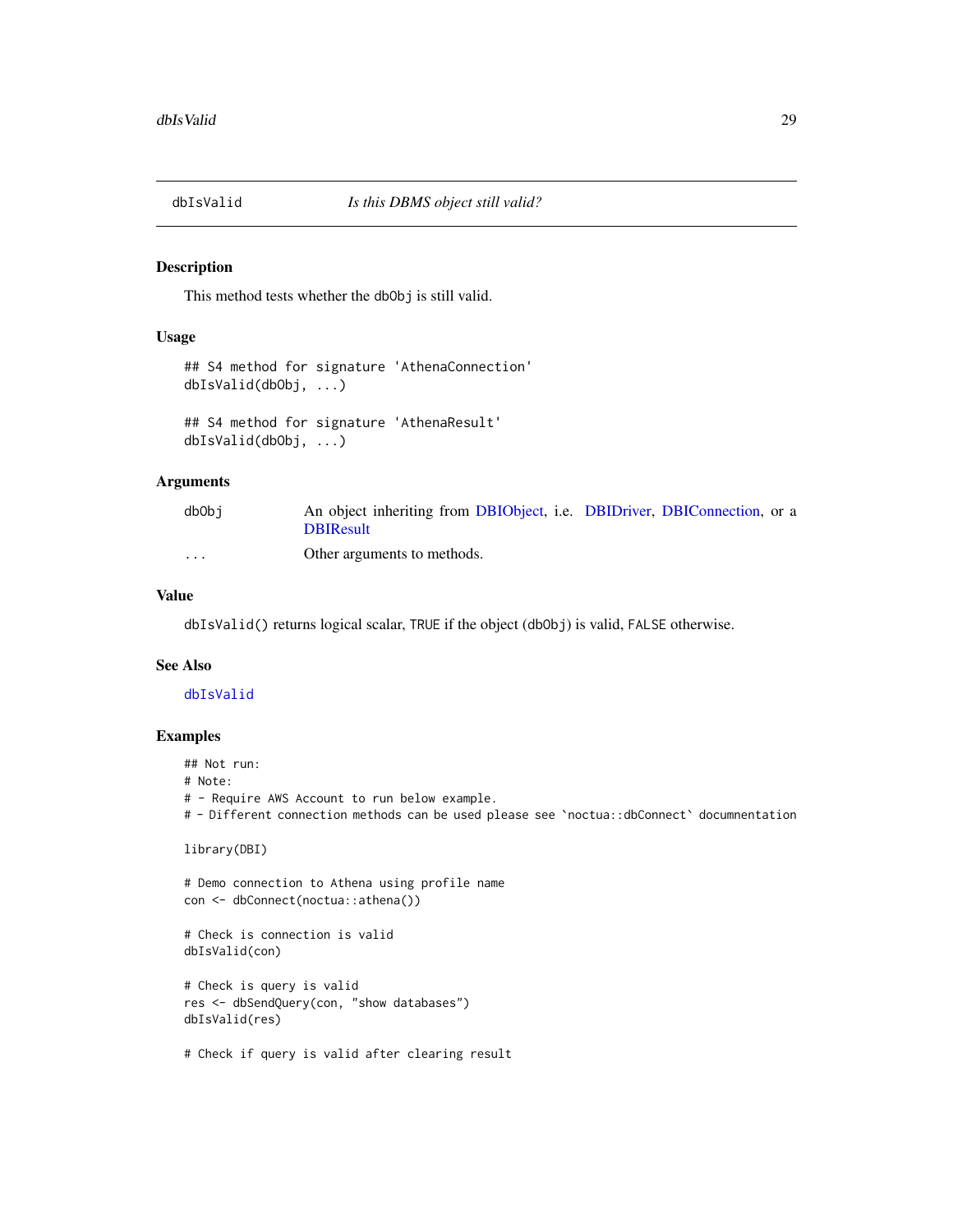```
dbClearResult(res)
dbIsValid(res)
# Check if connection if valid after closing connection
dbDisconnect(con)
dbIsValid(con)
```
## End(Not run)

<span id="page-29-1"></span>dbListFields *List Field names of Athena table*

## Description

List Field names of Athena table

## Usage

```
## S4 method for signature 'AthenaConnection, character'
dbListFields(conn, name, ...)
```
#### Arguments

| conn     | A DBIConnection object, as returned by dbConnect().                                                                                                                                                          |
|----------|--------------------------------------------------------------------------------------------------------------------------------------------------------------------------------------------------------------|
| name     | The table name, passed on to dbQuoteIdentifier(). Options are:                                                                                                                                               |
|          | • a character string with the unquoted DBMS table name, e.g. "table_name",<br>• a call to $Id()$ with components to the fully qualified table name, e.g. Id(schema<br>$=$ "my_schema", table = "table_name") |
|          | • a call to SQL() with the quoted and fully qualified table name given verba-<br>tim, e.g. SQL('"my_schema"."table_name"')                                                                                   |
| $\cdots$ | Other parameters passed on to methods.                                                                                                                                                                       |

## Value

dbListFields() returns a character vector with all the fields from an Athena table.

#### See Also

## [dbListFields](#page-29-1)

#### Examples

## Not run:

# Note:

# - Require AWS Account to run below example.

# - Different connection methods can be used please see `noctua::dbConnect` documnentation

library(DBI)

<span id="page-29-0"></span>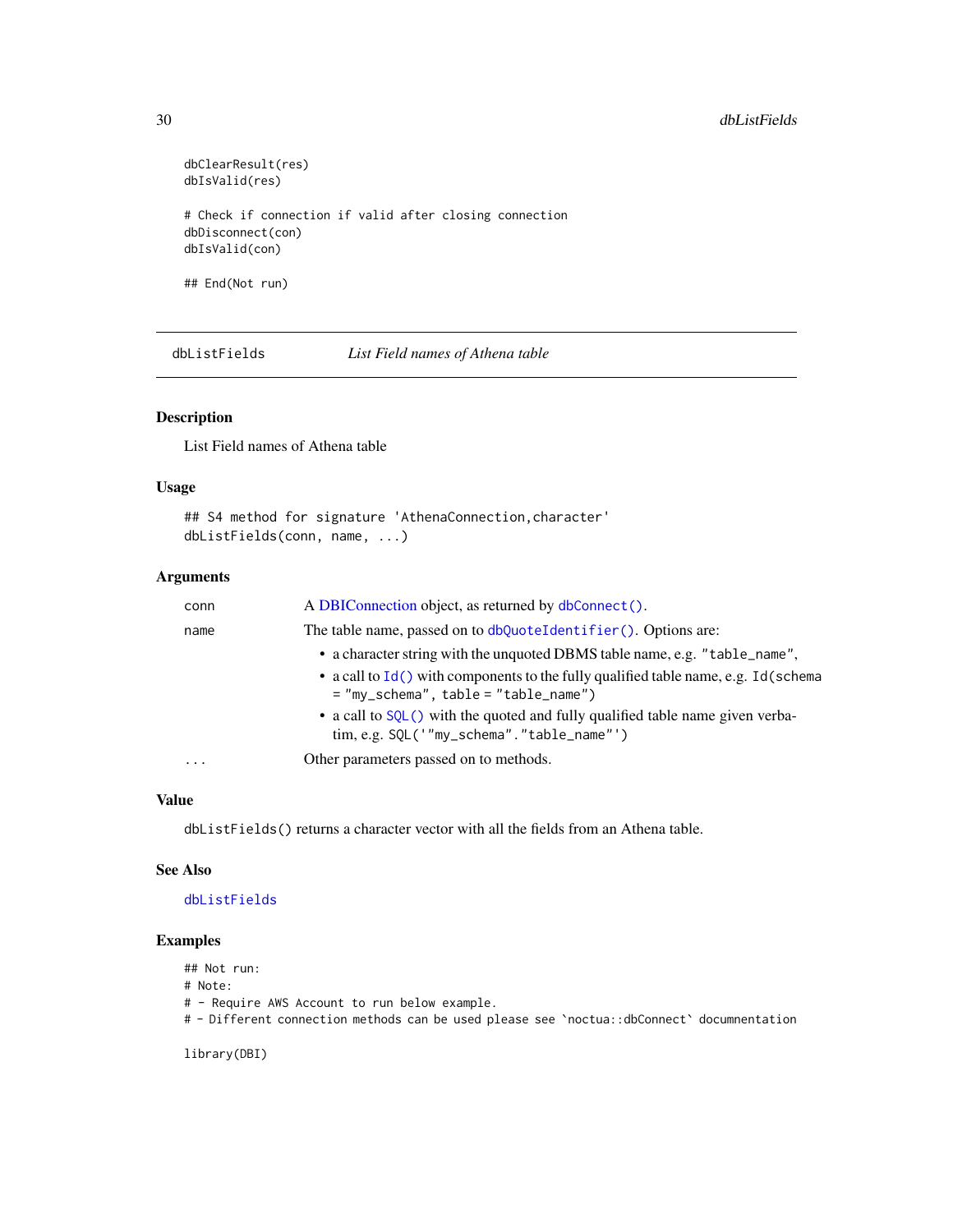```
# Demo connection to Athena using profile name
con <- dbConnect(noctua::athena())
# Write data.frame to Athena table
dbWriteTable(con, "mtcars", mtcars,
             partition=c("TIMESTAMP" = format(Sys.Date(), "%Y%m%d")),
             s3.location = "s3://mybucket/data/")
# Return list of fields in table
dbListFields(con, "mtcars")
# Disconnect conenction
dbDisconnect(con)
## End(Not run)
```
<span id="page-30-1"></span>dbListTables *List Athena Tables*

## Description

Returns the unquoted names of Athena tables accessible through this connection.

## Usage

```
## S4 method for signature 'AthenaConnection'
dbListTables(conn, schema = NULL, ...)
```
#### Arguments

| conn     | A DBIConnection object, as returned by dbConnect().                                                                                                        |
|----------|------------------------------------------------------------------------------------------------------------------------------------------------------------|
| schema   | Athena schema, default set to NULL to return all tables from all Athena schemas.<br>Note: The use of DATABASE and SCHEMA is interchangeable within Athena. |
| $\cdots$ | Other parameters passed on to methods.                                                                                                                     |

#### Value

dbListTables() returns a character vector with all the tables from Athena.

## See Also

[dbListTables](#page-30-1)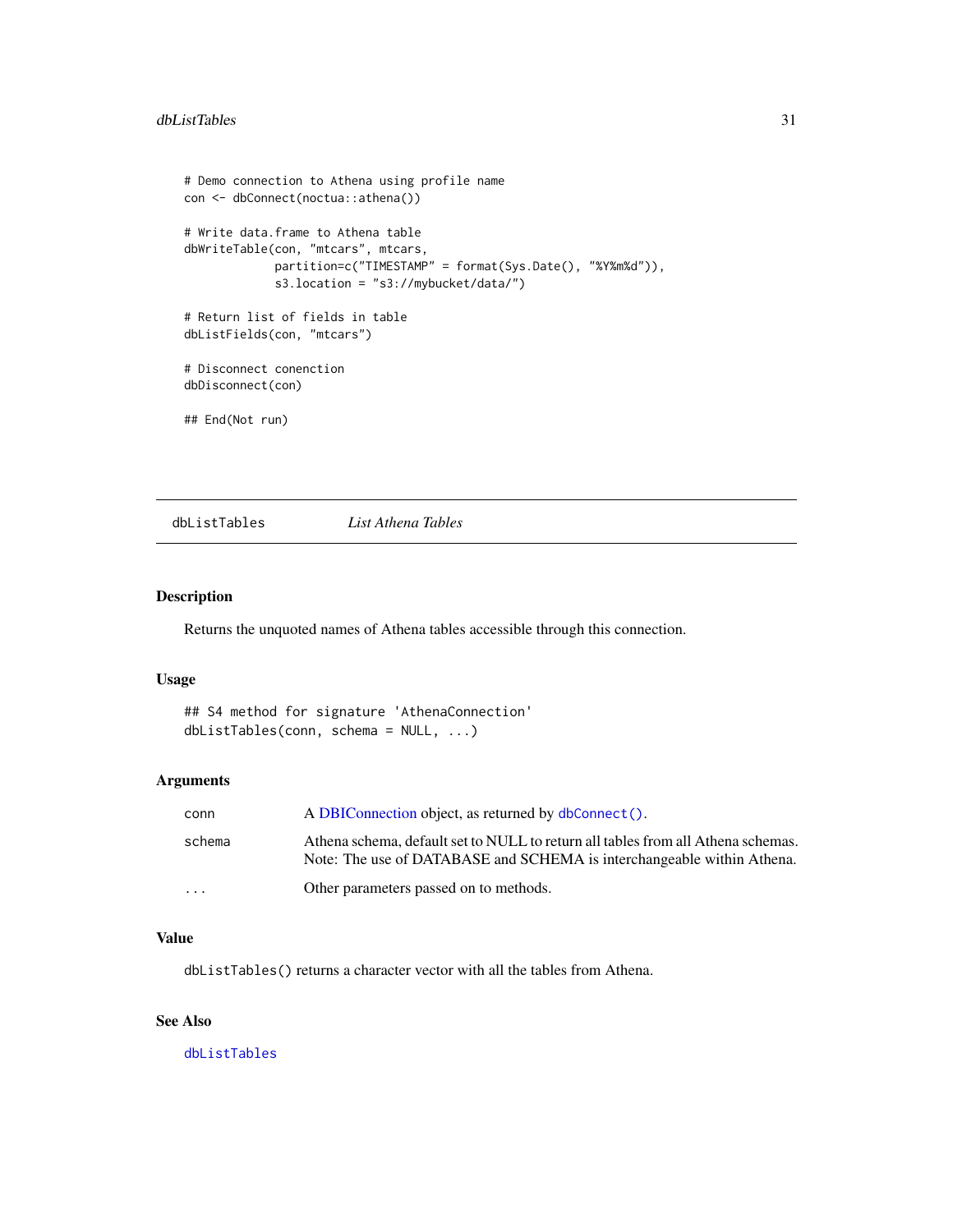## Examples

```
## Not run:
# Note:
# - Require AWS Account to run below example.
# - Different connection methods can be used please see `noctua::dbConnect` documnentation
library(DBI)
# Demo connection to Athena using profile name
con <- dbConnect(noctua::athena())
# Return list of tables in Athena
dbListTables(con)
# Disconnect conenction
dbDisconnect(con)
## End(Not run)
```
dbplyr\_edition *Declare which version of dbplyr API is being called.*

## Description

Declare which version of dbplyr API is being called.

## Usage

dbplyr\_edition.AthenaConnection(con)

## Arguments

con A [dbConnect](#page-11-1) object, as returned by dbConnect()

## Value

Integer for which version of 'dbplyr' is going to be used.

<span id="page-31-0"></span>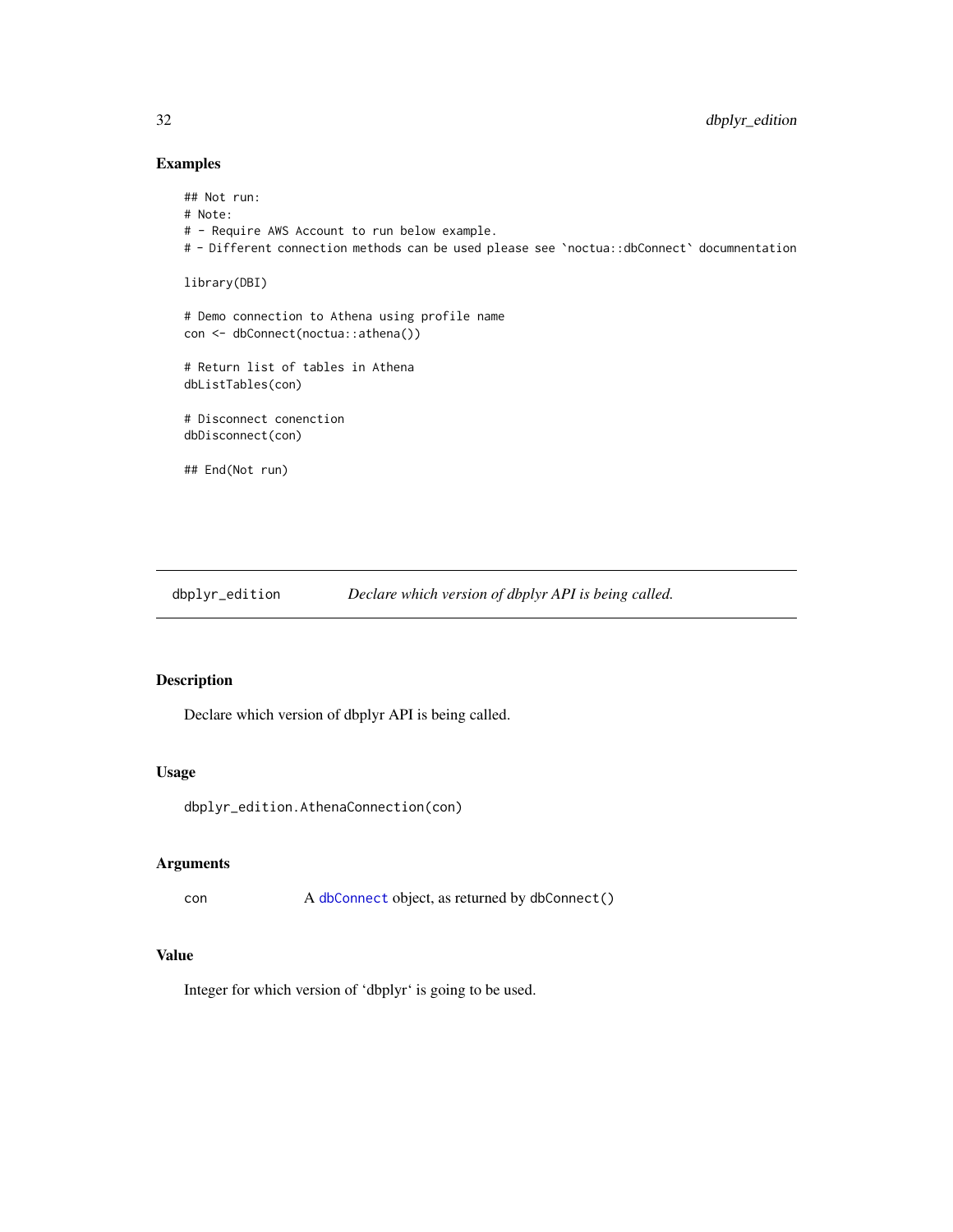<span id="page-32-0"></span>

#### Description

Call this method to generate string that is suitable for use in a query as a column or table name.

## Usage

```
## S4 method for signature 'AthenaConnection, character'
dbQuoteString(conn, x, ...)
```
## S4 method for signature 'AthenaConnection,POSIXct' dbQuoteString(conn, x, ...)

## S4 method for signature 'AthenaConnection,Date' dbQuoteString(conn, x, ...)

## S4 method for signature 'AthenaConnection,SQL' dbQuoteIdentifier(conn, x, ...)

## Arguments

| conn    | A DBIConnection object, as returned by dbConnect(). |
|---------|-----------------------------------------------------|
| X       | A character vector to quote as string.              |
| $\cdot$ | Other arguments passed on to methods.               |

#### Value

Returns a character object, for more information please check out: [dbQuoteString](#page-0-0), [dbQuoteIdentifier](#page-0-0)

#### See Also

[dbQuoteString](#page-0-0), [dbQuoteIdentifier](#page-0-0)

<span id="page-32-1"></span>dbRemoveTable *Remove table from Athena*

#### Description

Removes Athena table but does not remove the data from Amazon S3 bucket.

#### Usage

```
## S4 method for signature 'AthenaConnection, character'
dbRemoveTable(conn, name, delete_data = TRUE, confirm = FALSE, ...)
```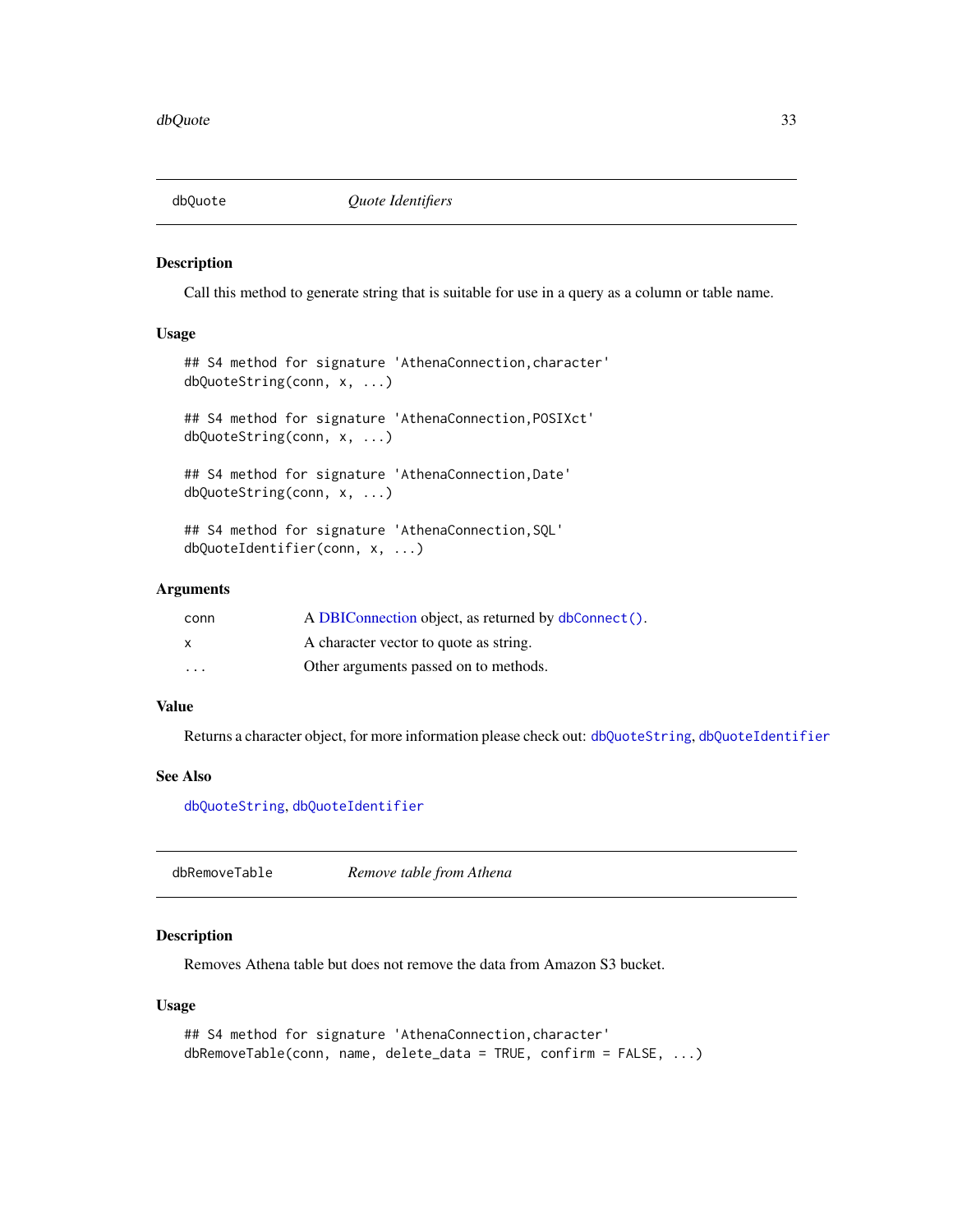## <span id="page-33-0"></span>Arguments

| conn        | A DBIConnection object, as returned by dbConnect().                                                                                                                                                                                                                                           |
|-------------|-----------------------------------------------------------------------------------------------------------------------------------------------------------------------------------------------------------------------------------------------------------------------------------------------|
| name        | The table name, passed on to dbQuoteIdentifier(). Options are:                                                                                                                                                                                                                                |
|             | • a character string with the unquoted DBMS table name, e.g. "table_name",<br>• a call to $Id()$ with components to the fully qualified table name, e.g. Id(schema<br>$=$ "my_schema", table = "table_name")<br>• a call to SQL() with the quoted and fully qualified table name given verba- |
|             | $\lim, e.g.$ SQL('"my_schema"." $table_name$ "')                                                                                                                                                                                                                                              |
| delete_data | Deletes S3 files linking to AWS Athena table                                                                                                                                                                                                                                                  |
| confirm     | Allows for S3 files to be deleted without the prompt check. It is recommend to<br>leave this set to FALSE to avoid deleting other S3 files when the table's definition<br>points to the root of S3 bucket.                                                                                    |
| $\cdots$    | Other parameters passed on to methods.                                                                                                                                                                                                                                                        |

## Value

dbRemoveTable() returns TRUE, invisibly.

## Note

If you are having difficulty removing AWS S3 files please check if the AWS S3 location following AWS best practises: [Table Location in Amazon S3](https://docs.aws.amazon.com/athena/latest/ug/tables-location-format.html)

## See Also

[dbRemoveTable](#page-32-1)

```
## Not run:
# Note:
# - Require AWS Account to run below example.
# - Different connection methods can be used please see `noctua::dbConnect` documnentation
library(DBI)
# Demo connection to Athena using profile name
con <- dbConnect(noctua::athena())
# Write data.frame to Athena table
dbWriteTable(con, "mtcars", mtcars,
             partition=c("TIMESTAMP" = format(Sys.Date(), "%Y%m%d")),
             s3.location = "s3://mybucket/data/")
# Remove Table from Athena
dbRemoveTable(con, "mtcars")
# Disconnect conenction
dbDisconnect(con)
```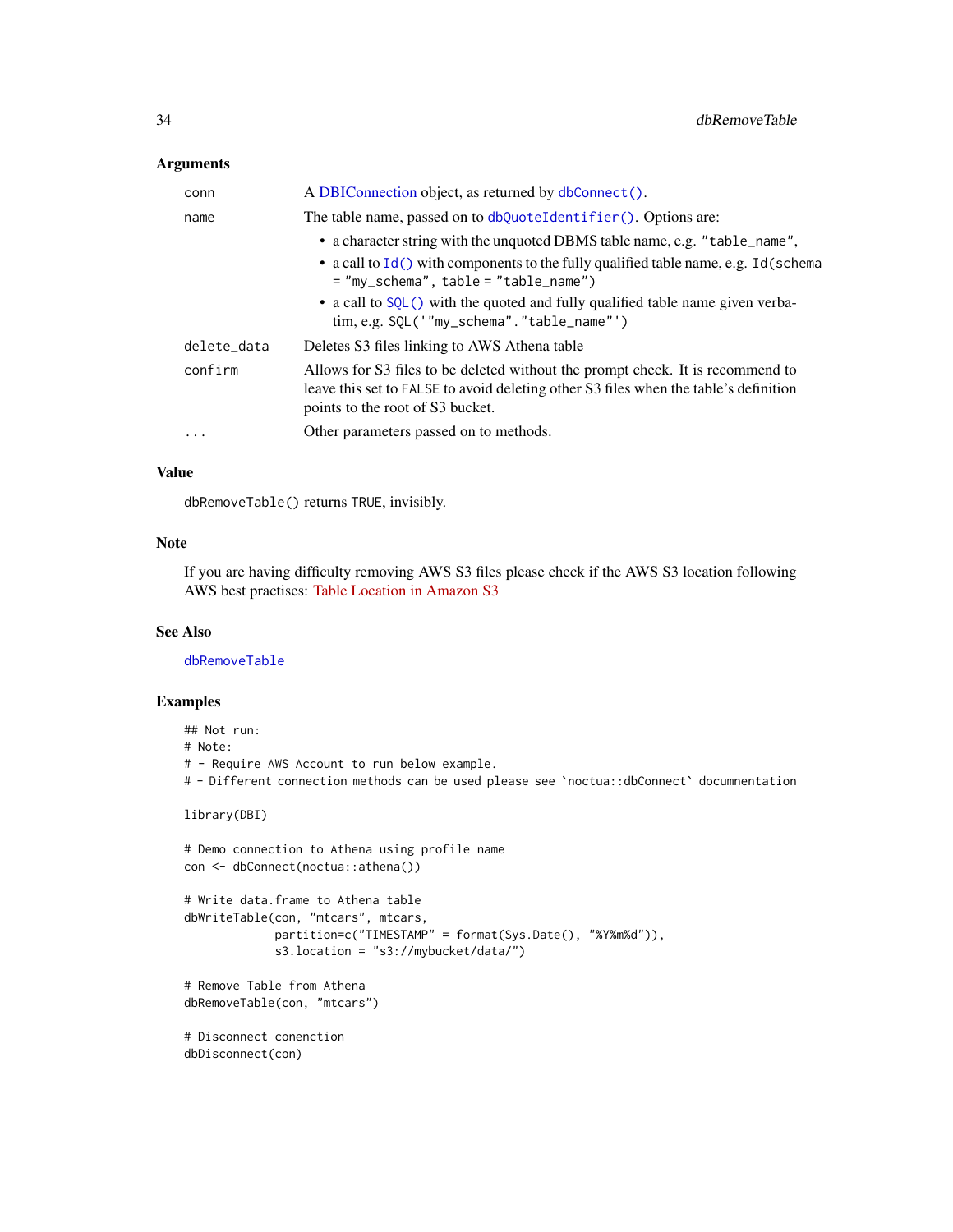#### <span id="page-34-0"></span>dbShow 35

## End(Not run)

dbShow *Show Athena table's DDL*

## Description

Executes a statement to return the data description language (DDL) of the Athena table.

## Usage

```
dbShow(conn, name, ...)
## S4 method for signature 'AthenaConnection'
dbShow(conn, name, ...)
```
#### Arguments

| conn      | A DBIConnection object, as returned by dbConnect().                                                                            |
|-----------|--------------------------------------------------------------------------------------------------------------------------------|
| name      | The table name, passed on to dbQuoteIdentifier(). Options are:                                                                 |
|           | • a character string with the unquoted DBMS table name, e.g. "table_name",                                                     |
|           | • a call to $Id()$ with components to the fully qualified table name, e.g. Id(schema<br>$=$ "my_schema", table = "table_name") |
|           | • a call to SQL() with the quoted and fully qualified table name given verba-<br>tim, e.g. SQL('"my_schema"."table_name"')     |
| $\ddotsc$ | Other parameters passed on to methods.                                                                                         |
|           |                                                                                                                                |

## Value

dbShow() returns [SQL](#page-0-0) characters of the Athena table DDL.

```
## Not run:
# Note:
# - Require AWS Account to run below example.
# - Different connection methods can be used please see `noctua::dbConnect` documnentation
library(DBI)
# Demo connection to Athena using profile name
con <- dbConnect(noctua::athena())
```

```
# write iris table to Athena
dbWriteTable(con, "iris",
            iris,
            partition = c("timestamp" = format(Sys.Date(), "%Y%m%d")),
```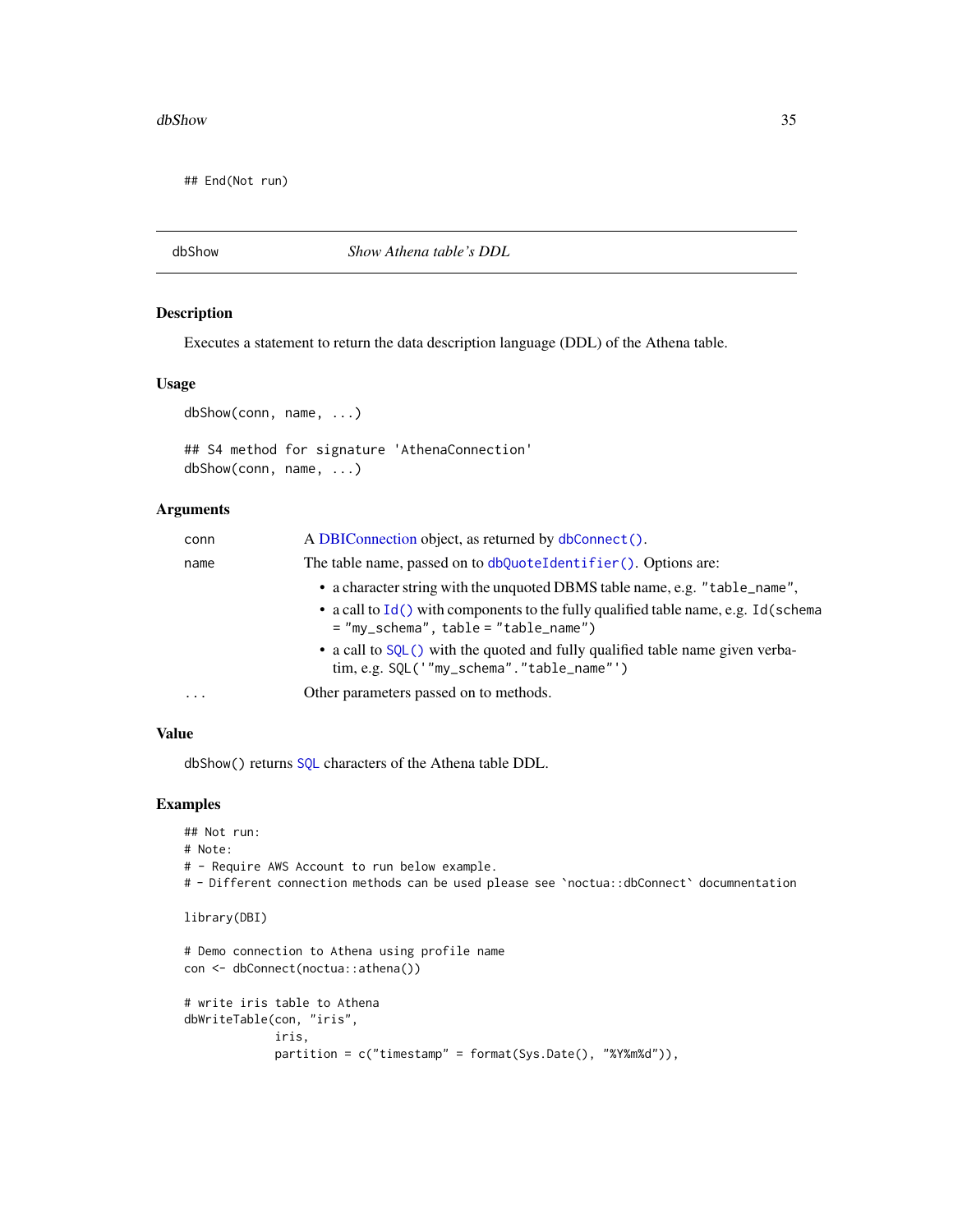#### <span id="page-35-0"></span>36 dbStatistics and the contract of the contract of the contract of the contract of the contract of the contract of the contract of the contract of the contract of the contract of the contract of the contract of the contra

```
s3.location = "s3://path/to/store/athena/table/")
```
# return table ddl noctua::dbShow(con, "iris")

# disconnect from Athena dbDisconnect(con)

## End(Not run)

dbStatistics *Show AWS Athena Statistics*

## Description

Returns AWS Athena Statistics from execute queries [dbSendQuery](#page-0-0)

#### Usage

```
dbStatistics(res, ...)
```
## S4 method for signature 'AthenaResult' dbStatistics(res, ...)

#### Arguments

| res                     | An object inheriting from DBIResult.  |
|-------------------------|---------------------------------------|
| $\cdot$ $\cdot$ $\cdot$ | Other arguments passed on to methods. |

## Value

dbStatistics() returns list containing Athena Statistics return from paws.

```
## Not run:
# Note:
# - Require AWS Account to run below example.
# - Different connection methods can be used please see `RAthena::dbConnect` documnentation
library(DBI)
library(noctua)
# Demo connection to Athena using profile name
```

```
con <- dbConnect(noctua::athena())
```

```
res <- dbSendQuery(con, "show databases")
dbStatistics(res)
```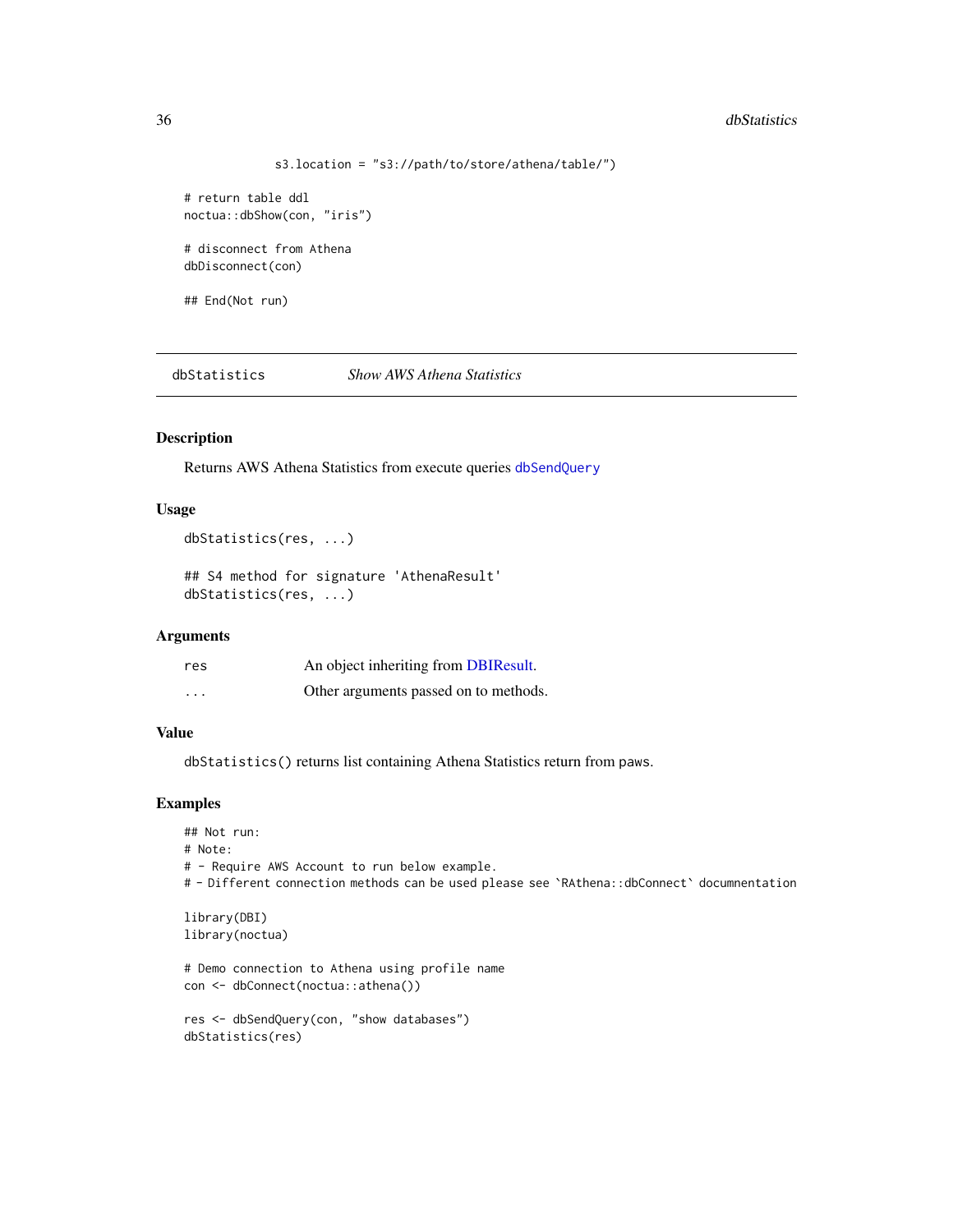## <span id="page-36-0"></span>db\_compute 37

# Clean up dbClearResult(res)

## End(Not run)

db\_compute *S3 implementation of* db\_compute *for Athena*

## Description

This is a backend function for dplyr's compute function. Users won't be required to access and run this function.

## Usage

db\_compute.AthenaConnection(con, table, sql, ...)

## Arguments

| con        | A dbConnect object, as returned by dbConnect()                                                                                                                                |
|------------|-------------------------------------------------------------------------------------------------------------------------------------------------------------------------------|
| table      | Table name, if left default noctua will use the default from dplyr's compute<br>function.                                                                                     |
| sql        | SOL code to be sent to the data                                                                                                                                               |
| $\ddots$ . | passes noctua table creation parameters: [file_type,s3_location,partition]                                                                                                    |
|            | • file_type: What file type to store data.frame on s3, noctua currently sup-<br>ports ["NULL","csv", "parquet", "json"]. "NULL" will let Athena set the<br>file type for you. |
|            | • s3_location: s3 bucket to store Athena table, must be set as a s3 uri for<br>example $("s3://mybucket/data/")$                                                              |
|            | • partition: Partition Athena table, requires to be a partitioned variable<br>from previous table.                                                                            |

## Value

db\_compute returns table name

## See Also

[AthenaWriteTables](#page-4-1) [backend\\_dbplyr\\_v2](#page-8-1) [backend\\_dbplyr\\_v1](#page-8-2)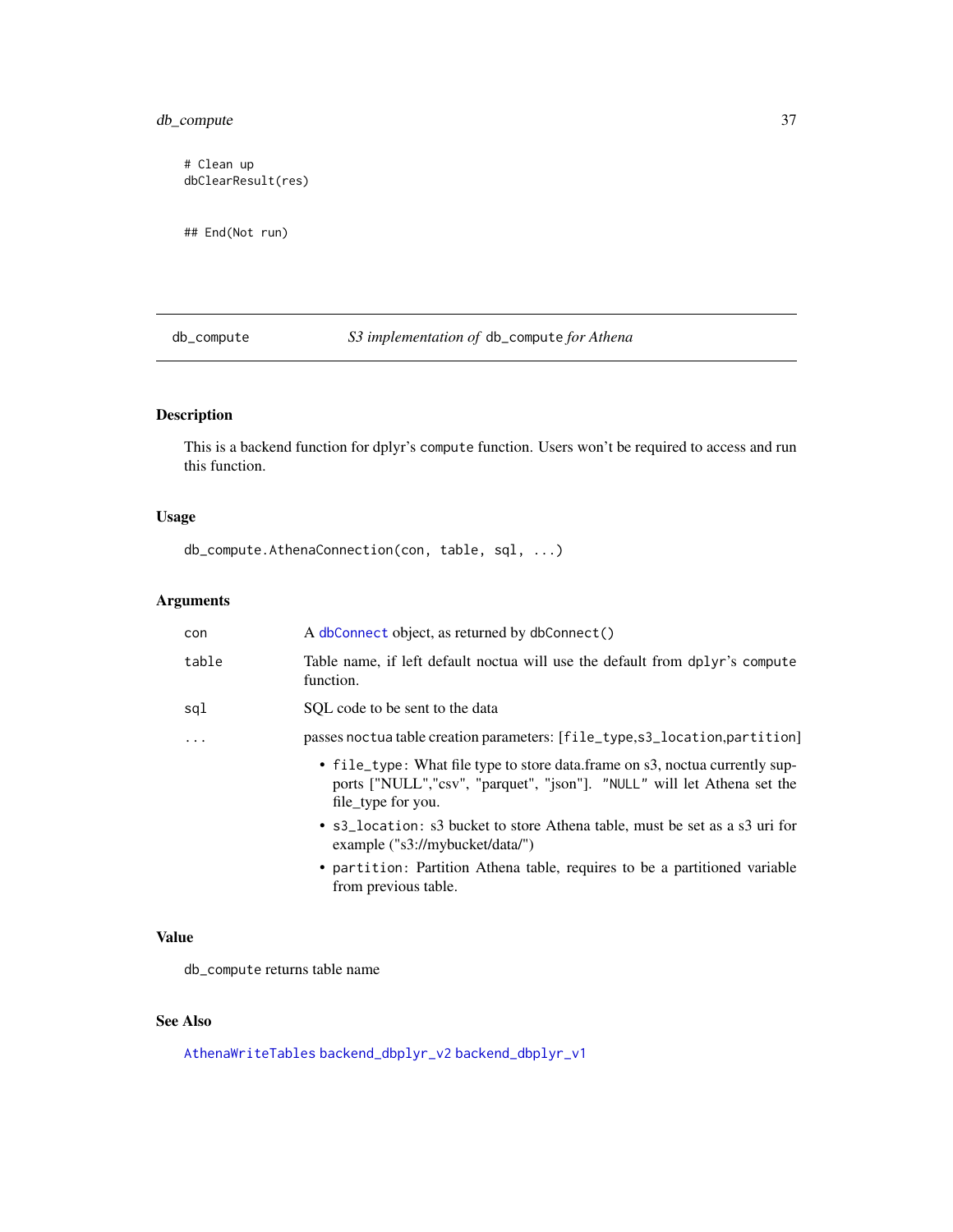#### Examples

```
## Not run:
# Note:
# - Require AWS Account to run below example.
# - Different connection methods can be used please see `noctua::dbConnect` documnentation
library(DBI)
library(dplyr)
# Demo connection to Athena using profile name
con <- dbConnect(noctua::athena())
# Write data.frame to Athena table
copy_to(con, mtcars,
        s3_location = "s3://mybucket/data/")
# Write Athena table from tbl_sql
athena_mtcars <- tbl(con, "mtcars")
mtcars_filter <- athena_mtcars %>% filter(gear >=4)
# create athena with unique table name
mtcars_filer %>%
  compute()
# create athena with specified name and s3 location
mtcars_filer %>%
    compute("mtcars_filer",
            s3_location = "s3://mybucket/mtcars_filer/")
# Disconnect from Athena
dbDisconnect(con)
## End(Not run)
```
db\_connection\_describe

*S3 implementation of* db\_connection\_describe *for Athena (api version 2).*

## Description

This is a backend function for dplyr to retrieve meta data about Athena queries. Users won't be required to access and run this function.

#### Usage

db\_connection\_describe.AthenaConnection(con)

<span id="page-37-0"></span>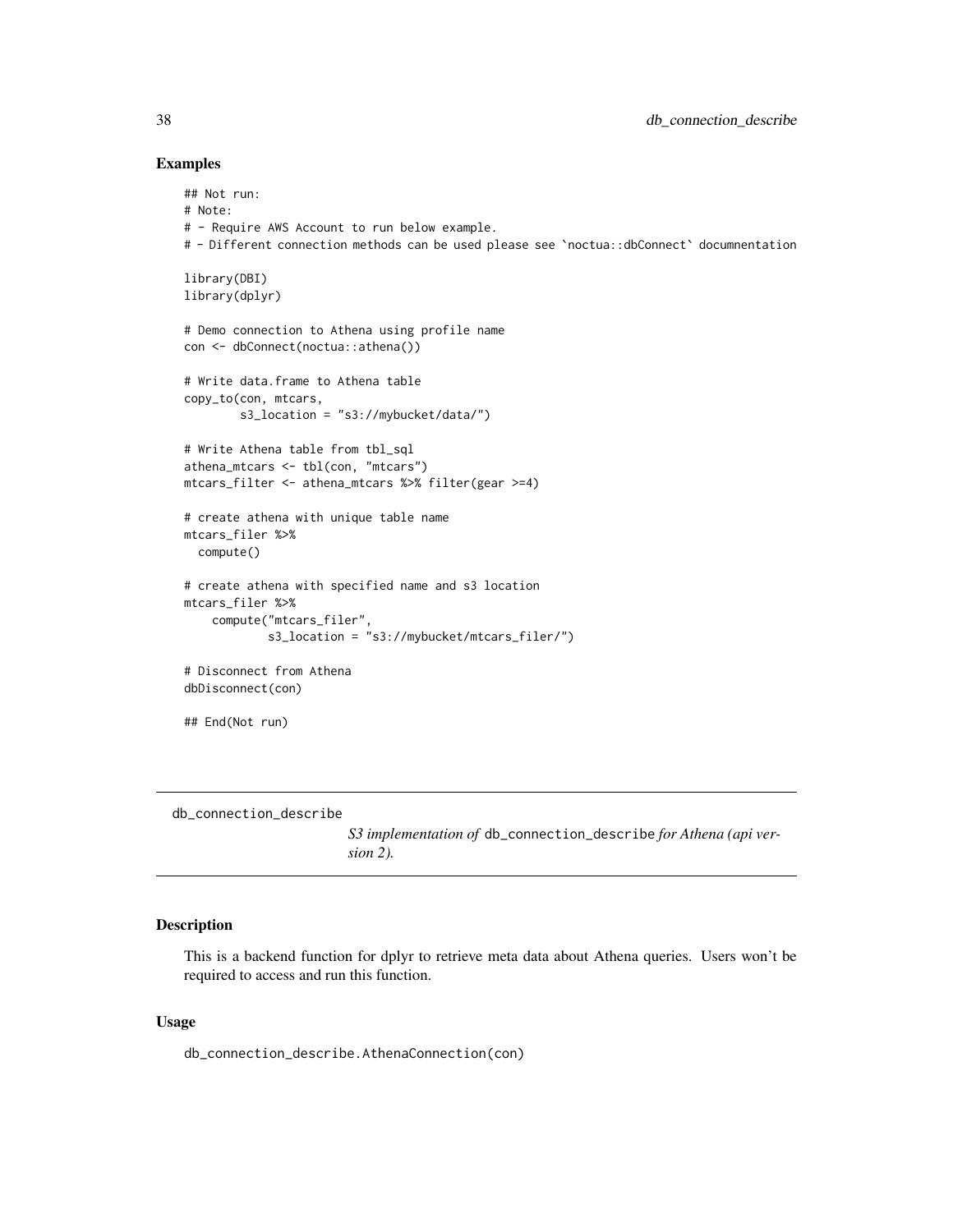## <span id="page-38-0"></span>db\_copy\_to 39

#### Arguments

con A [dbConnect](#page-11-1) object, as returned by dbConnect()

## Value

Character variable containing Meta Data about query sent to Athena. The Meta Data is returned in the following format:

"Athena <paws version> [<profile\_name>@region/database]"

db\_copy\_to *S3 implementation of* db\_copy\_to *for Athena*

## Description

This is an Athena method for dbplyr function db\_copy\_to to create an Athena table from a data.frame.

#### Usage

```
db_copy_to.AthenaConnection(
 con,
  table,
 values,
 overwrite = FALSE,
  append = FALSE,
  types = NULL,
 partition = NULL,
 s3_location = NULL,
 file_type = c("csv", "tsv", "parquet"),
 compress = FALSE,
 max_b = \inf,
  ...
\mathcal{L}
```
#### Arguments

| con       | A dbConnect object, as returned by dbConnect()                                                                                                                                                                                                                                                                                                                   |
|-----------|------------------------------------------------------------------------------------------------------------------------------------------------------------------------------------------------------------------------------------------------------------------------------------------------------------------------------------------------------------------|
| table     | A character string specifying a table name. Names will be automatically quoted<br>so you can use any sequence of characters, not just any valid bare table name.                                                                                                                                                                                                 |
| values    | A data frame to write to the database.                                                                                                                                                                                                                                                                                                                           |
| overwrite | Allows overwriting the destination table. Cannot be TRUE if append is also TRUE.                                                                                                                                                                                                                                                                                 |
| append    | Allow appending to the destination table. Cannot be TRUE if overwrite is also<br>TRUE. Existing Athena DDL file type will be retained and used when uploading<br>data to AWS Athena. If parameter file. type doesn't match AWS Athena DDL<br>file type a warning message will be created notifying user and noctua will use<br>the file type for the Athena DDL. |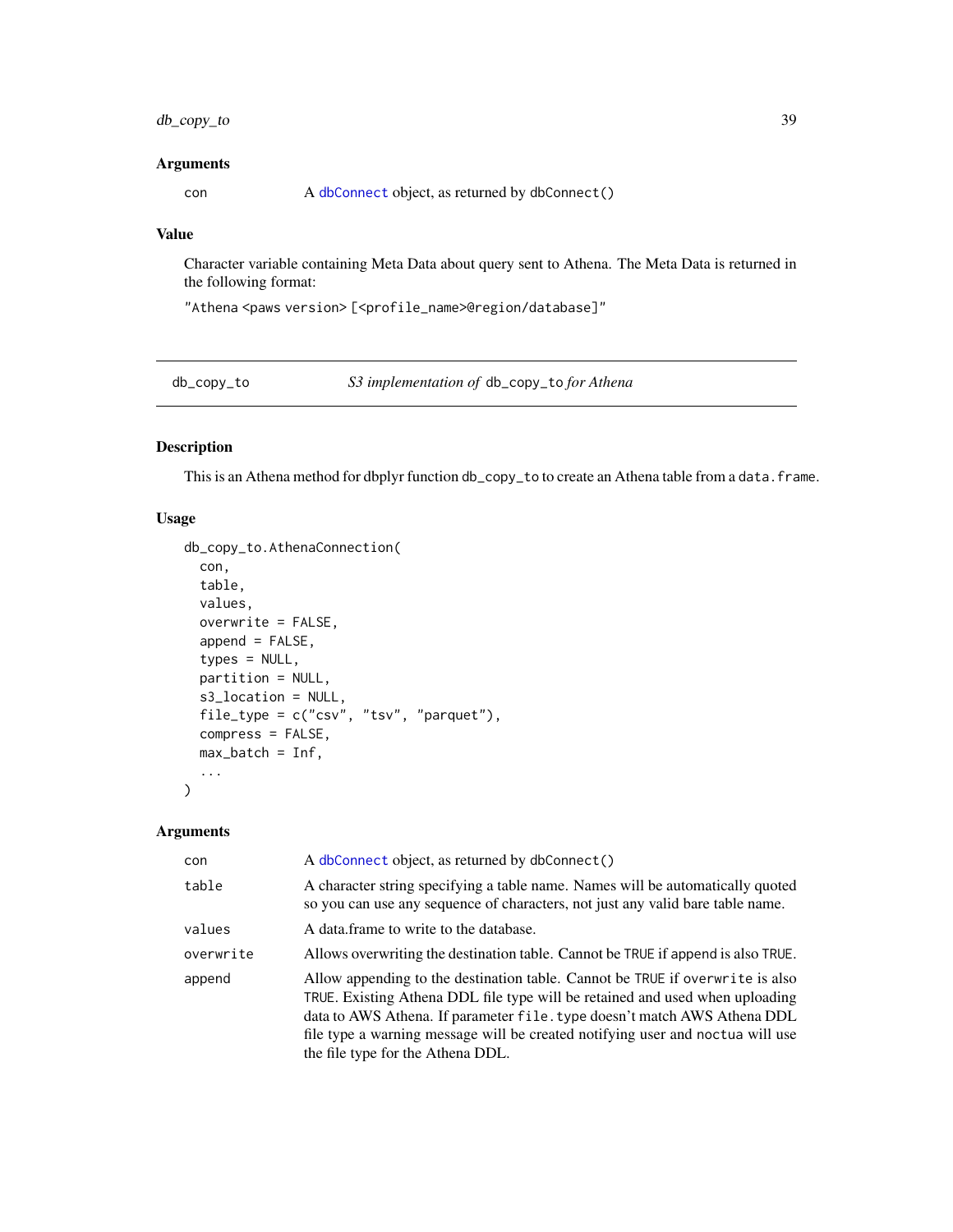<span id="page-39-0"></span>

| types       | Additional field types used to override derived types.                                                                                                                                                                                                                                                                                                                                                                                                                                                                                                          |
|-------------|-----------------------------------------------------------------------------------------------------------------------------------------------------------------------------------------------------------------------------------------------------------------------------------------------------------------------------------------------------------------------------------------------------------------------------------------------------------------------------------------------------------------------------------------------------------------|
| partition   | Partition Athena table (needs to be a named list or vector) for example: c(var1<br>$=$ "2019-20-13")                                                                                                                                                                                                                                                                                                                                                                                                                                                            |
| s3_location | s3 bucket to store Athena table, must be set as a s3 uri for example ("s3://mybucket/data/")                                                                                                                                                                                                                                                                                                                                                                                                                                                                    |
| file_type   | What file type to store data.frame on s3, noctua currently supports ["tsv", "csv",<br>"parquet"]. Default delimited file type is "tsv", in previous versions of noctua<br>$(=\langle 1.4.0 \rangle)$ file type "csv" was used as default. The reason for the change is that<br>columns containing Array/JSON format cannot be written to Athena due to the<br>separating value ",". This would cause issues with AWS Athena. Note: "par-<br>quet" format is supported by the arrow package and it will need to be installed<br>to utilise the "parquet" format. |
| compress    | FALSE   TRUE To determine if to compress file.type. If file type is ["csv", "tsv"]<br>then "gzip" compression is used, for file type "parquet" "snappy" compression<br>is used.                                                                                                                                                                                                                                                                                                                                                                                 |
| max_batch   | Split the data frame by max number of rows <i>i.e.</i> 100,000 so that multiple files<br>can be uploaded into AWS S3. By default when compression is set to TRUE and<br>file.type is "csv" or "tsv" max.batch will split data.frame into 20 batches. This<br>is to help the performance of AWS Athena when working with files compressed<br>in "gzip" format. max.batch will not split the data.frame when loading file in<br>parquet format. For more information please go to link                                                                            |
| $\cdots$    | other parameters currently not supported in noctual                                                                                                                                                                                                                                                                                                                                                                                                                                                                                                             |

#### Value

db\_copy\_to returns table name

## See Also

[AthenaWriteTables](#page-4-1)

## Examples

## Not run: # Note: # - Require AWS Account to run below example. # - Different connection methods can be used please see `noctua::dbConnect` documnentation

```
library(DBI)
library(dplyr)
```
# Demo connection to Athena using profile name con <- dbConnect(noctua::athena())

```
# List existing tables in Athena
dbListTables(con)
```

```
# Write data.frame to Athena table
copy_to(con, mtcars,
       s3_location = "s3://mybucket/data/")
```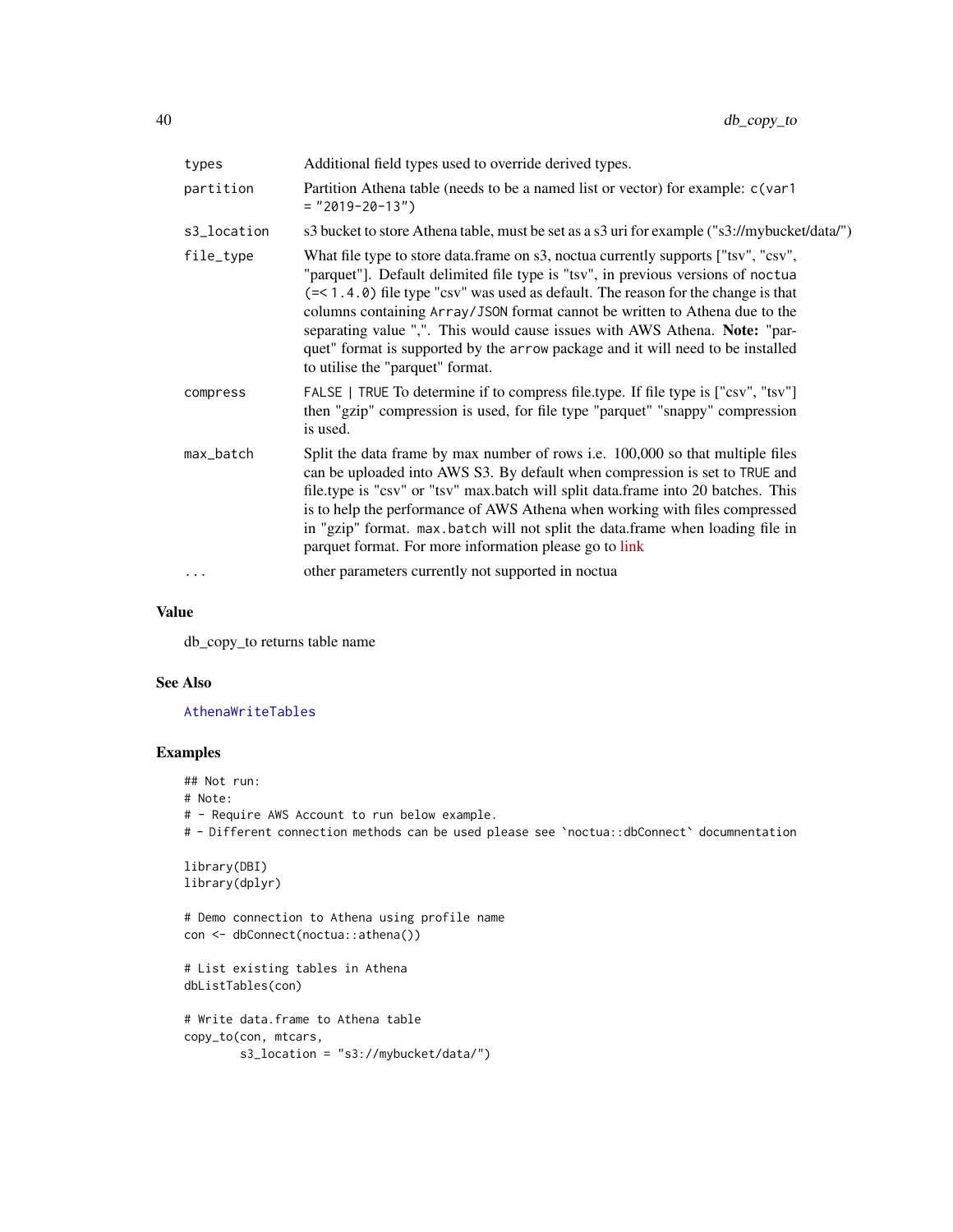#### <span id="page-40-0"></span>db\_desc 41

```
# Checking if uploaded table exists in Athena
dbExistsTable(con, "mtcars")
# Write Athena table from tbl_sql
athena_mtcars <- tbl(con, "mtcars")
mtcars_filter <- athena_mtcars %>% filter(gear >=4)
copy_to(con, mtcars_filter)
# Checking if uploaded table exists in Athena
dbExistsTable(con, "mtcars_filter")
# Disconnect from Athena
dbDisconnect(con)
## End(Not run)
```
db\_desc *S3 implementation of* db\_desc *for Athena (api version 1).*

## Description

This is a backend function for dplyr to retrieve meta data about Athena queries. Users won't be required to access and run this function.

## Usage

```
db_desc.AthenaConnection(x)
```
#### Arguments

x A [dbConnect](#page-11-1) object, as returned by dbConnect()

## Value

Character variable containing Meta Data about query sent to Athena. The Meta Data is returned in the following format:

"Athena <paws version> [<profile\_name>@region/database]"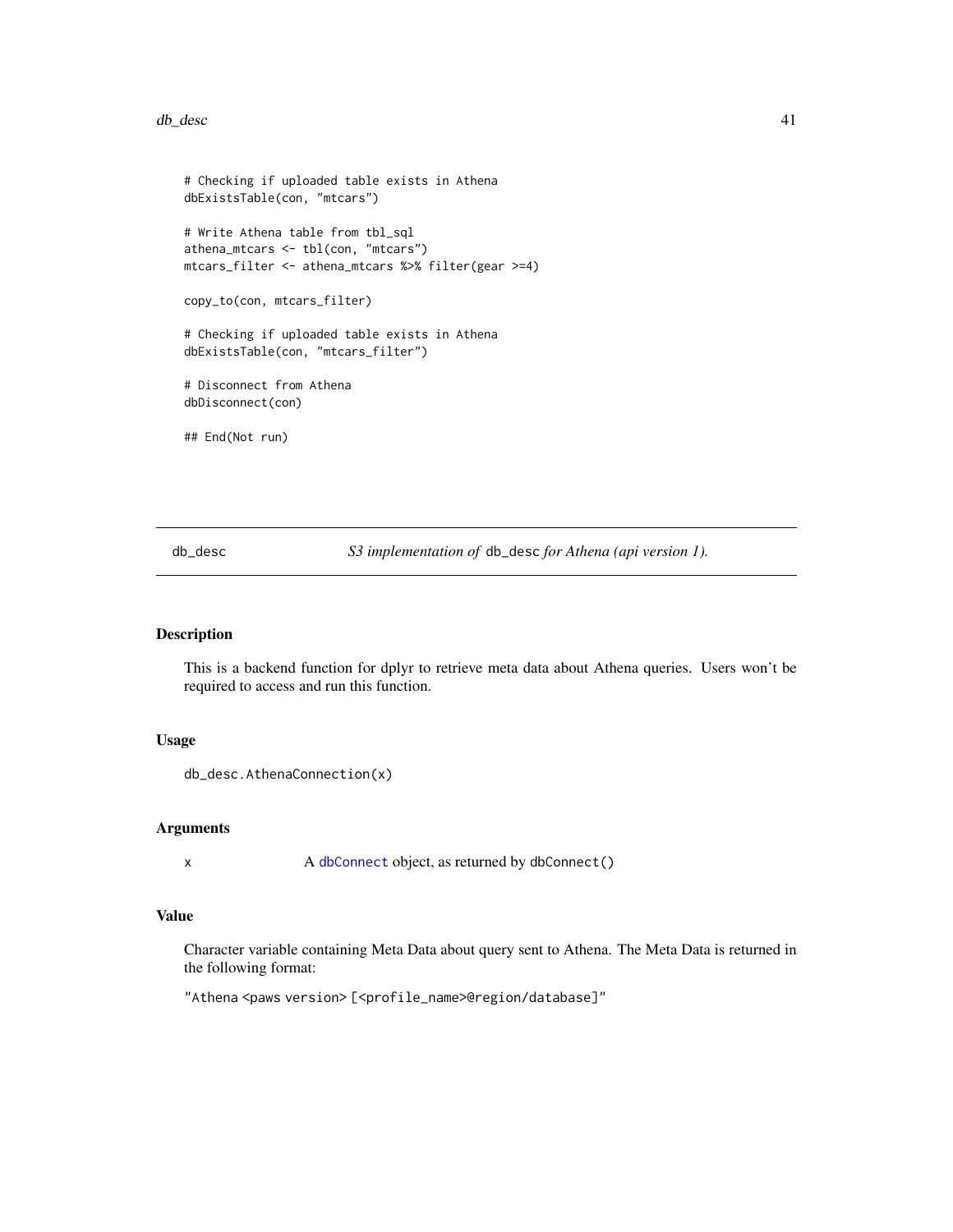## Description

noctua\_options() provides a method to change the backend. This includes changing the file parser, whether noctua should cache query ids locally and number of retries on a failed api call.

## Usage

```
noctua_options(
  file_parser,
 bigint,
 binary,
  json,
  cache_size,
 clear_cache,
 retry,
  retry_quiet,
  unload,
  clear_s3_resource,
  verbose
)
```
## Arguments

| file_parser | Method to read and write tables to Athena, currently default to "data.table".<br>The file_parser also determines the data format returned for example "data.table"<br>will return data. table and "vroom" will return tibble.                       |
|-------------|-----------------------------------------------------------------------------------------------------------------------------------------------------------------------------------------------------------------------------------------------------|
| bigint      | The R type that 64-bit integer types should be mapped to (default: "integer64").<br>Inbuilt bigint conversion types ["integer64", "integer", "numeric", "charac-<br>$ter$ "].                                                                       |
| binary      | The R type that [binary/varbinary] types should be mapped to (default "raw").<br>Inbuilt binary conversion types ["raw", "character"].                                                                                                              |
| json        | Attempt to converts AWS Athena data types [arrays, json] using jsonlite: parse_json<br>(default: "auto"). Inbuilt json conversion types ["auto", "character"]. Custom<br>Json parsers can be provide by using a function with data frame parameter. |
| cache_size  | Number of queries to be cached. Currently only support caching up to 100<br>distinct queries (default: 0).                                                                                                                                          |
| clear_cache | Clears all previous cached query metadata                                                                                                                                                                                                           |
| retry       | Maximum number of requests to attempt (default: 5).                                                                                                                                                                                                 |
| retry_quiet | This method is deprecated please use verbose instead.                                                                                                                                                                                               |
| unload      | set AWS Athena unload functionality globally (default: FALSE)                                                                                                                                                                                       |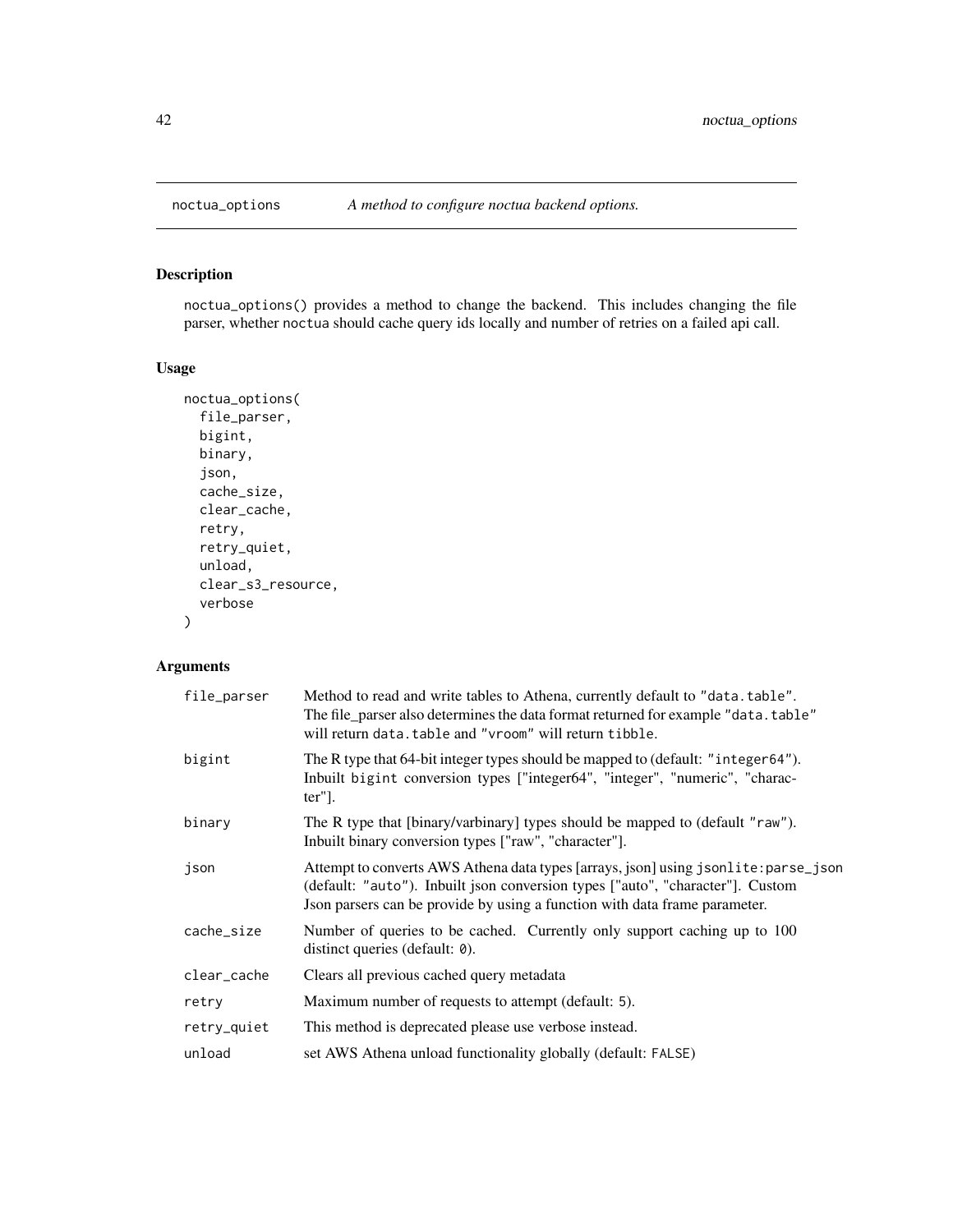#### <span id="page-42-0"></span>Query 23

| clear_s3_resource |                                                                                |
|-------------------|--------------------------------------------------------------------------------|
|                   | Clear down 'AWS Athena' 'AWS S3' resource (s3_staging_dir location). This      |
|                   | is useful for users that don't have the 'AWS IAM role' permissions delete from |
|                   | 's3_staging_dir' (default: TRUE)                                               |
| verbose           | print package info messages (default: TRUE)                                    |
|                   |                                                                                |

## Value

noctua\_options() returns NULL, invisibly.

## Examples

library(noctua)

# change file parser from default data.table to vroom noctua\_options("vroom")

# cache queries locally noctua\_options(cache\_size = 5)

Query *Execute a query on Athena*

## Description

The dbSendQuery() and dbSendStatement() method submits a query to Athena but does not wait for query to execute. [dbHasCompleted](#page-27-1) method will need to ran to check if query has been completed or not. The dbExecute() method submits a query to Athena and waits for the query to be executed.

## Usage

```
## S4 method for signature 'AthenaConnection, character'
dbSendQuery(conn, statement, unload = athena_unload(), ...)
```
## S4 method for signature 'AthenaConnection, character' dbSendStatement(conn, statement, unload = athena\_unload(), ...)

```
## S4 method for signature 'AthenaConnection, character'
dbExecute(conn, statement, unload = athena_unload(), ...)
```
## Arguments

| conn      | A DBIConnection object, as returned by dbConnect().                                                |
|-----------|----------------------------------------------------------------------------------------------------|
| statement | a character string containing SQL.                                                                 |
| unload    | boolean input to modify 'statement' to align with AWS Athena UNLOAD, de-<br>fault is set to FALSE. |
| $\cdots$  | Other parameters passed on to methods.                                                             |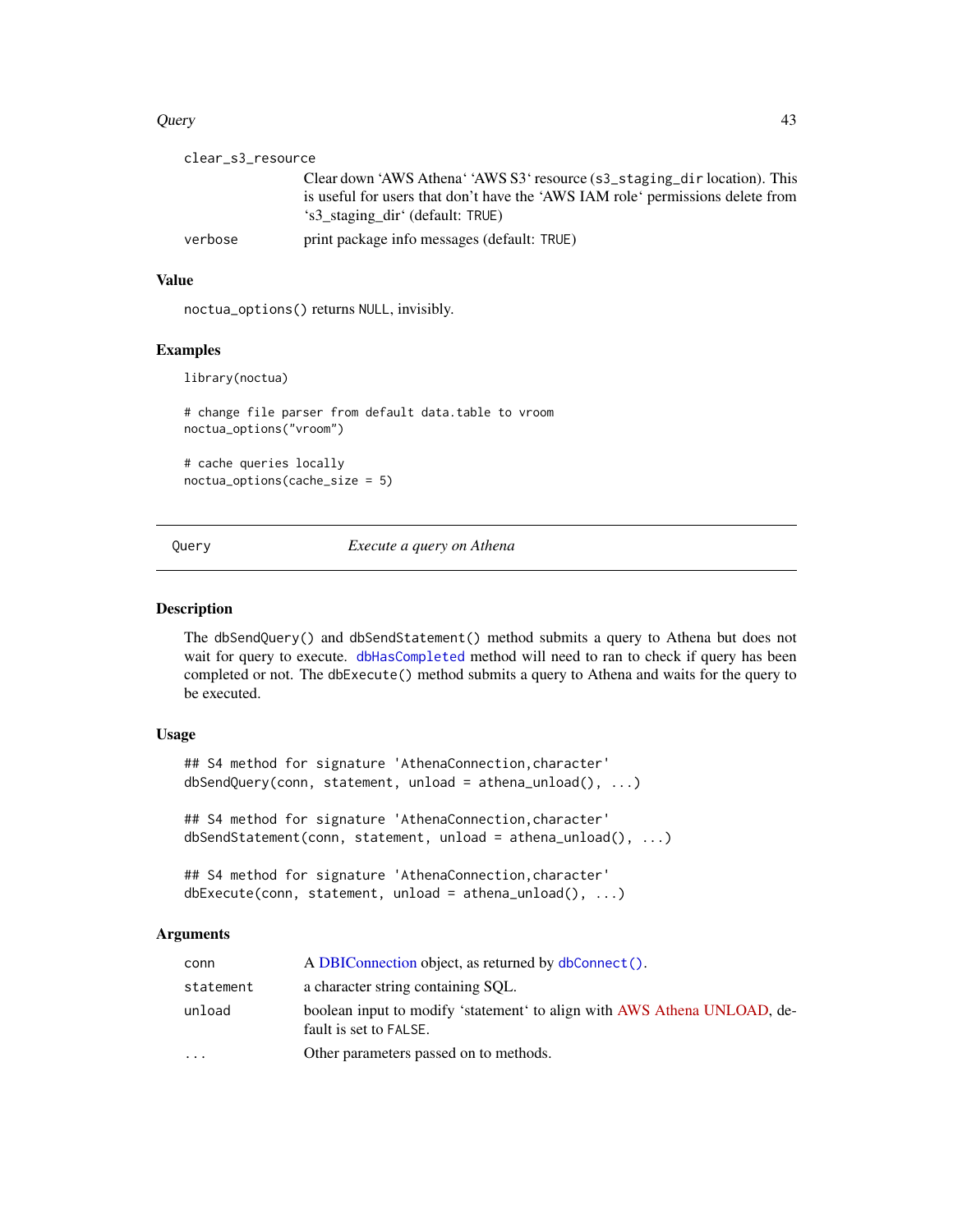## Value

Returns AthenaResult s4 class.

## See Also

[dbSendQuery](#page-0-0), [dbSendStatement](#page-0-0), [dbExecute](#page-0-0)

## Examples

## Not run: # Note: # - Require AWS Account to run below example. # - Different connection methods can be used please see `noctua::dbConnect` documnentation library(DBI) # Demo connection to Athena using profile name con <- dbConnect(noctua::athena()) # Sending Queries to Athena res1 <- dbSendQuery(con, "show databases") res2 <- dbSendStatement(con, "show databases") res3 <- dbExecute(con, "show databases") # Disconnect conenction dbDisconnect(con) ## End(Not run)

session\_token *Get Session Tokens for PAWS Connection*

#### Description

Returns a set of temporary credentials for an AWS account or IAM user [\(link\)](https://paws-r.github.io/docs/sts/get_session_token.html).

## Usage

```
get_session_token(
  profile_name = NULL,
  region_name = NULL,
  serial_number = NULL,
  token_code = NULL,
  duration_seconds = 3600L,
  set_env = FALSE
)
```
<span id="page-43-0"></span>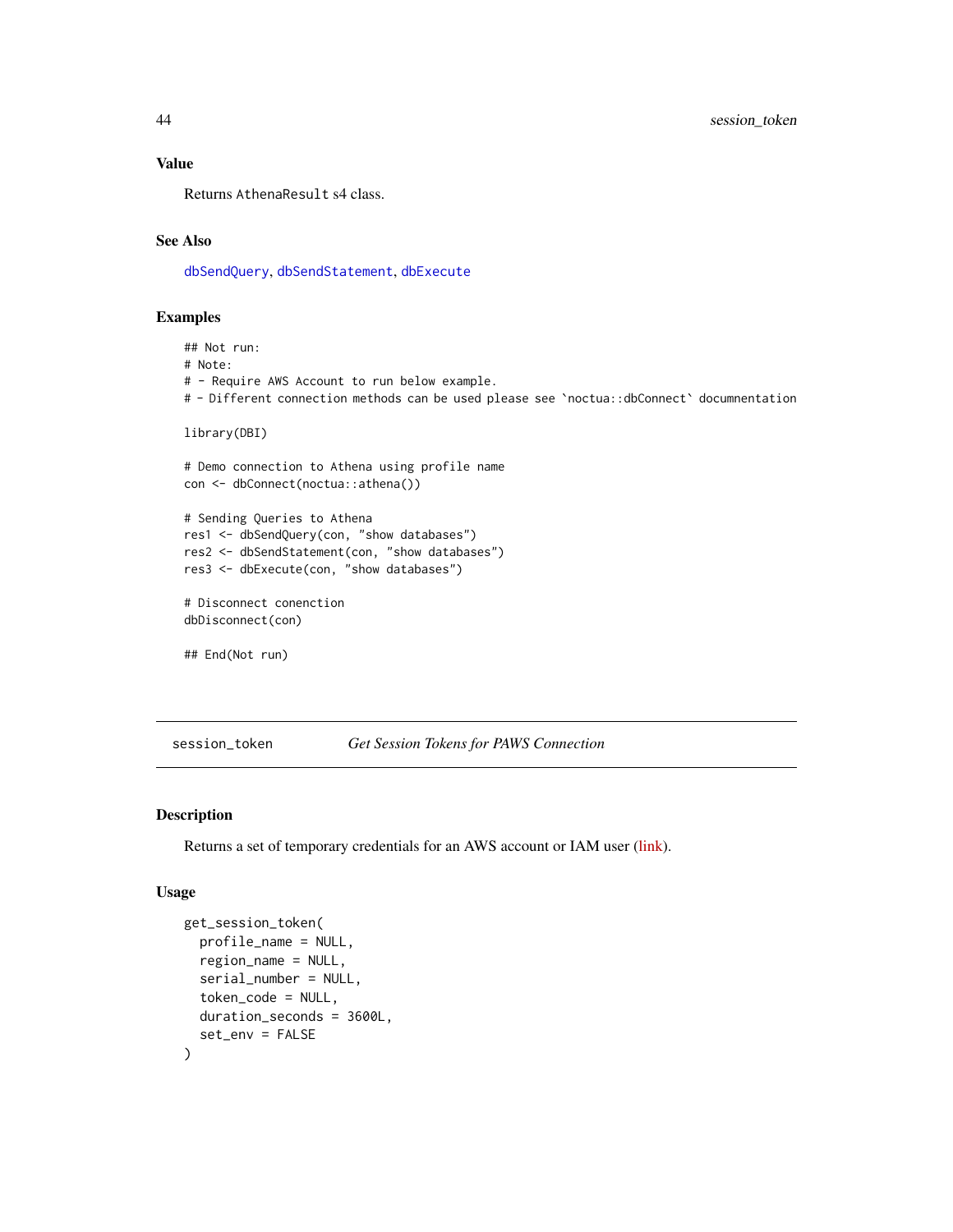## session\_token 45

#### Arguments

| profile_name     | The name of a profile to use. If not given, then the default profile is used. To<br>set profile name, the AWS Command Line Interface (AWS CLI) will need to be<br>configured. To configure AWS CLI please refer to: Configuring the AWS CLI.                                                                                                                                                                                |
|------------------|-----------------------------------------------------------------------------------------------------------------------------------------------------------------------------------------------------------------------------------------------------------------------------------------------------------------------------------------------------------------------------------------------------------------------------|
| region_name      | Default region when creating new connections. Please refer to link for AWS re-<br>gion codes (region code example: Region = EU (Ireland) region_name = "eu-west-1")                                                                                                                                                                                                                                                         |
| serial_number    | The identification number of the MFA device that is associated with the IAM<br>user who is making the GetSessionToken call. Specify this value if the IAM user<br>has a policy that requires MFA authentication. The value is either the serial num-<br>ber for a hardware device (such as 'GAHT12345678') or an Amazon Resource<br>Name (ARN) for a virtual device (such as arm: aws: iam:: 123456789012: mfa/user).       |
| token_code       | The value provided by the MFA device, if MFA is required. If any policy re-<br>quires the IAM user to submit an MFA code, specify this value. If MFA au-<br>thentication is required, the user must provide a code when requesting a set of<br>temporary security credentials. A user who fails to provide the code receives an<br>"access denied" response when requesting resources that require MFA authenti-<br>cation. |
| duration_seconds |                                                                                                                                                                                                                                                                                                                                                                                                                             |
|                  | The duration, in seconds, that the credentials should remain valid. Acceptable<br>duration for IAM user sessions range from 900 seconds (15 minutes) to 129,600<br>seconds (36 hours), with 3,600 seconds (1 hour) as the default.                                                                                                                                                                                          |
| set_env          | If set to TRUE environmental variables AWS_ACCESS_KEY_ID, AWS_SECRET_ACCESS_KEY<br>and AWS_SESSION_TOKEN will be set.                                                                                                                                                                                                                                                                                                       |

## Value

get\_session\_token() returns a list containing: "AccessKeyId", "SecretAccessKey", "SessionToken" and "Expiration"

## Examples

```
## Not run:
# Note:
# - Require AWS Account to run below example.
library(noctua)
library(DBI)
# Create Temporary Credentials duration 1 hour
get_session_token("YOUR_PROFILE_NAME",
                 serial_number='arn:aws:iam::123456789012:mfa/user',
                 token_code = "531602",
                  set_env = TRUE)
# Connect to Athena using temporary credentials
```

```
con <- dbConnect(athena())
```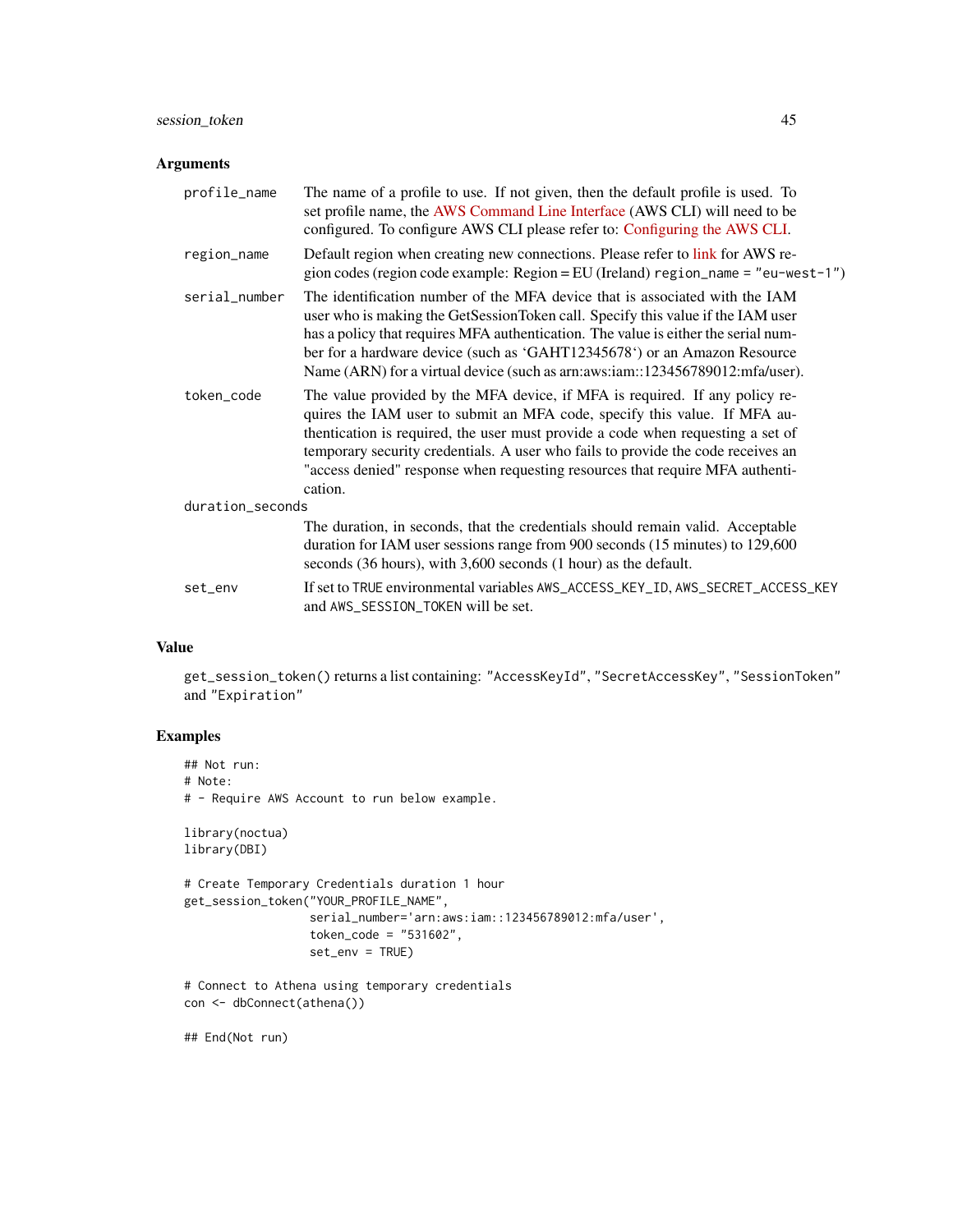<span id="page-45-1"></span><span id="page-45-0"></span>

## Description

Creates an interface to compose CREATE EXTERNAL TABLE.

## Usage

```
## S4 method for signature 'AthenaConnection'
sqlCreateTable(
 con,
 table,
 fields,
 field.types = NULL,
 partition = NULL,
 s3.location = NULL,
 file.type = c("tsv", "csv", "parquet", "json"),
 compress = FALSE,
  ...
)
```
## Arguments

| con         | A database connection.                                                                                                                                                                                                                                  |
|-------------|---------------------------------------------------------------------------------------------------------------------------------------------------------------------------------------------------------------------------------------------------------|
| table       | The table name, passed on to dbQuoteIdentifier(). Options are:                                                                                                                                                                                          |
|             | • a character string with the unquoted DBMS table name, e.g. "table_name",                                                                                                                                                                              |
|             | • a call to $Id()$ with components to the fully qualified table name, e.g. $Id$ (schema<br>$=$ "my_schema", table = "table_name")                                                                                                                       |
|             | • a call to SQL() with the quoted and fully qualified table name given verba-<br>tim, e.g. SQL('"my_schema"."table_name"')                                                                                                                              |
| fields      | Either a character vector or a data frame.                                                                                                                                                                                                              |
|             | A named character vector: Names are column names, values are types. Names<br>are escaped with dbQuoteIdentifier(). Field types are unescaped.                                                                                                           |
|             | A data frame: field types are generated using dbDataType().                                                                                                                                                                                             |
| field.types | Additional field types used to override derived types.                                                                                                                                                                                                  |
| partition   | Partition Athena table (needs to be a named list or vector) for example: c(var1<br>$=$ "2019-20-13")                                                                                                                                                    |
| s3.location | s3 bucket to store Athena table, must be set as a s3 uri for example ("s3://mybucket/data/").<br>By default s3.1 ocation is set s3 staging directory from AthenaConnection ob-<br>ject.                                                                 |
| file.type   | What file type to store data.frame on s3, noctua currently supports ["tsv", "csv",<br>"parquet", "json"]. Default delimited file type is "tsv", in previous versions of<br>noctua $(= < 1.4.0)$ file type "csv" was used as default. The reason for the |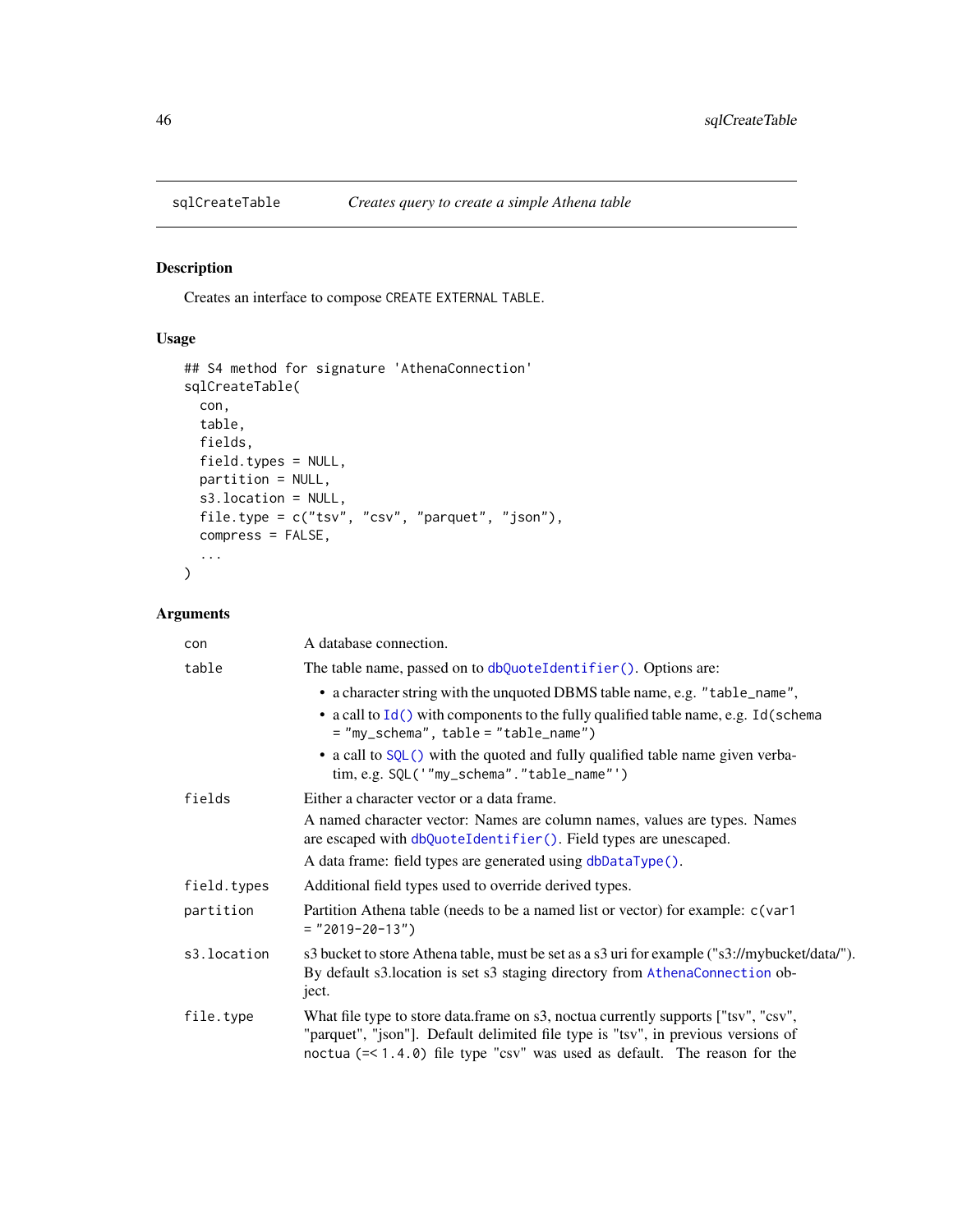<span id="page-46-0"></span>

|          | change is that columns containing Array/JSON format cannot be written to<br>Athena due to the separating value ",". This would cause issues with AWS<br>Athena. Note: "parquet" format is supported by the arrow package and it will<br>need to be installed to utilise the "parquet" format. "ison" format is supported<br>by jsonlite package and it will need to be installed to utilise the "json" format. |
|----------|----------------------------------------------------------------------------------------------------------------------------------------------------------------------------------------------------------------------------------------------------------------------------------------------------------------------------------------------------------------------------------------------------------------|
| compress | FALSE   TRUE To determine if to compress file.type. If file type is ["csv", "tsv"]<br>then "gzip" compression is used, for file type "parquet" "snappy" compression<br>is used. Currently noctua doesn't support compression for "json" file type.                                                                                                                                                             |
| $\cdot$  | Other arguments used by individual methods.                                                                                                                                                                                                                                                                                                                                                                    |

#### Value

sqlCreateTable returns data.frame's DDL in the [SQL](#page-0-0) format.

#### See Also

## [sqlCreateTable](#page-45-1)

#### Examples

## Not run:

# Note:

```
# - Require AWS Account to run below example.
```
# - Different connection methods can be used please see `noctua::dbConnect` documnentation

library(DBI)

# Demo connection to Athena using profile name con <- dbConnect(noctua::athena())

```
# Create DDL for iris data.frame
sqlCreateTable(con, "iris", iris, s3.location = "s3://path/to/athena/table")
# Create DDL for iris data.frame with partition
sqlCreateTable(con, "iris", iris,
               partition = "timestamp",
               s3.location = "s3://path/to/athena/table")
# Create DDL for iris data.frame with partition and file.type parquet
sqlCreateTable(con, "iris", iris,
              partition = "timestamp",
               s3.location = "s3://path/to/athena/table",
              file.type = "parquet")
```

```
# Disconnect from Athena
dbDisconnect(con)
```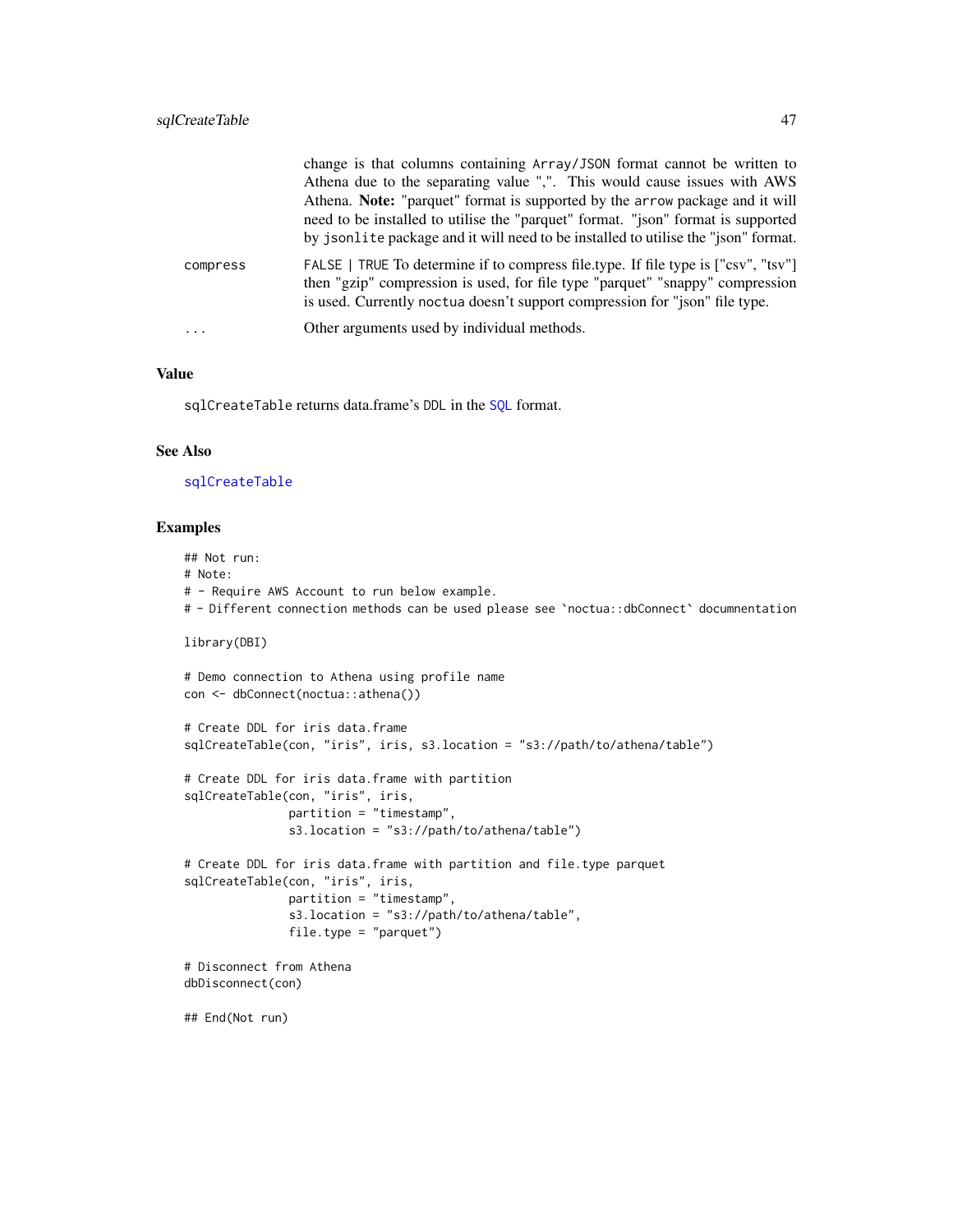<span id="page-47-1"></span><span id="page-47-0"></span>

## Description

This method converts data.frame columns into the correct format so that it can be uploaded Athena.

## Usage

```
## S4 method for signature 'AthenaConnection'
sqlData(
 con,
 value,
 row.names = NA,
 file.type = c("tsv", "csv", "parquet", "json"),
  ...
\mathcal{L}
```
## Arguments

| con               | A database connection.                                                                                                                                                                                                                                                                                                                                          |
|-------------------|-----------------------------------------------------------------------------------------------------------------------------------------------------------------------------------------------------------------------------------------------------------------------------------------------------------------------------------------------------------------|
| value             | A data frame                                                                                                                                                                                                                                                                                                                                                    |
| row.names         | Either TRUE, FALSE, NA or a string.<br>If TRUE, always translate row names to a column called "row_names". If FALSE,<br>never translate row names. If NA, translate rownames only if they're a character<br>vector.<br>A string is equivalent to TRUE, but allows you to override the default name.<br>For backward compatibility, NULL is equivalent to FALSE. |
| file.type         | What file type to store data.frame on s3, noctua currently supports ["csv", "tsv",<br>"parquet", "ison"]. Note: This parameter is used for format any special charac-<br>ters that clash with file type separator.                                                                                                                                              |
| $\cdot\cdot\cdot$ | Other arguments used by individual methods.                                                                                                                                                                                                                                                                                                                     |

## Value

sqlData returns a dataframe formatted for Athena. Currently converts list variable types into character split by '|', similar to how data.table writes out to files.

## See Also

[sqlData](#page-47-1)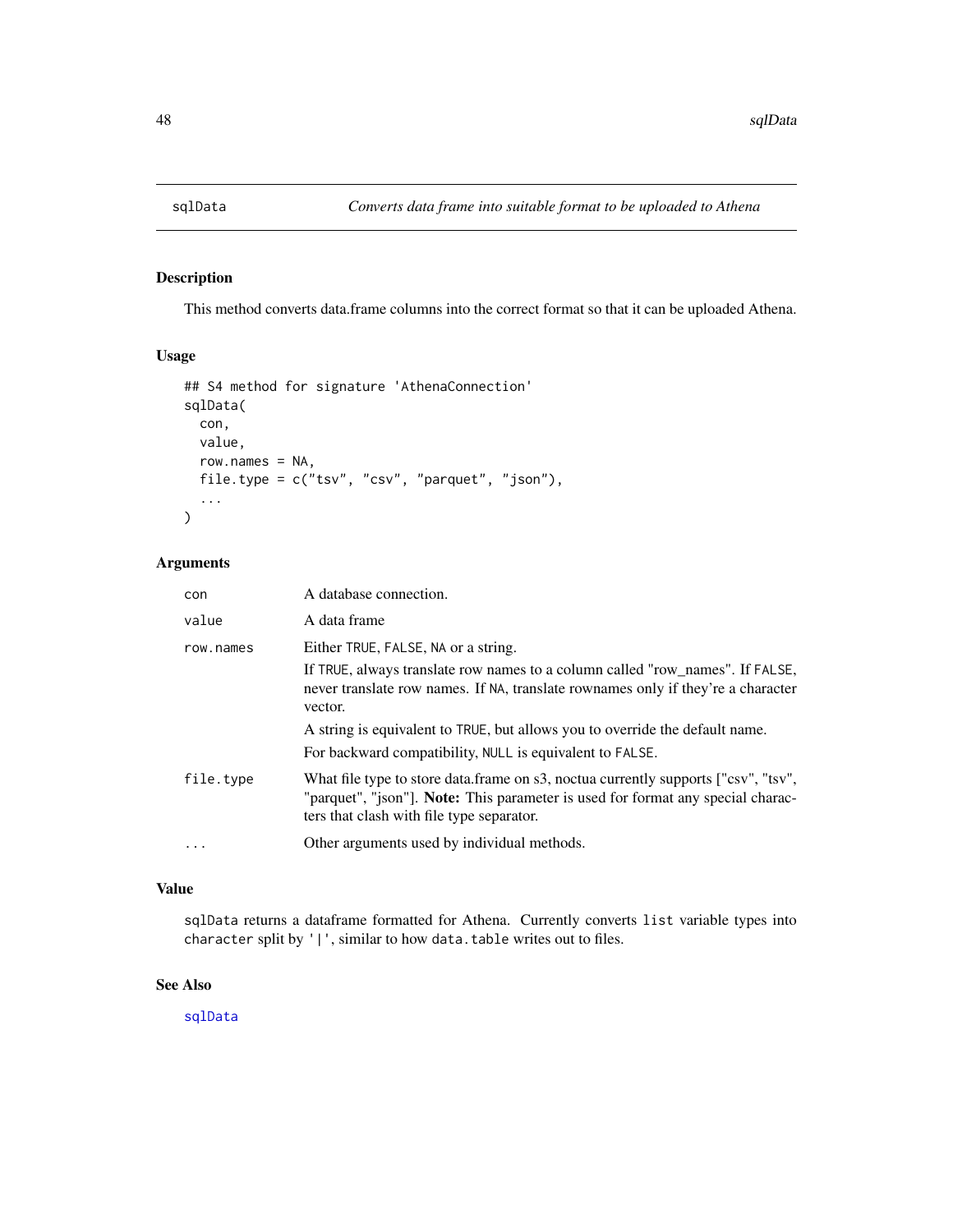<span id="page-48-0"></span>sql\_translate\_env *AWS Athena backend dbplyr version 1 and 2*

#### Description

Create s3 implementation of sql\_translate\_env for AWS Athena sql translate environment based off [Athena Data Types](https://docs.aws.amazon.com/athena/latest/ug/data-types.html) and [DML Queries, Functions, and Operators](https://docs.aws.amazon.com/athena/latest/ug/functions-operators-reference-section.html)

#### Usage

```
sql_translation.AthenaConnection(con)
```
sql\_translate\_env.AthenaConnection(con)

sql\_escape\_string.AthenaConnection(con, x)

#### Arguments

| con | An AthenaConnection object, produced by [DBI::dbConnect()]                                                                                                                                                                           |
|-----|--------------------------------------------------------------------------------------------------------------------------------------------------------------------------------------------------------------------------------------|
| x   | An object to escape. Existing sql vectors will be left as is, character vectors are<br>escaped with single quotes, numeric vectors have trailing '.0' added if they're<br>whole numbers, identifiers are escaped with double quotes. |
|     |                                                                                                                                                                                                                                      |

```
work_group Athena Work Groups
```
## **Description**

Lower level API access, allows user to create and delete Athena Work Groups.

- create\_work\_group Creates a workgroup with the specified name [\(link\)](https://paws-r.github.io/docs/athena/create_work_group.html). The work group utilises parameters from the dbConnect object, to determine the encryption and output location of the work group. The s3\_staging\_dir, encryption\_option and kms\_key parameters are gotten from [dbConnect](#page-11-1)
- tag\_options Helper function to create tag options for function create\_work\_group()
- delete\_work\_group Deletes the workgroup with the specified name [\(link\)](https://paws-r.github.io/docs/athena/delete_work_group.html). The primary workgroup cannot be deleted.
- list\_work\_groups Lists available workgroups for the account [\(link\)](https://paws-r.github.io/docs/athena/list_work_groups.html).
- get\_work\_group Returns information about the workgroup with the specified name [\(link\)](https://paws-r.github.io/docs/athena/get_work_group.html).
- update work group Updates the workgroup with the specified name [\(link\)](https://paws-r.github.io/docs/athena/update_work_group.html). The workgroup's name cannot be changed. The work group utilises parameters from the dbConnect object, to determine the encryption and output location of the work group. The s3\_staging\_dir, encryption\_option and kms\_key parameters are gotten from [dbConnect](#page-11-1)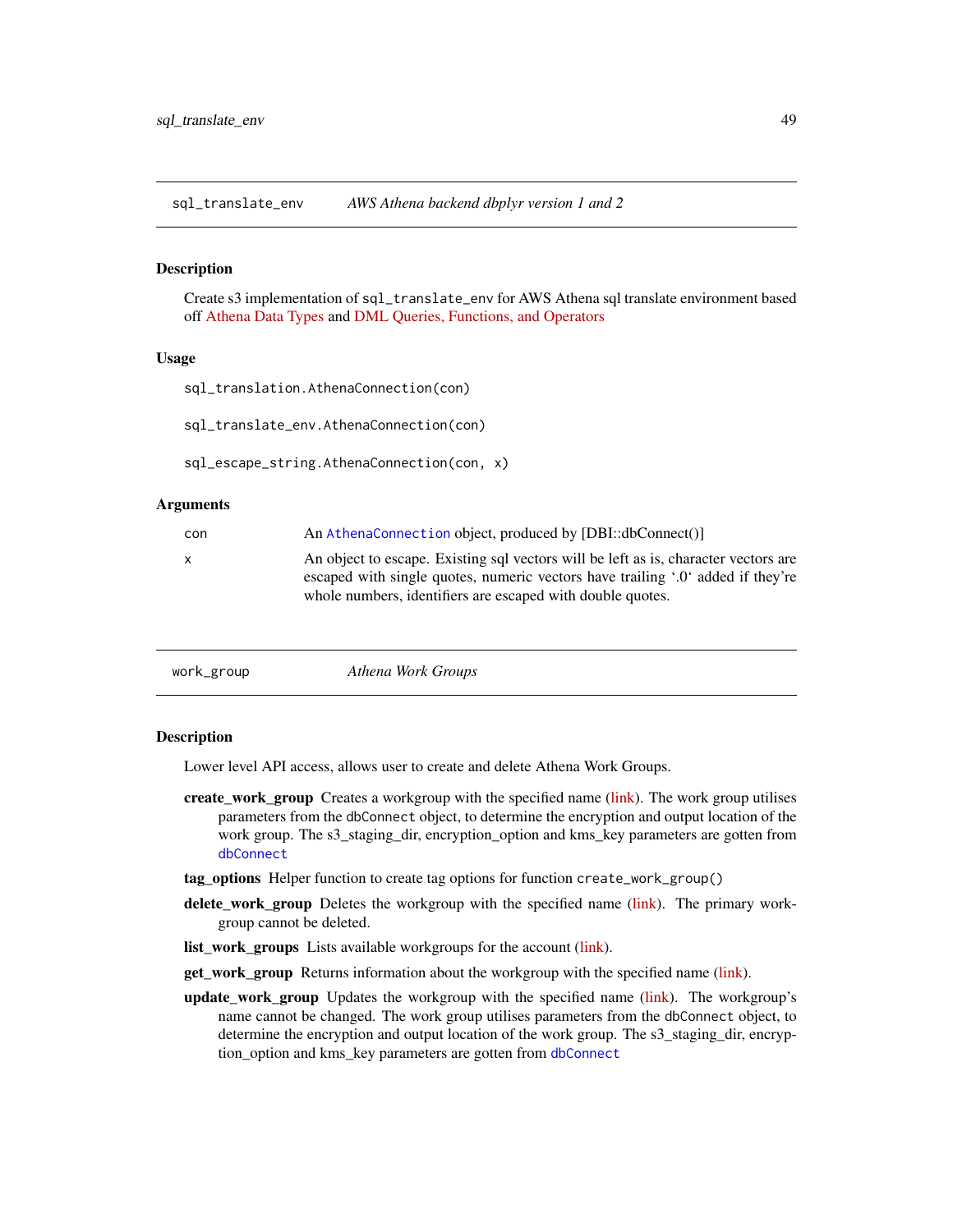## Usage

```
create_work_group(
 conn,
  work_group = NULL,
  enforce_work_group_config = FALSE,
 publish_cloud_watch_metrics = FALSE,
 bytes_scanned_cut_off = 10000000L,
  description = NULL,
  tags = tag_options(key = NULL, value = NULL)
\lambdatag_options(key = NULL, value = NULL)
delete_work_group(conn, work_group = NULL, recursive_delete_option = FALSE)
list_work_groups(conn)
get_work_group(conn, work_group = NULL)
update_work_group(
  conn,
 work_group = NULL,
  remove_output_location = FALSE,
  enforce_work_group_config = FALSE,
  publish_cloud_watch_metrics = FALSE,
 bytes_scanned_cut_off = 10000000L,
  description = NULL,
  state = c("ENABLED", "DISABLED")
)
```
## Arguments

| conn                        | A dbConnect object, as returned by dbConnect()                                                                                                                                                                                                        |  |
|-----------------------------|-------------------------------------------------------------------------------------------------------------------------------------------------------------------------------------------------------------------------------------------------------|--|
| work_group                  | The Athena workgroup name.                                                                                                                                                                                                                            |  |
| enforce_work_group_config   |                                                                                                                                                                                                                                                       |  |
|                             | If set to TRUE, the settings for the workgroup override client-side settings. If set<br>to FALSE, client-side settings are used. For more information, see Workgroup<br>Settings Override Client-Side Settings.                                       |  |
| publish_cloud_watch_metrics |                                                                                                                                                                                                                                                       |  |
|                             | Indicates that the Amazon CloudWatch metrics are enabled for the workgroup.                                                                                                                                                                           |  |
| bytes_scanned_cut_off       |                                                                                                                                                                                                                                                       |  |
|                             | The upper data usage limit (cutoff) for the amount of bytes a single query in a<br>workgroup is allowed to scan.                                                                                                                                      |  |
| description                 | The workgroup description.                                                                                                                                                                                                                            |  |
| tags                        | A tag that you can add to a resource. A tag is a label that you assign to an AWS<br>Athena resource (a workgroup). Each tag consists of a key and an optional value,<br>both of which you define. Tags enable you to categorize workgroups in Athena, |  |

<span id="page-49-0"></span>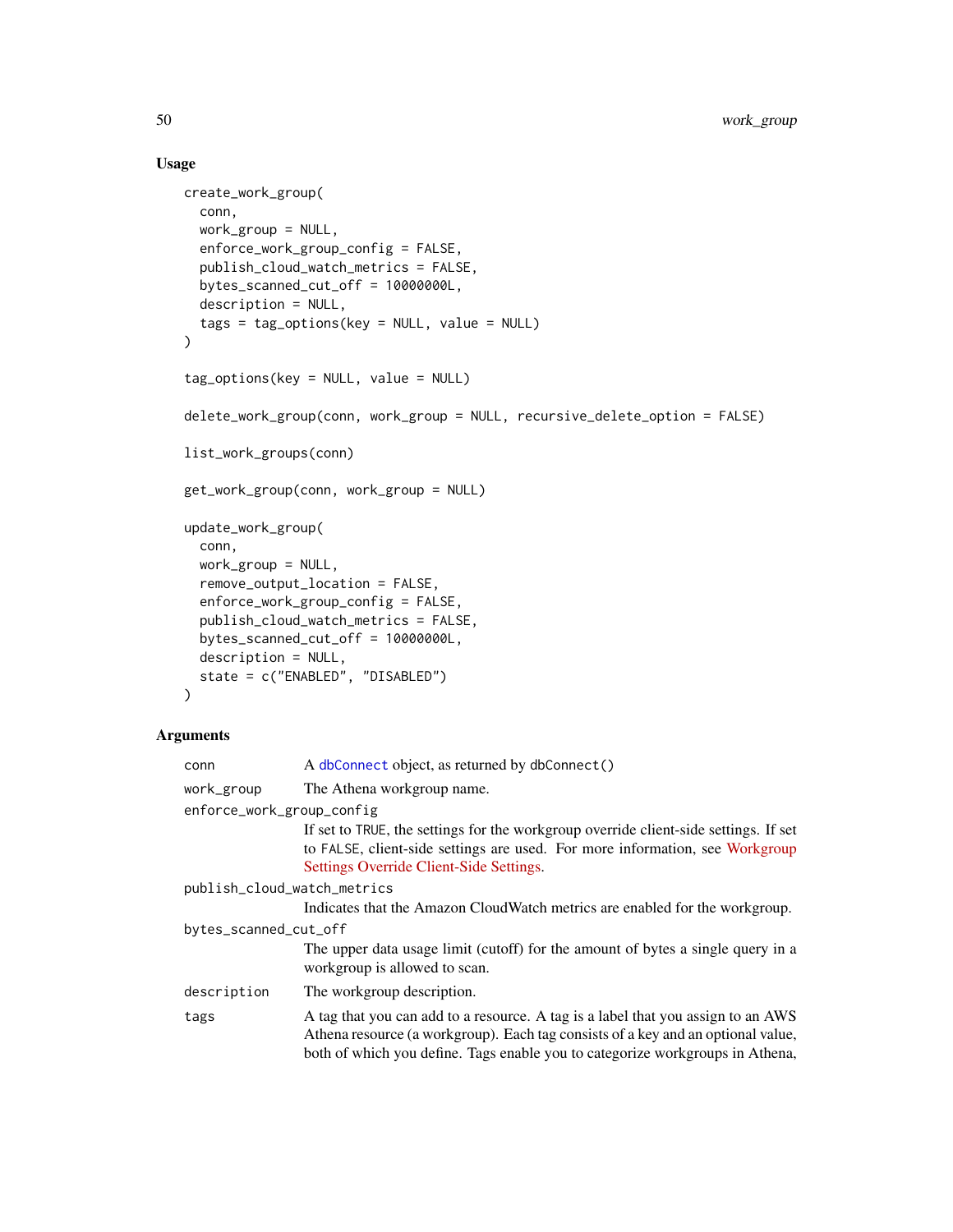|                         | for example, by purpose, owner, or environment. Use a consistent set of tag keys<br>to make it easier to search and filter workgroups in your account. The maximum<br>tag key length is 128 Unicode characters in UTF-8. The maximum tag value<br>length is 256 Unicode characters in UTF-8. You can use letters and numbers<br>representable in UTF-8, and the following characters: "+ - = . $\angle$ : / @". Tag<br>keys and values are case-sensitive. Tag keys must be unique per resource. Please<br>use the helper function tag_options() to create tags for work group, if no tags<br>are required please put NULL for this parameter. |
|-------------------------|------------------------------------------------------------------------------------------------------------------------------------------------------------------------------------------------------------------------------------------------------------------------------------------------------------------------------------------------------------------------------------------------------------------------------------------------------------------------------------------------------------------------------------------------------------------------------------------------------------------------------------------------|
| key                     | A tag key. The tag key length is from 1 to 128 Unicode characters in UTF-<br>8. You can use letters and numbers representable in UTF-8, and the following<br>characters: "+ - = . $\angle$ : / $\mathbb{C}^n$ . Tag keys are case-sensitive and must be unique<br>per resource.                                                                                                                                                                                                                                                                                                                                                                |
| value                   | A tag value. The tag value length is from 0 to 256 Unicode characters in UTF-<br>8. You can use letters and numbers representable in UTF-8, and the following<br>characters: "+ - = . $\angle$ : / @". Tag values are case-sensitive.                                                                                                                                                                                                                                                                                                                                                                                                          |
| recursive_delete_option |                                                                                                                                                                                                                                                                                                                                                                                                                                                                                                                                                                                                                                                |
|                         | The option to delete the workgroup and its contents even if the workgroup con-<br>tains any named queries                                                                                                                                                                                                                                                                                                                                                                                                                                                                                                                                      |
| remove_output_location  |                                                                                                                                                                                                                                                                                                                                                                                                                                                                                                                                                                                                                                                |
|                         | If set to TRUE, indicates that the previously-specified query results location (also<br>known as a client-side setting) for queries in this workgroup should be ignored<br>and set to null. If set to FALSE the out put location in the workgroup's result<br>configuration will be updated with the new value. For more information, see<br>Workgroup Settings Override Client-Side Settings.                                                                                                                                                                                                                                                 |
| state                   | The workgroup state that will be updated for the given workgroup.                                                                                                                                                                                                                                                                                                                                                                                                                                                                                                                                                                              |

#### Value

create\_work\_group Returns NULL but invisible

tag\_options Returns list but invisible

delete\_work\_group Returns NULL but invisible

list\_work\_groups Returns list of available work groups

get\_work\_group Returns list of work group meta data

update\_work\_group Returns NULL but invisible

## Examples

## Not run: # Note: # - Require AWS Account to run below example. # - Different connection methods can be used please see `noctua::dbConnect` documnentation library(noctua)

# Demo connection to Athena using profile name con <- dbConnect(noctua::athena())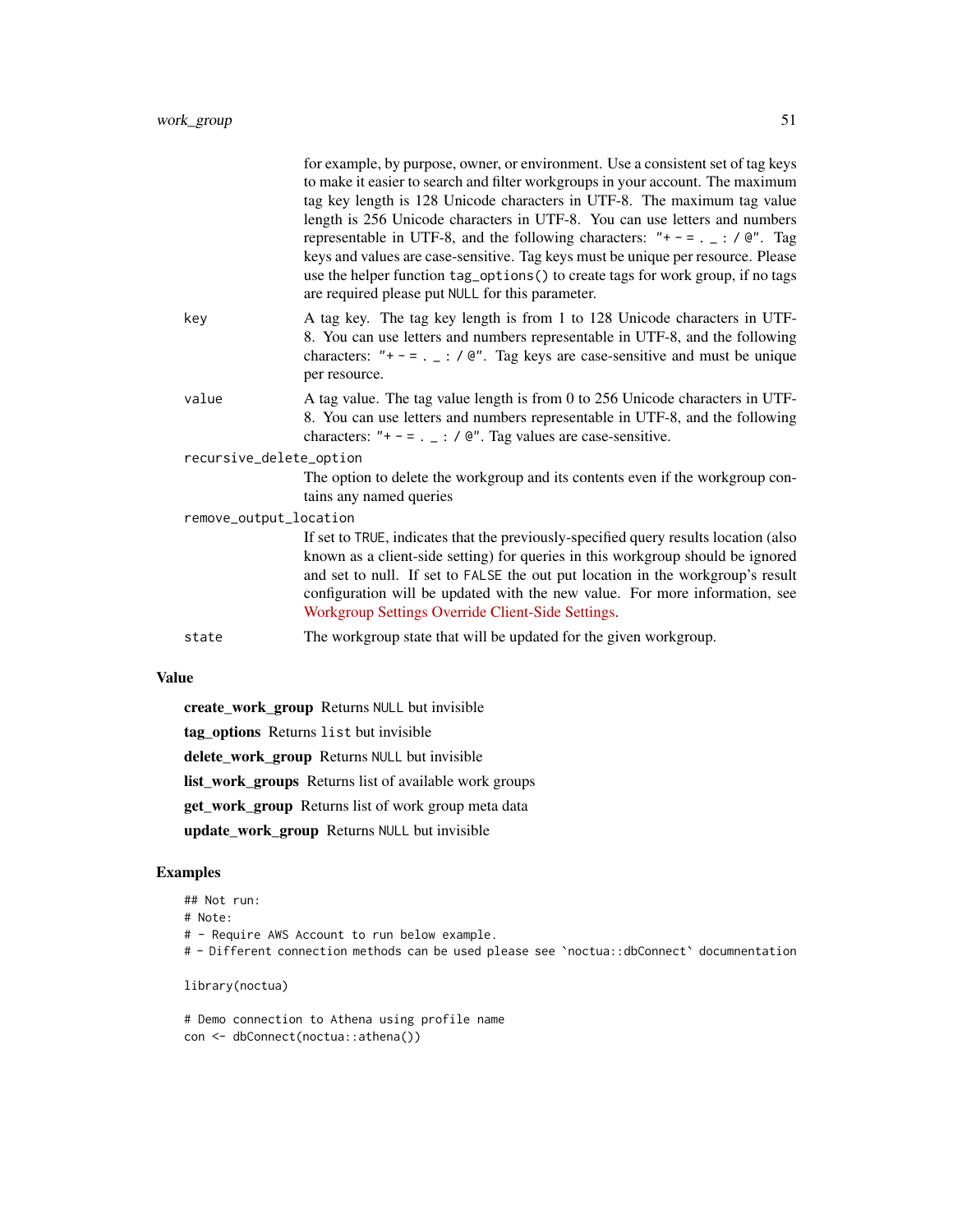```
# List current work group available
list_work_groups(con)
# Create a new work group
wg <- create_work_group(con,
                  "demo_work_group",
                  description = "This is a demo work group",
                  tags = tag_options(key= "demo_work_group", value = "demo_01"))
# List work groups to see new work group
list_work_groups(con)
# get meta data from work group
wg <- get_work_group(con, "demo_work_group")
# Update work group
wg <- update_work_group(con, "demo_work_group",
                  description = "This is a demo work group update")
# get updated meta data from work group
wg <- get_work_group(con, "demo_work_group")
# Delete work group
delete_work_group(con, "demo_work_group")
# Disconect from Athena
dbDisconnect(con)
## End(Not run)
```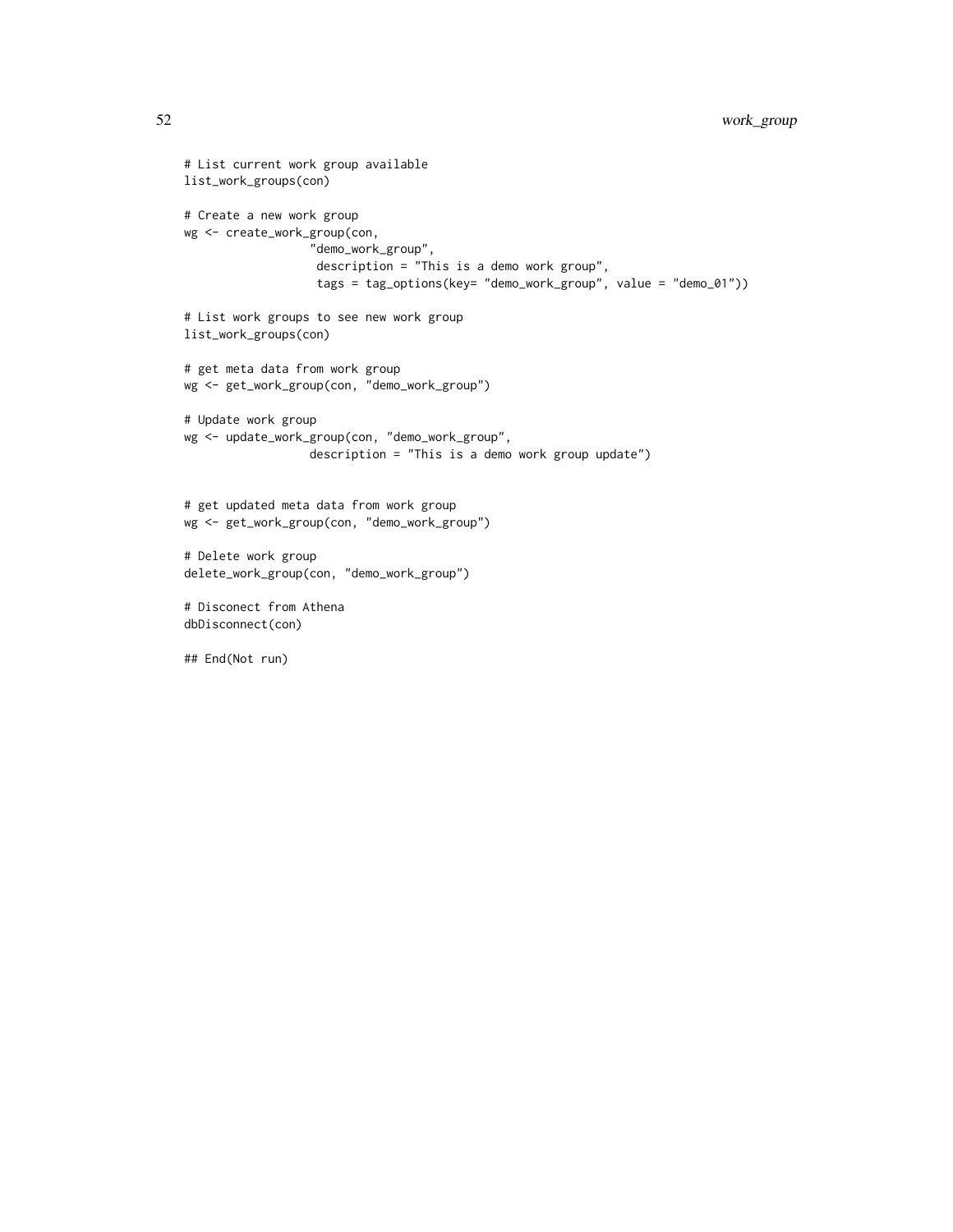# <span id="page-52-0"></span>Index

assume\_role, [3](#page-2-0) athena, [5](#page-4-0) AthenaConnection, *[6,](#page-5-0) [7](#page-6-0)*, *[16](#page-15-0)*, *[46](#page-45-0)*, *[49](#page-48-0)* AthenaWriteTables, [5,](#page-4-0) *[37](#page-36-0)*, *[40](#page-39-0)* backend\_dbplyr\_v1, [9,](#page-8-0) *[37](#page-36-0)* backend\_dbplyr\_v2, [9,](#page-8-0) *[37](#page-36-0)* create\_work\_group *(*work\_group*)*, [49](#page-48-0) db\_compute, [37](#page-36-0) db\_connection\_describe, [38](#page-37-0) db\_copy\_to, [39](#page-38-0) db\_desc, [41](#page-40-0) db\_explain.AthenaConnection *(*backend\_dbplyr\_v1*)*, [9](#page-8-0) db\_query\_fields.AthenaConnection *(*backend\_dbplyr\_v1*)*, [9](#page-8-0) dbClearResult, [10](#page-9-0) dbClearResult,AthenaResult-method *(*dbClearResult*)*, [10](#page-9-0) dbColumnInfo, [11](#page-10-0) dbColumnInfo,AthenaResult-method *(*dbColumnInfo*)*, [11](#page-10-0) dbConnect, *[4,](#page-3-0) [5](#page-4-0)*, *[9,](#page-8-0) [10](#page-9-0)*, *[15](#page-14-0)*, *[32](#page-31-0)*, *[37](#page-36-0)*, *[39](#page-38-0)*, *[41](#page-40-0)*, *[49,](#page-48-0) [50](#page-49-0)* dbConnect *(*dbConnect,AthenaDriver-method*)*, [12](#page-11-0) dbConnect(), *[19,](#page-18-0) [20](#page-19-0)*, *[23](#page-22-0)*, *[25](#page-24-0)*, *[27](#page-26-0)*, *[30,](#page-29-0) [31](#page-30-0)*, *[33](#page-32-0)[–35](#page-34-0)*, *[43](#page-42-0)* dbConnect,AthenaDriver-method, [12](#page-11-0) dbConvertTable, [16](#page-15-0) dbConvertTable,AthenaConnection-method *(*dbConvertTable*)*, [16](#page-15-0) dbDataType, *[18](#page-17-0)* dbDataType *(*dbDataType,AthenaDriver,ANY-method*)*, dbGetTables, [27](#page-26-0) [18](#page-17-0) dbDataType(), *[46](#page-45-0)*

dbDataType,AthenaConnection,ANY-method *(*dbDataType,AthenaDriver,ANY-method*)*, [18](#page-17-0) dbDataType,AthenaConnection,data.frame-method *(*dbDataType,AthenaDriver,ANY-method*)*, [18](#page-17-0) dbDataType,AthenaDriver,ANY-method, [18](#page-17-0) dbDataType,AthenaDriver,list-method *(*dbDataType,AthenaDriver,ANY-method*)*, [18](#page-17-0) dbDisconnect, *[19](#page-18-0)*, [19](#page-18-0) dbDisconnect,AthenaConnection-method *(*dbDisconnect*)*, [19](#page-18-0) dbExecute, *[44](#page-43-0)* dbExecute,AthenaConnection,character-method *(*Query*)*, [43](#page-42-0) dbExistsTable, *[20](#page-19-0)*, [20](#page-19-0) dbExistsTable,AthenaConnection,character-method *(*dbExistsTable*)*, [20](#page-19-0) dbFetch, [21,](#page-20-0) *[22](#page-21-0)* dbFetch,AthenaResult-method *(*dbFetch*)*, [21](#page-20-0) dbGetInfo, [22,](#page-21-0) *[23](#page-22-0)* dbGetInfo,AthenaConnection-method *(*dbGetInfo*)*, [22](#page-21-0) dbGetInfo,AthenaResult-method *(*dbGetInfo*)*, [22](#page-21-0) dbGetPartition, [23](#page-22-0) dbGetPartition,AthenaConnection-method *(*dbGetPartition*)*, [23](#page-22-0) dbGetQuery, [24,](#page-23-0) *[25](#page-24-0)* dbGetQuery,AthenaConnection,character-method *(*dbGetQuery*)*, [24](#page-23-0) dbGetStatement, *[26](#page-25-0)*, [26](#page-25-0) dbGetStatement,AthenaResult-method *(*dbGetStatement*)*, [26](#page-25-0) dbGetTables,AthenaConnection-method *(*dbGetTables*)*, [27](#page-26-0)